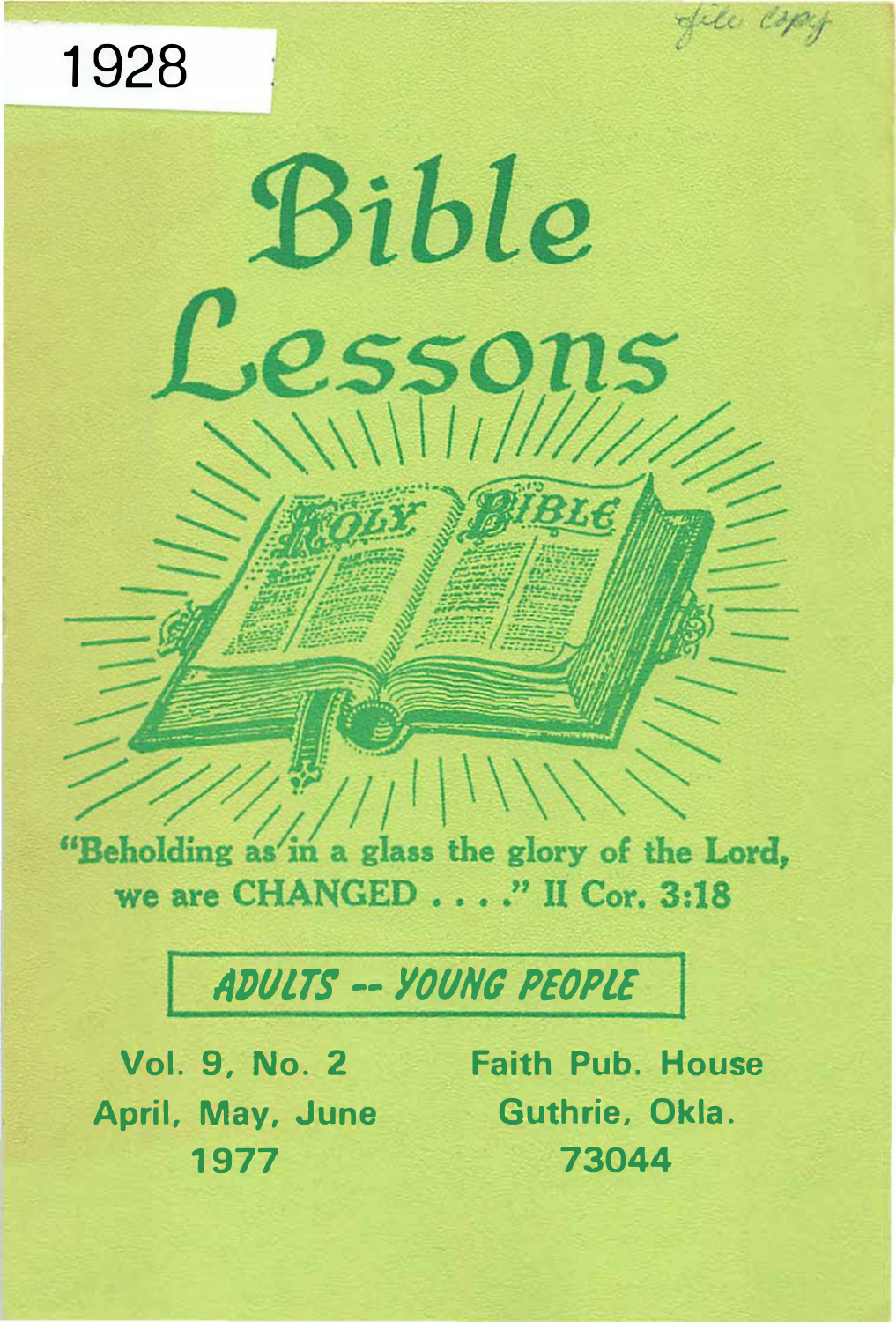# Bible Lessons for Adults and Young People

Volume 9 April, May, June, 1977 No.2

# Table of Contents

|                                                   | page |
|---------------------------------------------------|------|
| April 3-The Crucifixion of Christ Foretold in     |      |
|                                                   |      |
| April 10-"But God Raised Him From the Deadl" 7    |      |
|                                                   |      |
| April 24-The Preaching of the Gospel to All the   |      |
|                                                   |      |
| May 1-Christ the High Priest Forever 22           |      |
| May 8-The Psalms Foresee Christian Perfection  26 |      |
|                                                   |      |
| May 22-Christ the Hope of Israel  36              |      |
| May 29-Zion, the Church of God 42                 |      |
| June 5-Christ the End of the Law for              |      |
| Righteousness  48                                 |      |
| June 12-Jesus Christ, the Son of Man 52           |      |
| June 19-Soul Dwelling in Security  56             |      |
| June 26-The Prosperity of the Wicked Versus the   |      |
| Affliction of the Righteous  60                   |      |
|                                                   |      |

# Publishing the Bible truths in the interest of Jesus Christ and His Church Edited by Mrs. Marie Miles, and other co-workers.

Subscription Price-35¢ a copy for quarter of year, or \$1.40 per year, issued quarterly.

Second class postage paid at Guthrie, Oklahoma.

# Published Quarterly By

FAITH PUBLISHING HOUSE 920 W. Mansur Ave. GUTHRIE, OKLAHOMA 73044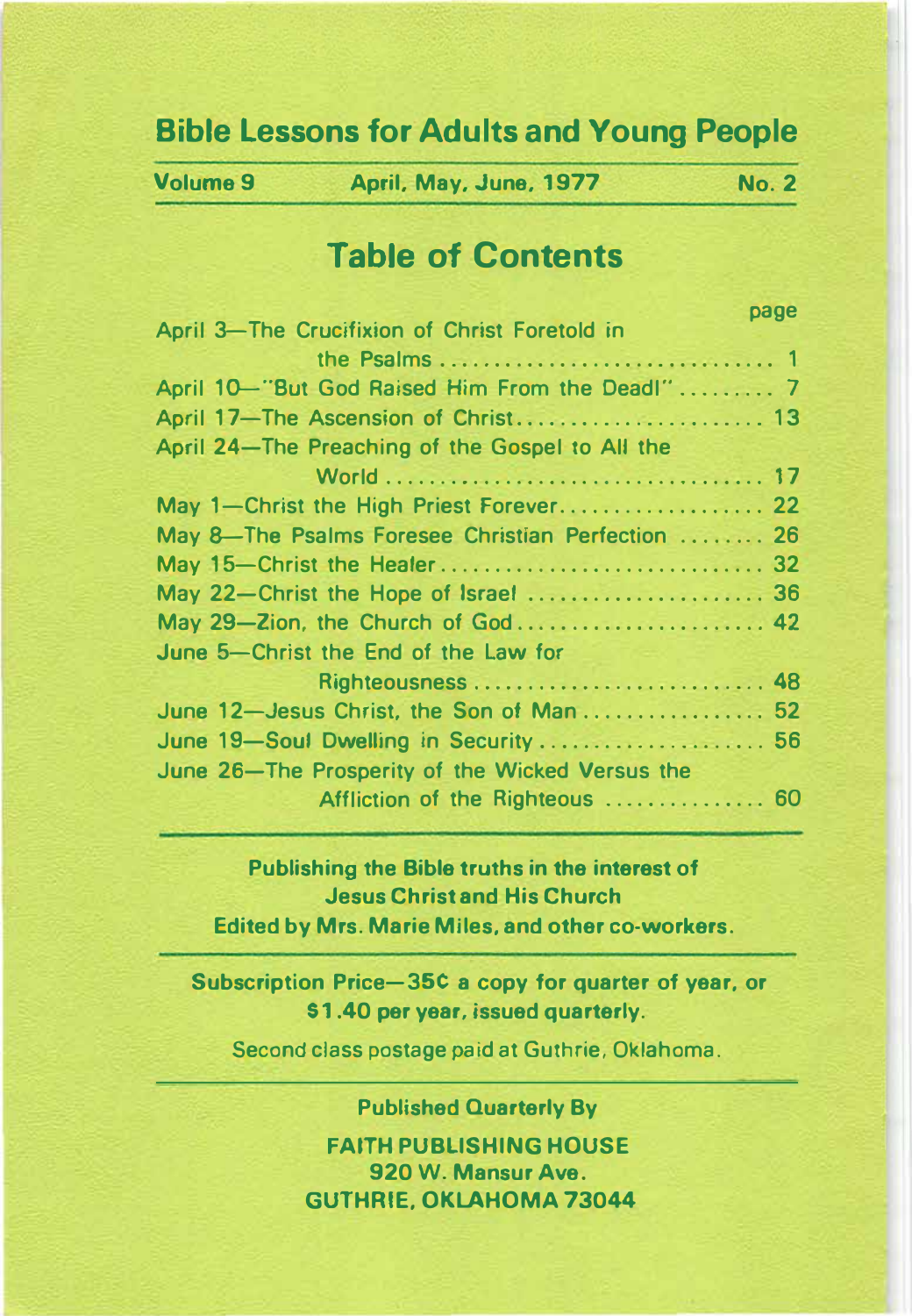# THEME FOR SECOND QUARTER, 1977

The lessons for this quarter are from the book of Psalms. Let us launch forth into this series of studies with great anticipation of gaining rich spiritual enlightenment and food for our souls. Much vital truth is contained in the Psalms. A great part of the prophecies of Christ and the gospel day are found herein. Much of the Old Testament writings quoted by the inspired writers of the New Testament are from the Psalms. We are going to study principally for the most part those Psalms that have visible impact upon and are referred to in the New Testament.

The Psalms make up the book of Jewish Hymnology. They were inspired of God, written by the hand of various writers. They were not all written by David. Many were written by David, but there were other authors who gave forth these divine utterances. Some of the Psalms are hymns of praise, some are lamentations, some are strictly prophecy stemming from actual experiences in the lives of those who wrote them. Some were evidently written during the Babylonian captivity. Much esteem was given to them, and they were a vital part of the sacred writings. Jesus quoted from them different times.

We believe that if each Bible student will persevere in this series of studies and seek earnestly for the spiritual content, his soul will be greatly blessed and d Busbee

# April 3, 1977

--------

----------- o---

#### THE CRUCIFIXION OF CHRIST FORETOLD IN THE PSALMS

Psalms 22:1 My God, my God, why hast thou forsaken me? why art thou so far from helping me, and from the words of my roaring?

7 All they that see me laugh me to scorn: they shoot out the lip, they shake the head, saying,

8 He trusted on the Lord that he would del iver him: let him deliver him, seeing he delighted in him.

14 I am poured out like water, and all my bones are out of joint: my heart is like wax; it is melted in the midst of my bowels.

16 For dogs have compassed me: the assembly of the wicked have inclosed me: they pierced my hands and my feet.

17 I may tell all my bones: they look and stare upon me.

18 They part my garments among them, a nd cast lots upon my vesture.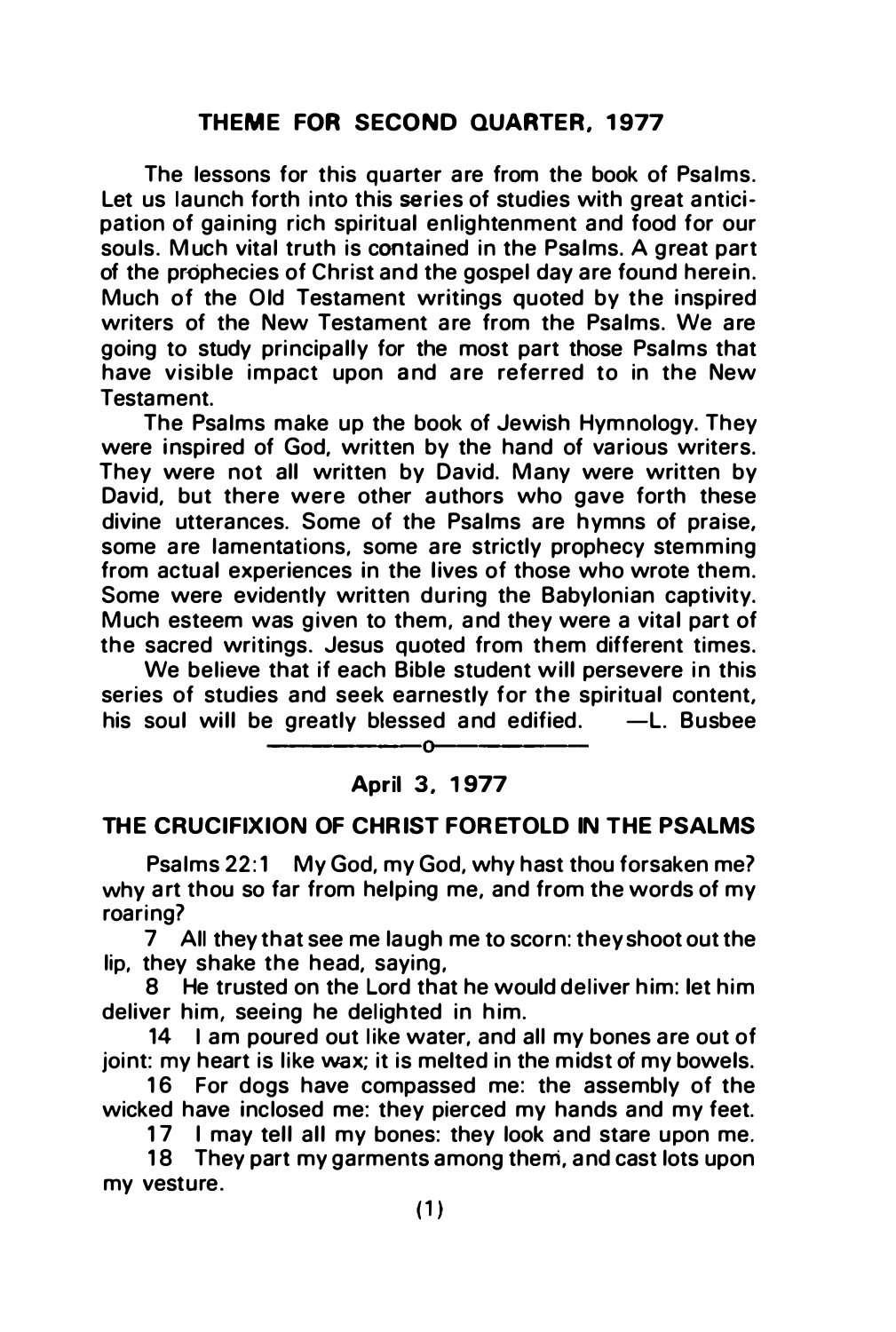Psalms 69:20 Reproach hath broken my heart; and I am full of heaviness: and I looked for some to take pity, but there was none; and for comforters, but I found none.

21 They gave me also gall for my meat; and in my thirst they gave me vinegar to drink.

Matthew 27:34 They gave him vinegar to drink mingled with gall: and when he had tasted thereof, he would not drink.

35 And they crucified him, and parted his garments, casting lots: that it might be fulfilled which was spoken by the prophet, They parted my garments among them, and upon my vesture did they cast lots.

41 Likewise also the chief priests mocking him, with the scribes and the elders, said,

42 He saved others; himself he cannot save. If he be the King of Israel, let him now come down from the cross, and we will believe him.

43 He trusted in God; let him deliver him now, if he will have him: for he said, I am the Son of God.

46 And about the ninth hour Jesus cried with a loud voice, saying, ... My God, my God, why hast thou forsaken me?

Memory Verse: For the zeal of thine house hath eaten me up; and the reproaches of them that reproached thee are fallen upon me. Psalms 69:9.

Central Thought: The crucifixion of our Lord and Saviour Jesus Christ was the bearing of the punishment for our sins, and was fulfilled to the letter as was prophesied in the Psalms. The sufferings, the broken heart, the persecution, the scorn, and the feeling of being forsaken of God were according as God had foretold.

Word Definitions: I may tell all my bones: Christ was under such agony that his bones protruded so that you could count them. Reproach hath broken my heart: It was not a reproach of his, but it was our reproaches, that is, our sins and transgressions that weighted so heavily upon his great loving, tender heart. Crucified: Nailed to a cross. The gall and vinegar were bitter drinks given to dull the senses so that the victim would noi have to suffer as much. Jesus refused to drink this.

### **LESSON BACKGROUND**

There is little doubt but that this 22nd Psalm is a Psalm of David. There is some speculation that David composed this prophetic psalm at Mahanaim, where he went to flee from the insurrection of his son Absalom. II Samuel 17:27. This is the

 $\lambda$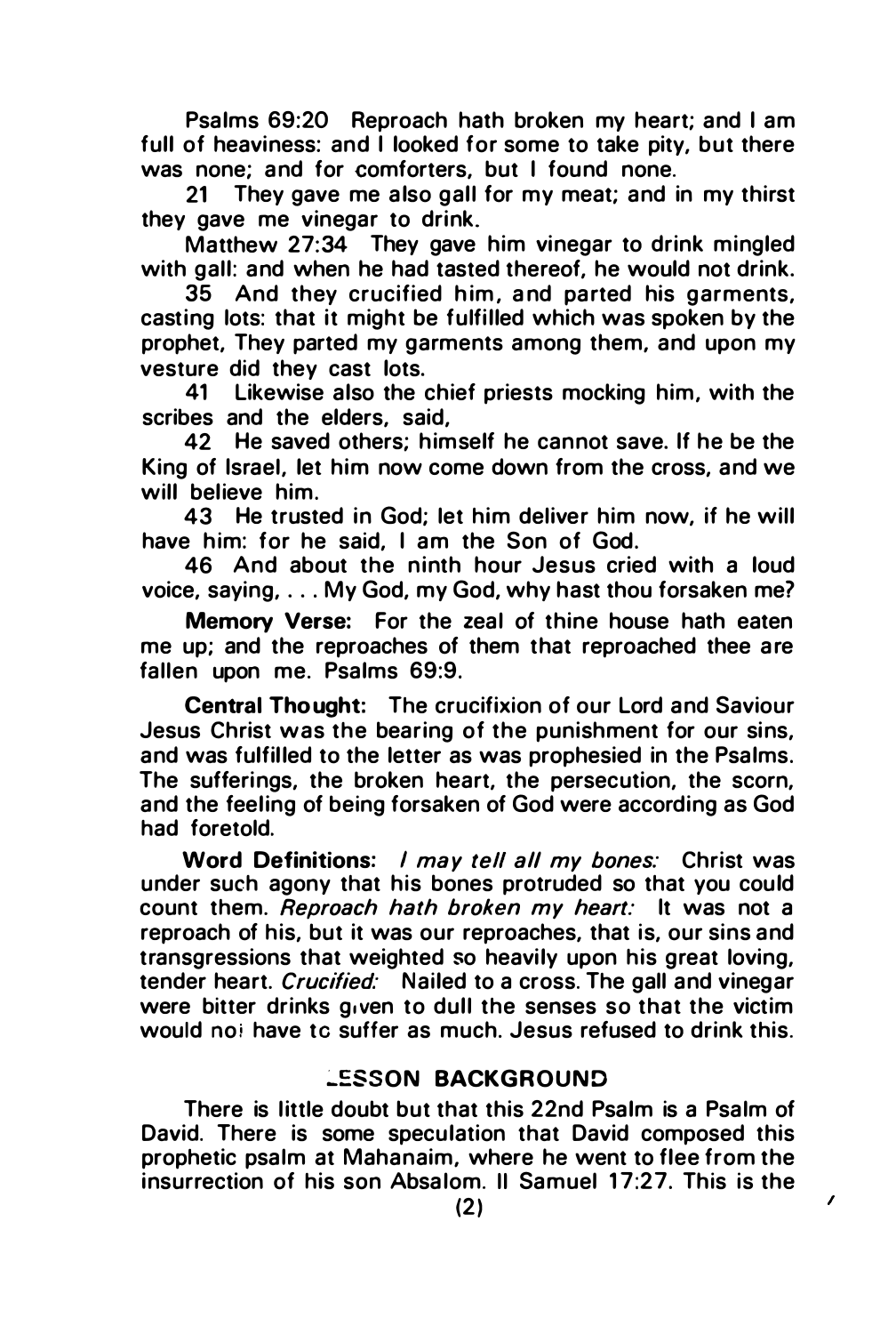spot where God appeared to Jacob in his distress. Genesis 22. But it takes greater and more important meaning to us when the gospel writer quotes passages from this psalm and refers them to the crucifixion and the humiliation of Christ. We have quoted just the main Scriptures from this psalm that portray Christ's sufferings, but it would be good if each one would read the entire psalm and get the picture that is so vividly presented. After the suffering and burdensome prayer, the psalmist turns to faith and courage and hope, and ends the psalm with a note of victory. It has been noted that two expressions Christ uttered on the cross are spoken in this psalm. They are the first and the last words. "My God, my God, why hast thou forsaken me," and "He hath done [finished] this." Jesus' final words on the cross included the phrase: "It is finished!"

There is some question whether the 69th Psalm is from David. It seems rather to be the expression of a writer during the Babylonian Captivity. However, it is very definitely applied by the New Testament writers as pertaining to our Lord, to His coming the first time, His suffering, resurrection, and the establishing of the Christian Church as well as the call of the Gentiles and the rejection of the Jews. (Taken from Adam<br>Clarke.) — — Clarke.)  $-L.$  Busbee

### QUESTIONS:

- 1. Why did Christ have to suffer the feeling of being forsaken while He hung on the cross?
- 2. How many expressions in the psalms of our lesson were actually fulfilled in Christ's suffering and death?
- 3. What if Christ would have come down from the cross?
- 4. Whose reproach broke the heart of Christ?
- 5. For what purpose would God allow His anointed to suffer like this?

# ADULTS' AND YOUNG PEOPLE'S COMMENTS

"The reproaches of them that reproached thee fell on me." "Reproach hath broken my heart." How true this was of our Lord as He hung upon the cruel cross of Golgotha. He did this to take upon Himself the blame and punishment for our sins and transgressions. All things took place as had been prophesied by the psalmist. What great love is begotten in our hearts as we behold this sacred scene, knowing that He did it not for Himself, but for us that we might be justified before God. It was not for any sin that He had committed, nor was it His own reproaches that broke the heart of our Lord at Calvary; it was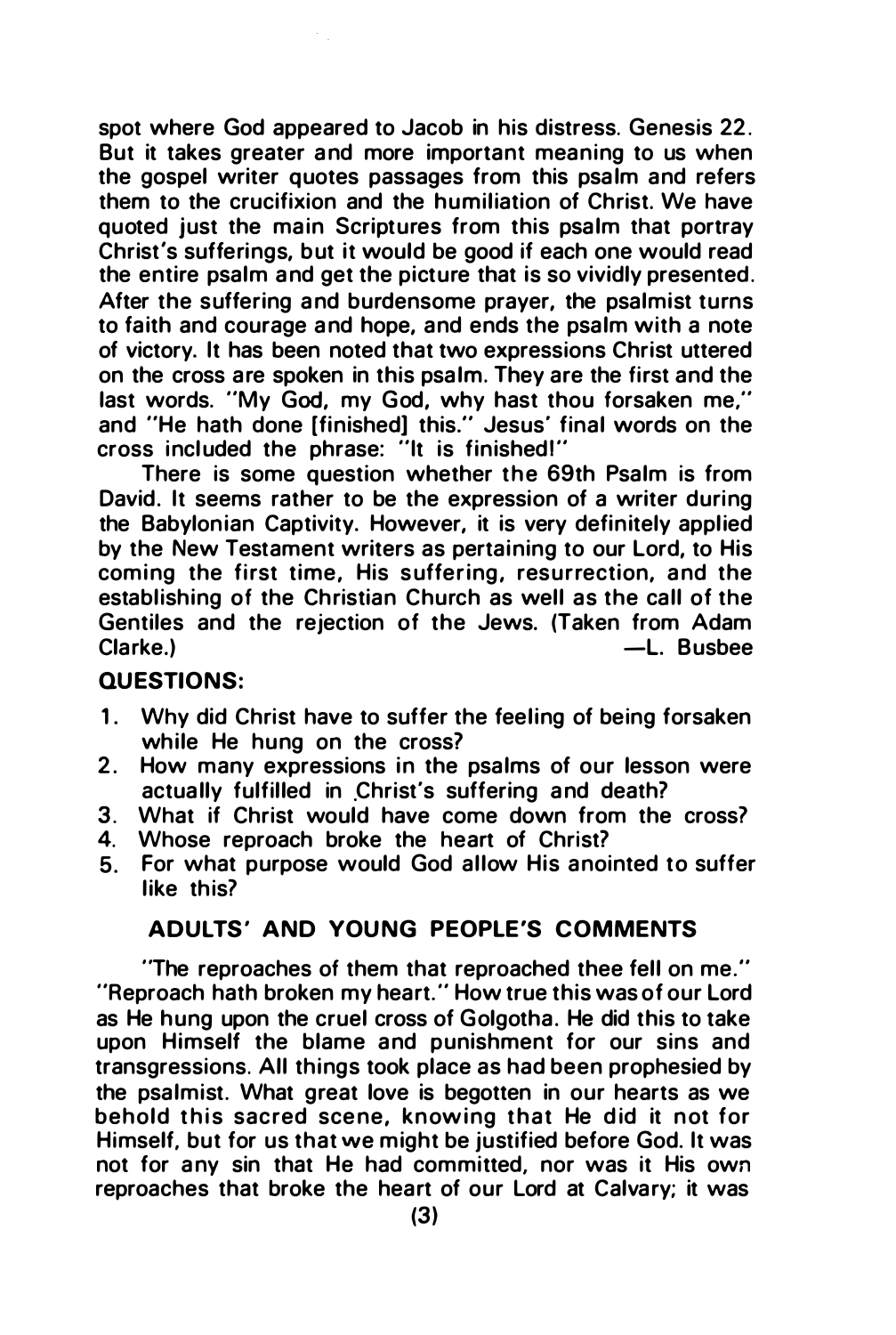the errors and strayings of you and me that caused him to cry out "My God, my God, why has thou forsaken me?" He truly felt forsaken and cast off from God. It was, as it were, that the Father for a brief moment turned His face from His only begotten Son, that Christ might suffer and taste the death there is in being separated from God. But it was all for a glorious and wonderful end. As the death struggle commenced, Christ knew that it would soon be over. "It is finished! " Oh, think of what was meant by these words! It is done, it is accomplished, the great work of salvation, the kingdom of God to be set up in the souls of men and women.

The latter part of the psalm is a song of hope and victory. Christ knew that what He was doing in His passion and suffering on the cross would reach to the ends of the earth and would mean deliverance and safety to all who would believe and obey the gospel. Therefore He bore the humiliation of being disrobed from his garments and mocked and scorned by the rabble. He knew that as the soldiers ripped His garments into pieces, and cast Jots [gambled] for His cloak, that they were just fulfilling that which had been prophesied. Such were His thoughts as they presented to Him vinegar and gall to drink. It was a matter of endurance and being faithful to the command of His Father. When all had been fulfilled and the shadows of death began to fall like a veil across the horizon of His consciousness. He was able to say with great faith and resignation: "Father, into thy hands I commend my spirit." -L. Busbee

#### FOOD FOR THOUGHT

We never want to take for granted that salvation is ours and that we do not need to ever be thoughtful to thank God for it. Salvation is the greatest thing this side of heaven. Salvation of our souls from the deep pit of sin cost our Saviour very much. Words can 't describe the agony that He suffered. The Psalmist has tried to describe the vision he had of His suffering many, many years before it came to pass; yet, the depth can never be fathomed by a human being. When we think of Jesus being made sin, who knew no sin, it takes us beyond our comprehension. Innocence loves innocence and purity clings to purity. Jesus was pure, holy and innocent. Yet He died as a criminal, suffered the pangs of sin so He could take our punishment of sin. Oh, how we ought to love Him! We can never cease to praise Him for all He has done for usl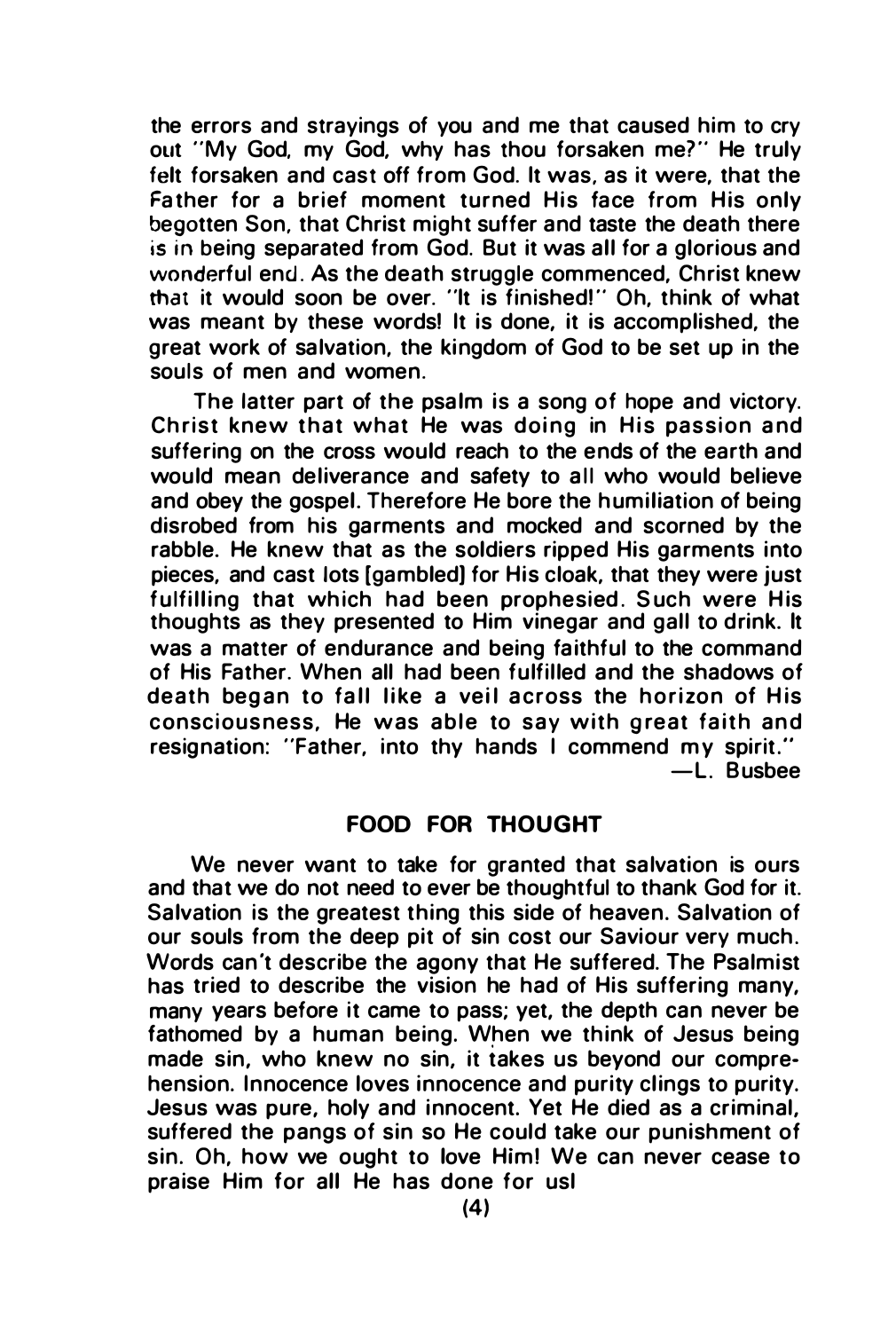God could not look upon sin with any degree of pleasure or approval. God had to turn away His face. Jesus loved His Father, yet when He was in the depths of the greatest suffering a human could undergo, God had to turn away from Him. Oh, the great suffering that this caused our precious Saviour! No human that stood by could help Him and neither could His Father. This caused great agony to His heart of great love for His Father! Surely we do praise and adore His matchless Name for all that He went through for usl

#### $4/3$ HE TOOK MY PLACE

Out of the hectic days of the Napoleonic campaigns comes a meaningful story. A man with a large family was drafted for the army. The thought of leaving his family without a provider distressed him much. A friend came forward and offered to take his place. His offer was accepted and he went as a substitute. He was killed in action. The man in whose stead he went was deeply stirred when he learned of it. Pacing the floor he kept repeating, "He took my place, he died for me." In a subsequent draft this man was conscripted again. He went to the recruiting officer and produced his papers proving that a substitute had taken his place and had given his life on the battlefield. The following entry was accordingly made after his name, "died in the person of his substitute on the battlefield of Rivoli."

This story illustrates for us the meaning of substitutionone life given in place of another. The testimony of Scripture is that Christ took our place in bearing our sins, and in bearing the penalty of our sins. Our sins were laid upon Him, and borne by Him upon the Cross, a nd there atoned for by the shedding of His holy and precious blood. "The Lord hath laid on him the iniquity of us all" (Isaiah 53:6). "But he was wounded for our transgressions, he was bruised for our iniquities, the chastisement of our peace was upon him, and with his stripes we are healed" (Isaiah 53:5).

This was God's way of dealing with sin. In the counsels of the Trinity, back in eternity, it was determined that God Himself should take the sinner's place and pay the full penalty which His own holiness required. There was no other way of saving that which was lost. God's beloved Son, by assuming the "likeness of men" would take our place and offer up His life as a ransom for all. All sin and guilt of all men in all times Jesus took upon Himself. Jesus satisfied fully all God's demands against sinners.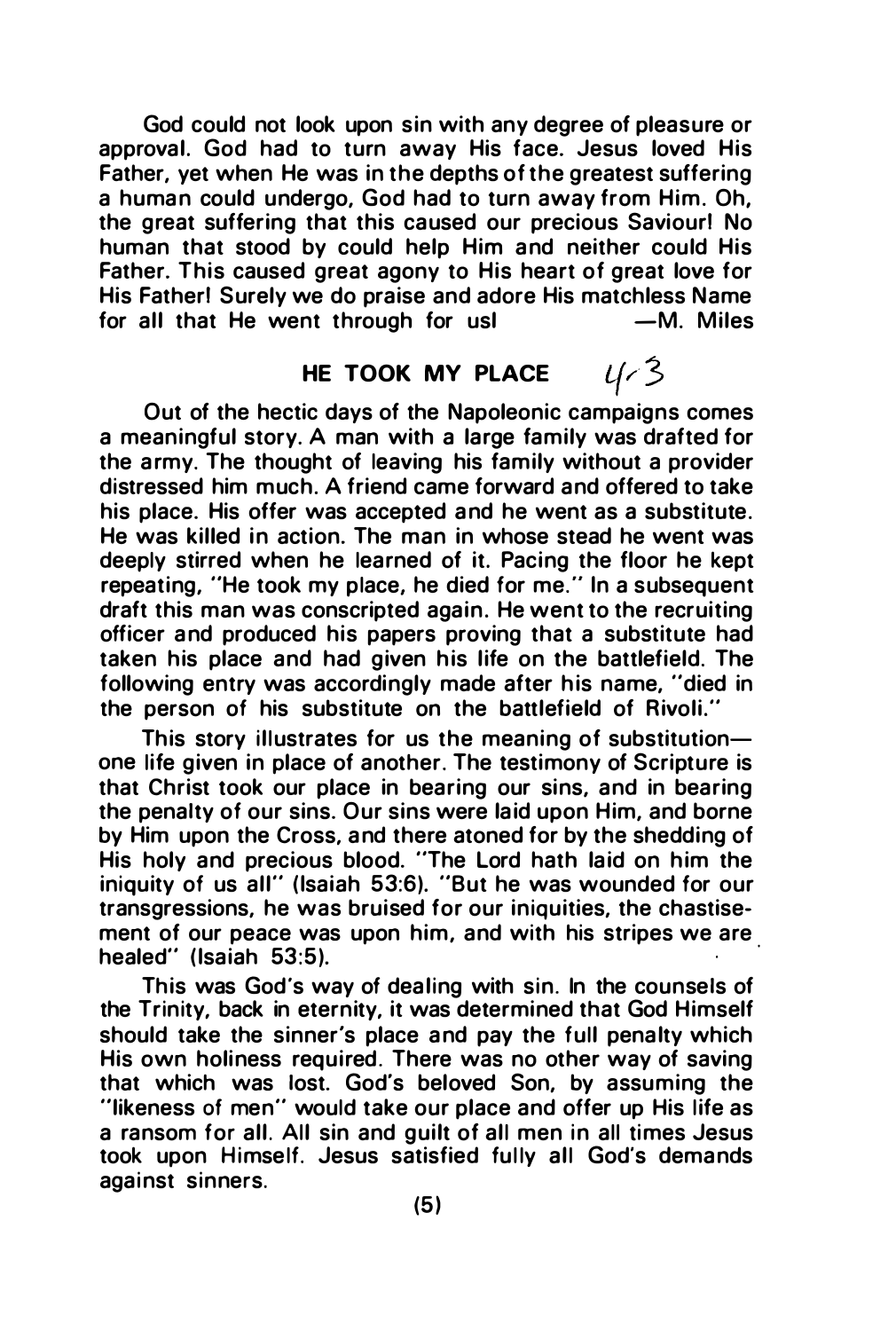There are voices heard contending that Christ's death was not in any sense substitutionary. His death, they say, was accidental and unforeseen. But Scripture shows that Jesus was always conscious of His impending death. Again and again He foretold it. He looked forward to it as that which He had come to accomplish. "For this cause came I unto this hour" (John  $12:27$ ).

Others say that the death of Christ was but the death of a martyr. He gave up His life as a sacrifice for principle and truth. If so, He would have said so. But He did say that He had come "to give His life a ransom for many" (Mark 10:45). "The view that Christ died as a martyr may beget martyrs, but it can never save sinners."

There are those who insist that the doctrine of substitution is immoral on the ground that God could not in righteousness lay the sins of the guilty on an innocent victim. But Jesus was not an unwilling victim. He was not coerced or compelled to take the sinner's place. He was in full sympathy with His Father's will, and actuated by the same divine pity and compassion. "For this reason the Father loves me, because I lay down my life, that I may take it again. No one takes it from me, but I lay it down on my own accord. I have power to lay it down, and I have power to take it again; this charge I have received from my Father."

Again, there are those who ask, how can God suffer and die? True, God cannot suffer and die, but Jesus, the God-man, could suffer and die. In Jesus, God had united Himself with man in a mysterious, yet real and intimate oneness. "God was in Christ reconciling the world unto himself" (II Cor. 5:19). Jesus, the God-man could suffer and die in our stead. Jesus, the God-man *did* suffer and die in our stead. His suffering and death provided full atonement for all sin, full redemption for all sinners. This, according to all Scripture is most certainly true.

The problem of our sin and guilt is now settled. When Jesus took your place He settled this once and for all. The way back to God's favor and forgiveness is now open. The problem for you now is to decide what you will do with Jesus. Will you receive Him in faith as your personal Saviour and Lord of Life? Will you claim for yourself His finished work of redemption? God help you to do so. Then tell Him so, and praise Him for His boundless grace and mercy.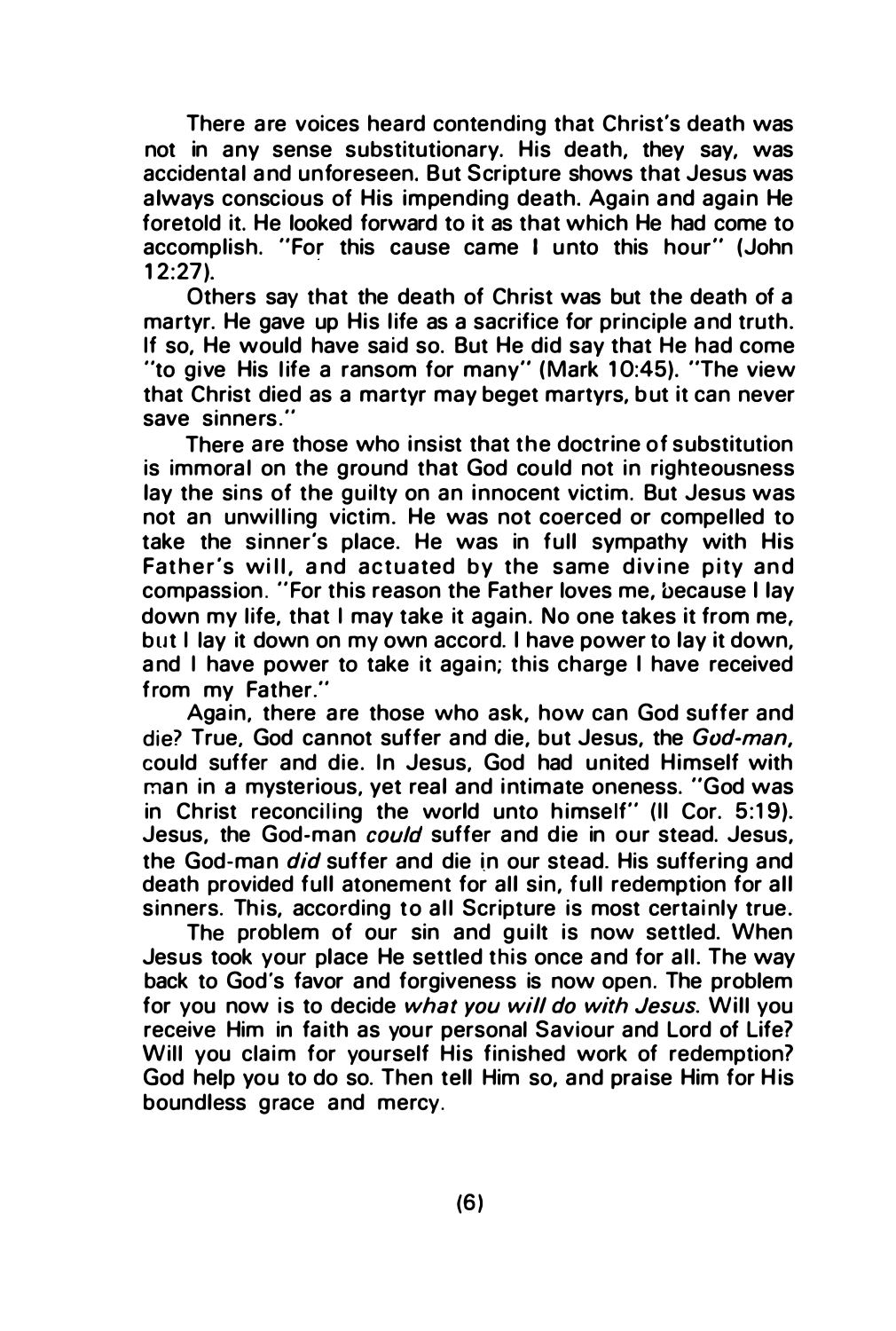# April 10, 1977

#### "BUT GOD RAISED HIM FROM THE DEAD!"

Psalms 2:1 Why do the heathen rage, and the people imagine a vain thing?

2 The kings of the earth set themselves, and the rulers take counsel together, against the Lord, and against his anointed [Christ], saying,

3 Let us break their bands asunder, and cast away their cords from us.

4 He that sitteth in the heavens shall laugh; the Lord shall have them in derision.

6 Yet have I set my king upon my holy hill of Zion.

7 I will declare the decree: the Lord hath said unto me, Thou art my Son; this day have I begotten thee.

16:8 I have set the Lord always before me: because He is at my right hand, I shall not be moved.

9 Therefore my heart is glad, and my glory rejoiceth: my flesh also shall rest in hope.

10 For thou wilt not leave my soul in hell; neither wilt thou suffer thine Holy One to see corruption.

Acts 13:29 And when they had fulfilled all that was written of him, they took him down from the tree, and laid him in a sepulchre.

30 But God raised him from the dead.

32 And we declare unto you glad tidings, how that the promise which was made unto the fathers,

33 God hath fulfilled the same unto us their children, in that he hath raised up Jesus again; as it is also written in the second psalm, Thou art my Son, this day have I begotten thee.

34 And as concerning that he raised him up from the dead, now no more to return to corruption, he said on this wise, I will give you the sure mercies of David.

35 Wherefore he saith also in another psalm, Thou shalt not suffer thine Holy One to see corruption.

Memory Verse: Whom God hath raised up, having loosed the pains of death: because it was not possible that he should be holden of it. Acts 2:24.

Central Thought: The evil men of Christ's day fulfilled the sacred prophecies from the Psalms when they crucified Him, but God raised Him from the dead fulfilling more prophecies which to us are the assurance of life eternal and victory over Satan.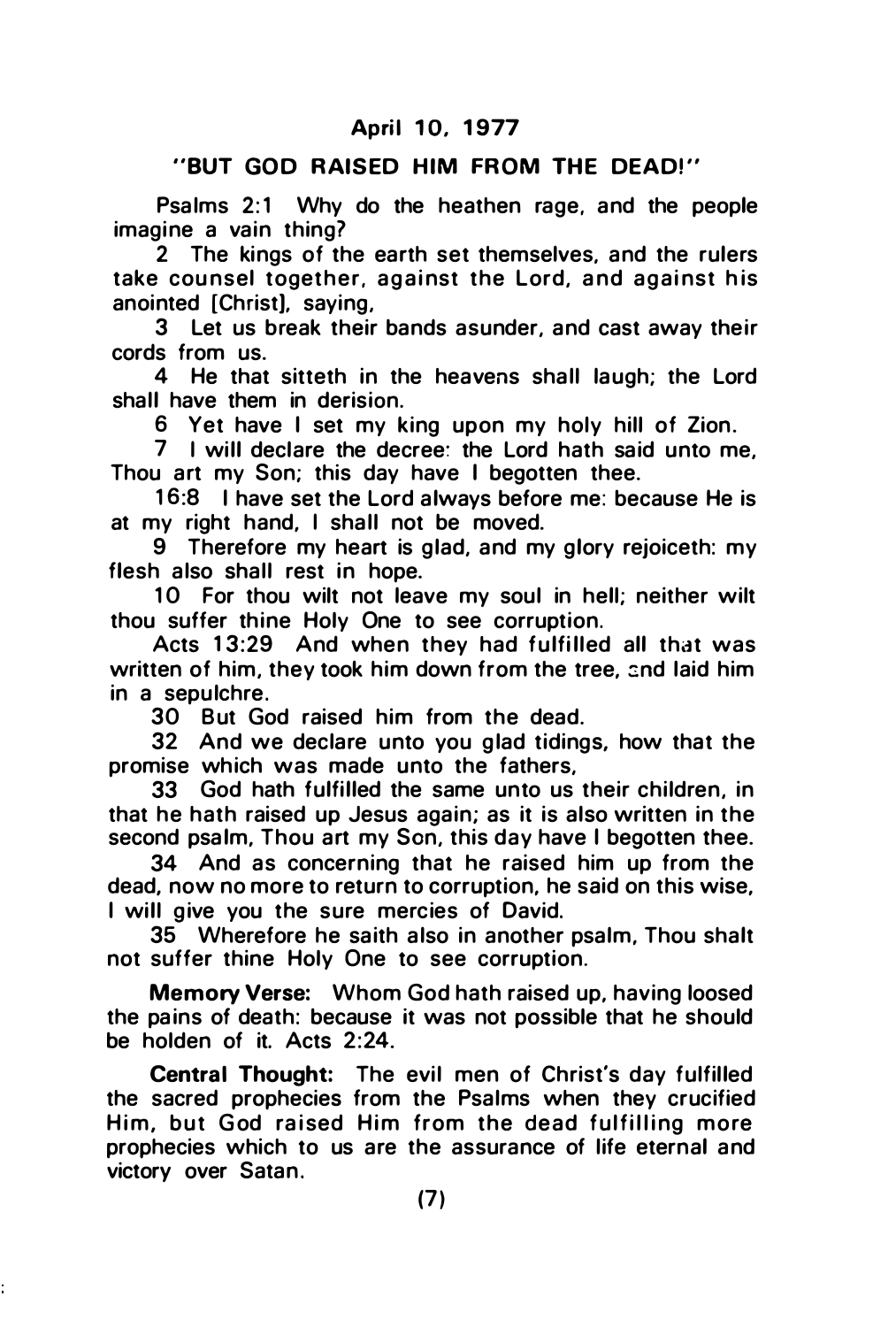Word Definitions: "Thou wilt not leave my soul in hell." The word *hell* here cannot nor does it mean the lake of fire or torment. The Hebrew word used here is Sheol and answers to the Greek word *Hades* which is implied as meaning (1) the grave, and also (2) the state of separated souls or world of departed spirits. The word Hades is literally defined as "the unseen." It is the state of departed souls from the body. It is divided into two separate parts. There is Tartarus which is torment for the wicked, and the other is Paradise which is the state of the godly.

#### LESSON BACKGROUND

On this day when we especially think of and commemorate the resurrection of our Lord Jesus from the dead, we have taken the second Psalm and the sixteenth Psalm as the source of our study and a lso their references in Paul's message to the people in Antioch of Pisidia.

It is supposed that this second Psalm was composed by David after he had taken Jerusalem from the Jebusites and successfully overthrown the Philistines who had encamped against him after they had heard of his taking of the city. David, seeing the hosts drawn up in dread array against him, consulted with God who strengthened and guided him. He gave them the battle and completely overthrew the entire host. But this psalm finds its great fulfillment in Christ when He broke the bands of death and sin asunder for all who would believe and obey Him. It is perfectly prophetic and accurate in every detail of our Lord and His overthrow of Satan and evil for the souls of men. The sixteenth psalm is purely and wholly prophetic also. It doubtless stemmed from actual experiences in the life of the author. This author beyond all question is David. Peter, in his sermon on the day of Pentecost, quoted at length from this Psalm and said that David, being a prophet of God and knowing that God had sworn with an oath to him that of his seed according to the flesh He would raise up Christ to sit upon His throne, saw before and spake of the resurrection of Christ that His soul was not left in hell, neither did His flesh see corruption.

Both of these psalms are splendid and inspiring and worthy of much study, thought, and prayer. - The Bushee

#### QUESTIONS:

1. Can you answer the question in the first verse of our lesson?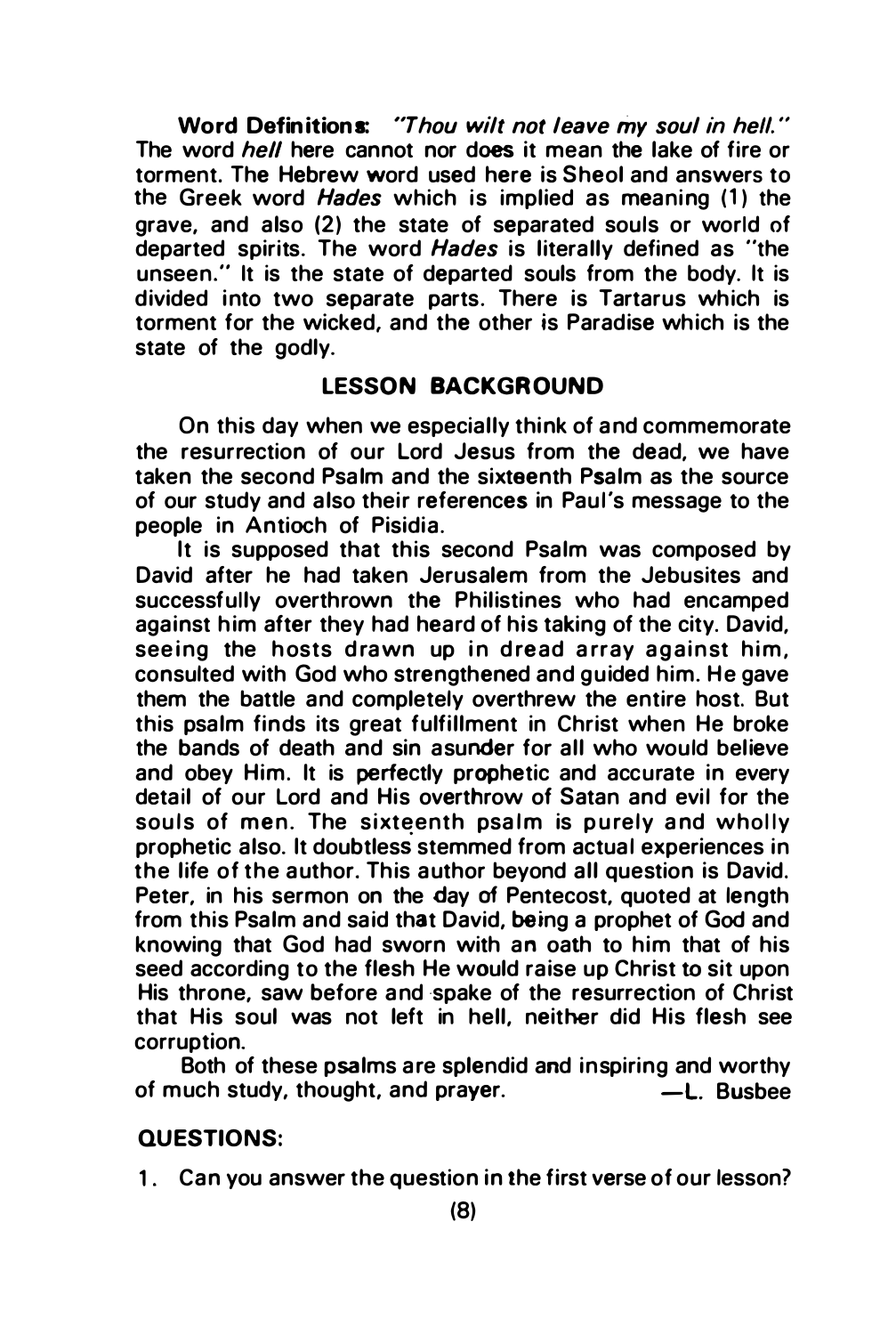- 2. What is referred to in the expression the "bands and cords" of of the Lord and His Christ?
- 3. How can we "not be moved"?<br>4. Carefully observe how that P
- Carefully observe how that Paul applied these Scriptures to Christ. "Thou art my Son, this day have I begotten thee." What does this signify?
- 5. Summing up the whole, can you tell what "the sure mercies of David" are?

# ADULTS' AND YOUNG PEOPLE'S COMMENTS

We rejoice in the great accomplishment of Christ when He suffered the death of the cross and arose to reign triumphant from the grave. The evil and dark designs of the sinful and envious people who sought to rise against the Lord have been frustrated and put down. There is left no more cloak for their sins. No more lawful and legitimate means do they have to hide and bring to nothing what God has wrought. Money is given to the soldiers and they are bribed to give a false report among the people. But it is done. The plan of salvation is complete, and the power of the resurrection of Christ is generated for all time. Through the power of this resurrection many souls in the prison house of sin and in the shadow of death have found deliverance. All the futile efforts of men in opposition to the truth fade as smoke and are held in derision by Him who sits in the heavens. Oh, the weight of these words: "Yet have I set my king upon my holy hill of Zion. " Christ is King for His people, reigning for them and within them over the powers of sin and the world.

"I will declare the decree!" This decree comes to us in the force of the gospel. Christ has been begotten from the dead into eternal and victorious sonship with God. By the power and merit of this resurrected life we can be eternal sons of God. We are risen from the dead state of sin, and now we are the sons of God. We partake of the sure mercies (or blessings) of David. We enjoy things that he saw only by prophecy. We have great hope in this work of power that in the day of the last resurrection we, too, will rise in glorified bodies to share in the glory of Christ's eternal adoption of the body.

-L. Busbee

# FOOD FOR THOUGHT

Let us rejoice with the angels in heaven as they triumphantly told the women who came early to the tomb that morning that. "He is risen; he is not here: behold the place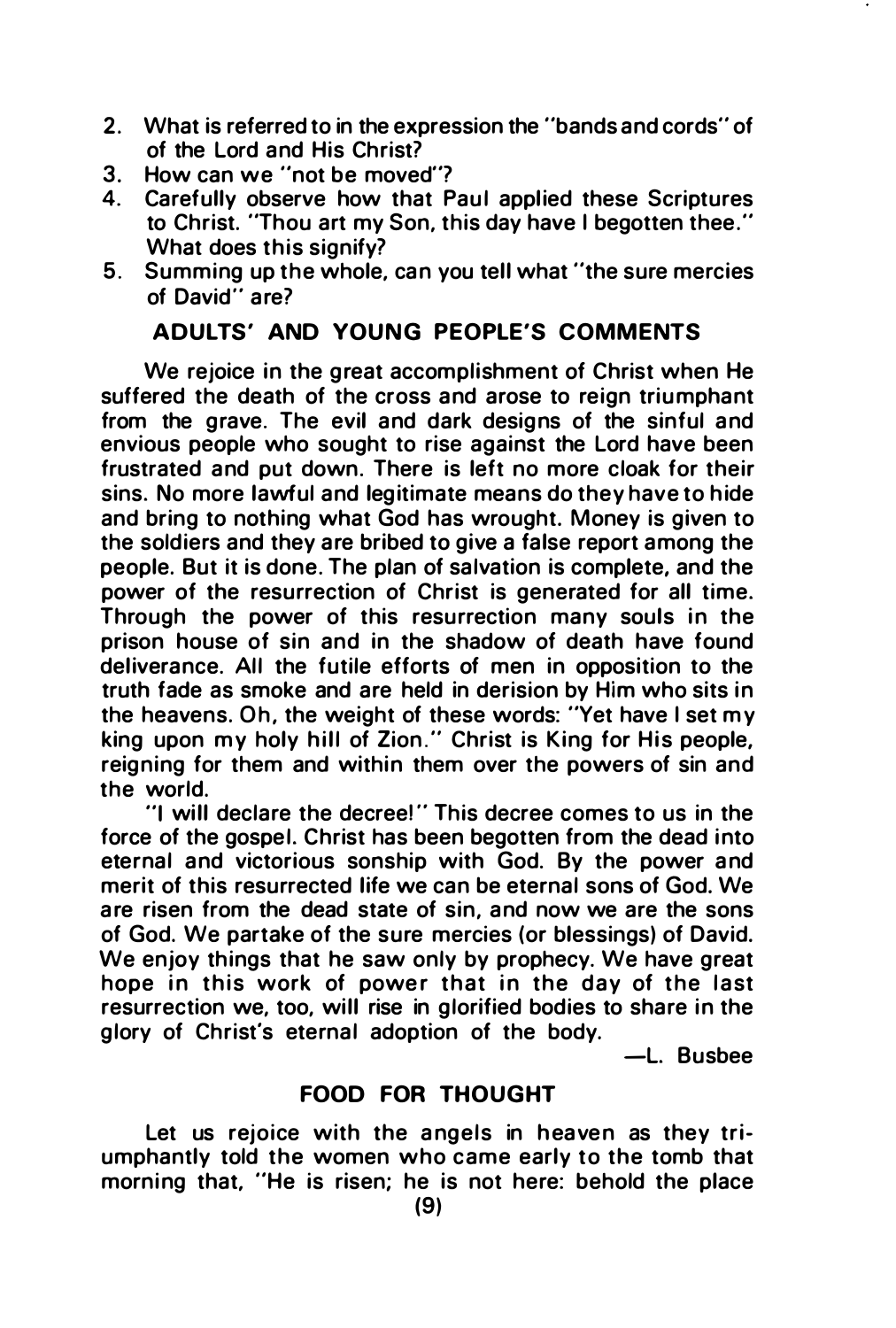where they laid him." Mark 16:6b. The Christ, who had hung on the cruel cross and suffered such agony, had arisen with victory over death, hell, and the devil. He had ascended to paradise and because He arose, we too, will arise in the last day. Praise God! When the trumpet sounds and the Lord comes in the clouds of glory, the grave will not be able to hold us. We  $-$  will arise and meet Him in the air and be with Him in eternity. Oh, what glorious hope we have through Christ of a life beyond the grave. The trials and tests of this life will seem as nothing when we ascend to glory.

The Psalmist seems to be on the mountain top and gains a bright view of the glorious future and is filled with rapture. He is assured of life, resurrection, and immortality. He exalts a glorious hope, full of immortality. "David's hope rests on this conclusion: it is impossible for the man who, in appropriating faith and actual experience, calls God his own, to fall into the hands of spiritual death." His life is hid with Christ in God, and is far from physical death spoiling him in any sense; it will but give him fuller possession of his glorious inheritance. How perishable is all human good! Man, falling in love with earthly things, is wasting his affections upon an image of snow. The fashions of this world pass away, but rich and happy are the blessing of God. We are rich and happy forevermore! We anticipate unknown glories a nd riches beyond comparison in this world as we enter those mansions of immortality on that resurrection day.  $-M$ . Miles  $\bigcap$ 

# OLD TOM'S FIRST AND LAST EASTER DINNER  $\mathbf{U}^{\,\prime}$

Old Tom was just naturally hard to get along with. He had lived at the county poor farm for five years and he had no friends nor relatives. He did chores about the place when he chose, but mostly he sat glowering in the sun, or beside the register in the living quarters, when it was cold.

He never told anything about himself except to brag about the wild days he had spent in the lumber woods as a young man. He would argue with the other men-most of them aged like himself-and he made it a practice to complain about the food at each meal. All manner of ways had been tried by the manager and his wife and the hired help to please Old Tom but nothing succeeded.

As is the custom. ministers and singers from the various churches held services at the county house from time to time, but Old Tom only scoffed and would not sit in on these meetings at all.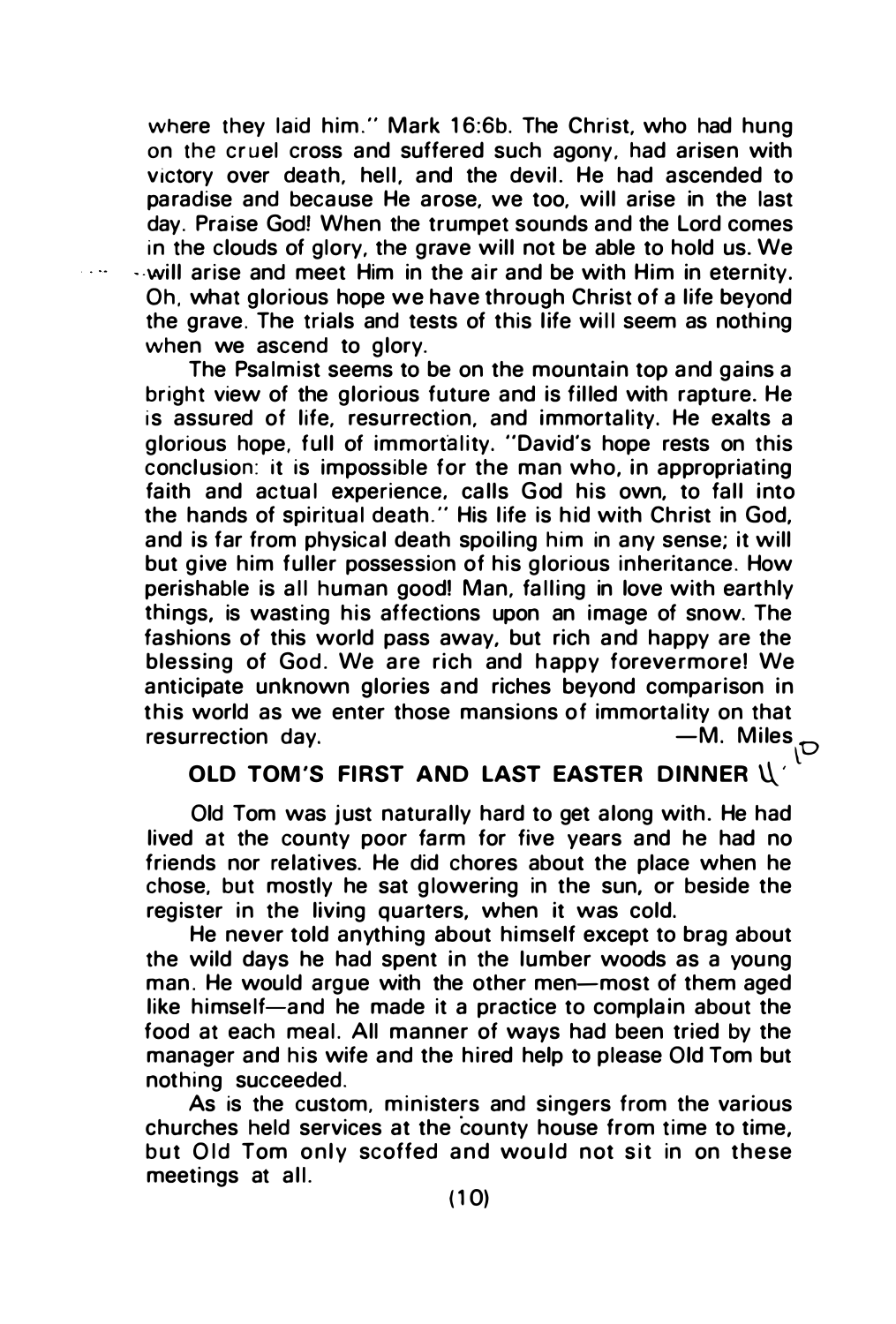He was a hard man with no concern for his soul and no desire to make friends.

He grew so aged a nd bent that it was necessary for him to use a heavy walking stick and some of the older folk were worried lest he die, with a wicked life behind him and no repentance nor hope for the future.

Easter time approached a nd the weather was ideal. Spring flowers filled the whole countryside and the birds were singing gaily in the shade trees about the place. Easter was late that year and the whole earth seemed to smile on Easter Sundayall but Old Tom. He was sarcastic and mean when an Easter prayer was offered at breakfast.

It was almost noon when an automobile drove into the vard of the big brick county farm. From the car a young Sunday school teacher and half a dozen pupils stepped, laden with an armful of flowers and with pretty Easter cards which they had fashioned themselves. Old Tom was just passing through the front hall and he must see and hear the young teacher and the chi ldren.

Bertha had been chosen to present the cards and make a little speech to the inmates and the manager's wife. Bertha's long golden curls and bright blue eyes made her look like an angel. Her pretty pale blue dress and white slippers looked dainty as a flower.

As Bertha stepped forward with a big sheaf of cut flowers and said in her childish voice: "We want you to have these flowers and these cards which we made for you because we thought about you and wanted you to know that Jesus loves you." Old Tom's eyes almost popped out of his head. He did not refuse the card handed to him written in a child's handwriting: "Jesus Died for Us, and He Arose."

Mumbling an excuse Old Tom went up to his room and when the call for dinner came he did not come down. The manager went up to see why the old man, usually the first at the table, did not come and he found him sitting by the window. His face was wet with tears which he made no move to wipe away.

'Yes, I'm sick of myself. That little girl-she reminded me of my own little sister. I killed my sister when we were both kids-oh, it was an accident-I pushed her off a rail fence and she fell on a rock. I can still see the blood from the cut on her head. staining her golden hair. I ran away from home and wandered all over the country, working in the woods, on the road, and in the fields, I even worked in the mines. I didn't want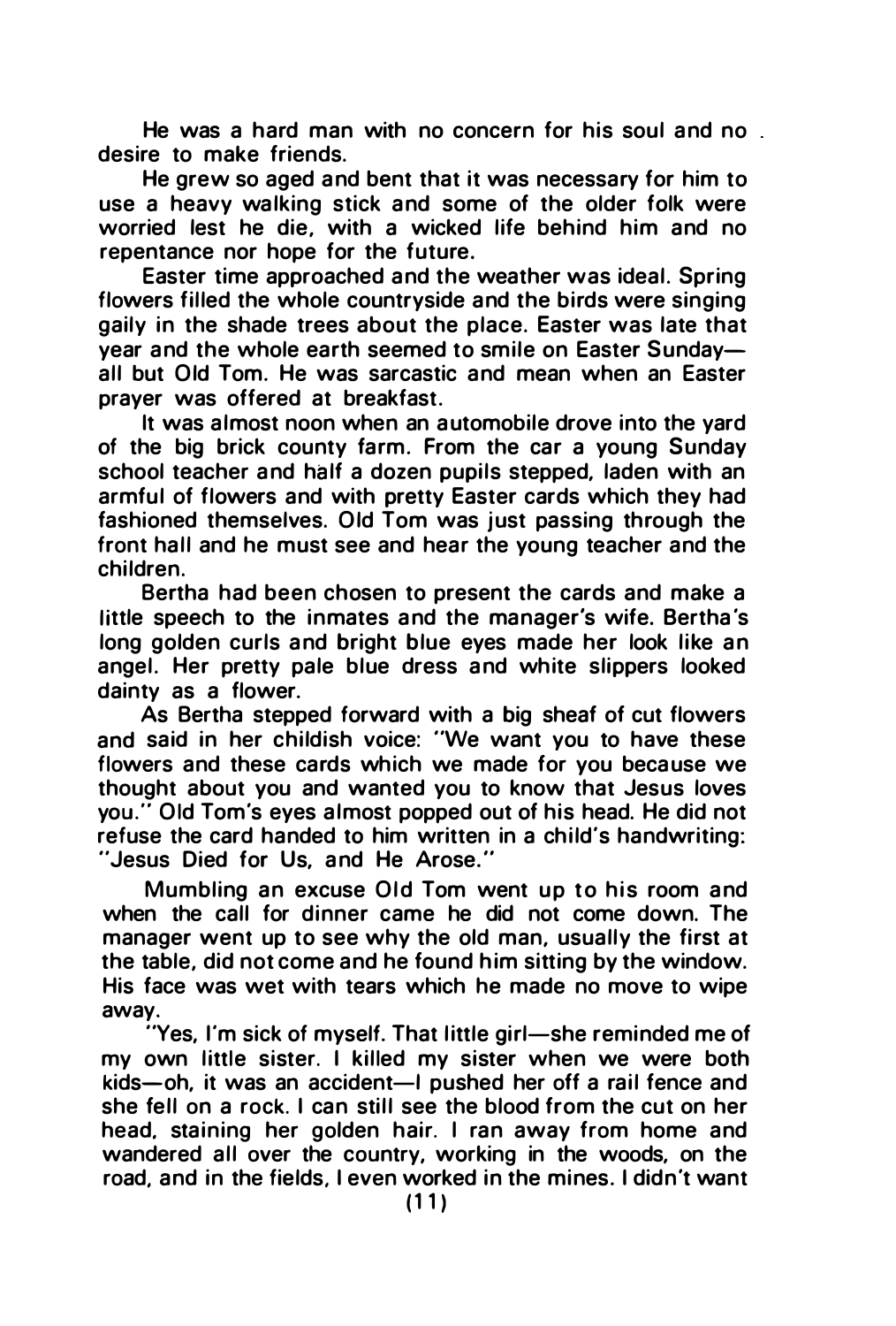to talk to anybody, and I could always see my sister, Mary, lying there on the ground.

"I drank and gambled and did all the bad things I could do, trying to forget what I had done. My parents never knew what happened to me, for the country was wild with forests and no means of communication, and I begged my way-stole some too-until I was out of the state. I was big for thirteen and I was able to be as tough as the next one.

"And now-after all these years that little girl walks into my life, just as if Mary had come back from the dead. And this card she gave me says that 'He Arose'. It says that Jesus died for me. Those flowers smell just like the flowers we used to grow at home in Mary's little posy garden. Sure feel bad about the way I have lived and I am ashamed to have that little girl look at me."

The manager was a kind-hearted man and his own eyes were wet with tears. "Tom," he said, "let me send for the minister-that old man from the church outside the village-he is kind and he has lived many years, like yourself. He can tell you about Jesus Christ and how He can wash all of the old stains off your conscience and make you a new·man."

Old Tom did not eat a bite of the Easter dinner until the mahager. had telephoned the kindly old minister and the good man had come out to the Farm. He went into Tom 's room and stayed there for a long time and after Tom had asked forgiveness of the Lord and had received the blessing of sins washed away-the two men came downstairs. The manager's wife had prepared a special dinner for Tom, and the good minister sat down with him and helped him eat this first meal in peace with God.

Tom was a changed man: He walked to church when the weather was good enough and the manager allowed him to have a small radio in his room in order that he might hear the sermons when he could not get out.

Tom did not live very long after this experience. When the first cold winds of autumn came blowing from the north, Old Tom was taken with a bad cold from which he did not recover.

When Tom's funeral was over, and the manager's wife went to set his room to rights, she found Tom's old silver watch and with it a note which read "For the little girl with golden<br>hair."<br>Selected  $-$ Selected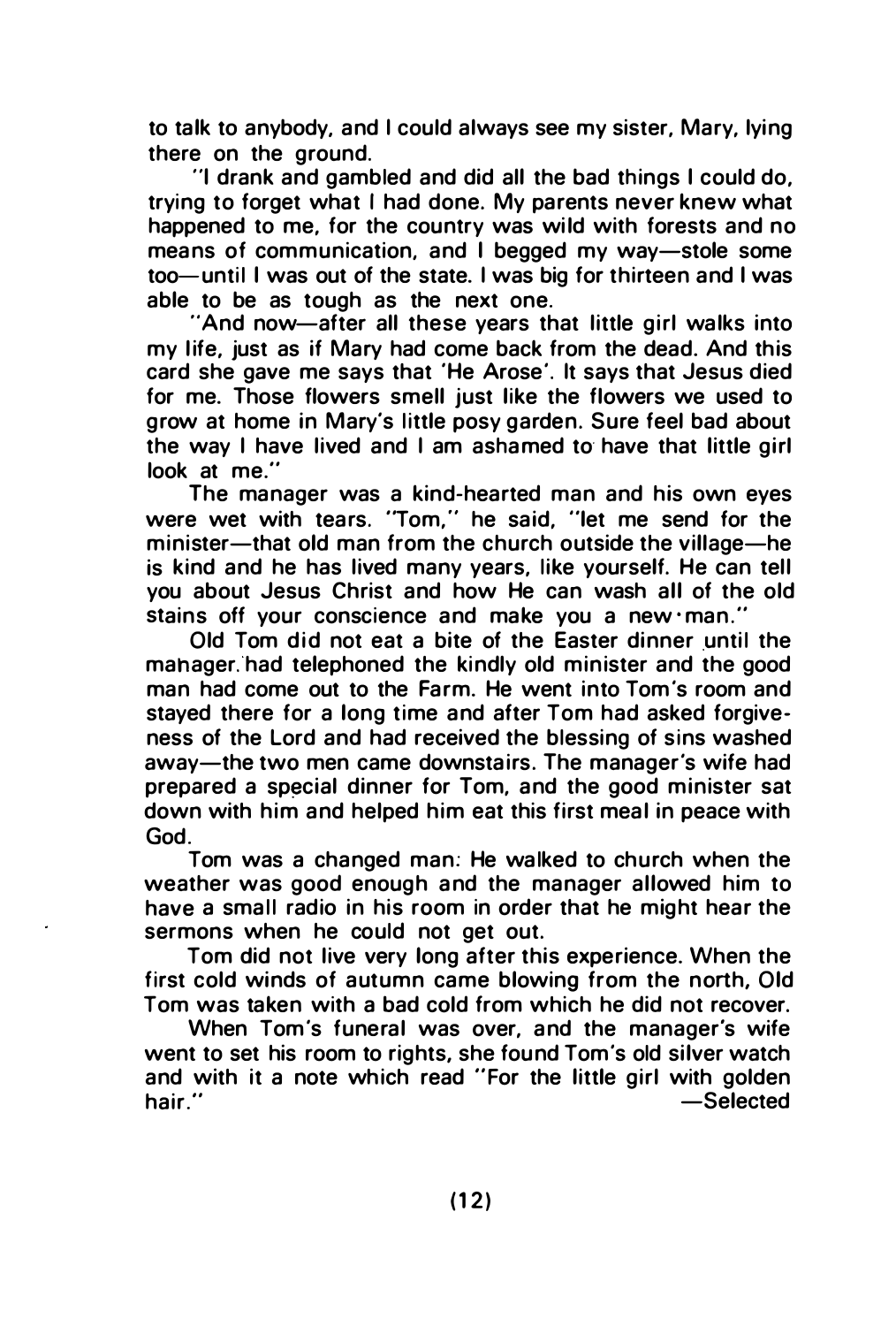# THE ASCENSION OF CHRIST

Psalms 24:3 Who shall ascend into the hill of the Lord? or who shall stand in His holy place?

7 Life up your heads,  $\overline{O}$  ye gates; and be ye lift up, ye everlasting doors; and the King of glory shall come in.

8 Who is this King of glory? The Lord strong and mighty, the Lord mighty in battle.

47:5 God is gone up with a shout, the Lord with the sound of a trumpet.

68:18 Thou has ascended on high, thou hast led captivity captive: thou hast received gifts for men; yea, for the rebellious also, that the Lord God might dwell among them.

110:1 The Lord said unto my Lord, Sit thou at my right hand, until I make thine enemies thy footstool.

Acts 1:8 [Jesus said to His disciples] But ye shall receive power, after that the Holy Ghost is come upon you: and ye shall be witnesses unto me in Jerusalem, and in all Judaea, and in Samaria, and unto the uttermost part of the earth.

9 And when he had spoken these things, while they beheld, he was taken up; and a cloud received him out of their sight.

10 And while they looked stedfastly toward heaven as he went up, behold, two men stood by them in white apparel;

11 Which also said, Ye men of Galilee, why stand ye gazing up into heaven? this same Jesus, which is taken up from you into heaven, shall so come in like manner as ye have seen him go into heaven.

Acts 2:34 For David is not ascended into the heavens: but he saith himself, The Lord. said unto my Lord, Sit thou on my right hand,

35 Until I make thy foes thy footstool.

Ephesians 4:7 But unto every one of us is given grace according to the measure of the gift of Christ.

8 Wherefore he saith, When he ascended up on high, he led captivity captive, and gave gifts unto men.

Memory Verse: But this man, after he had offered one sacrifice for sins for ever, sat down on the right hand of God; from henceforth expecting till his enemies be made his footstool. Hebrews 10:12, 13.

Central Thought: After Christ had accomplished His great work of redemption, the power of the Father enabled Him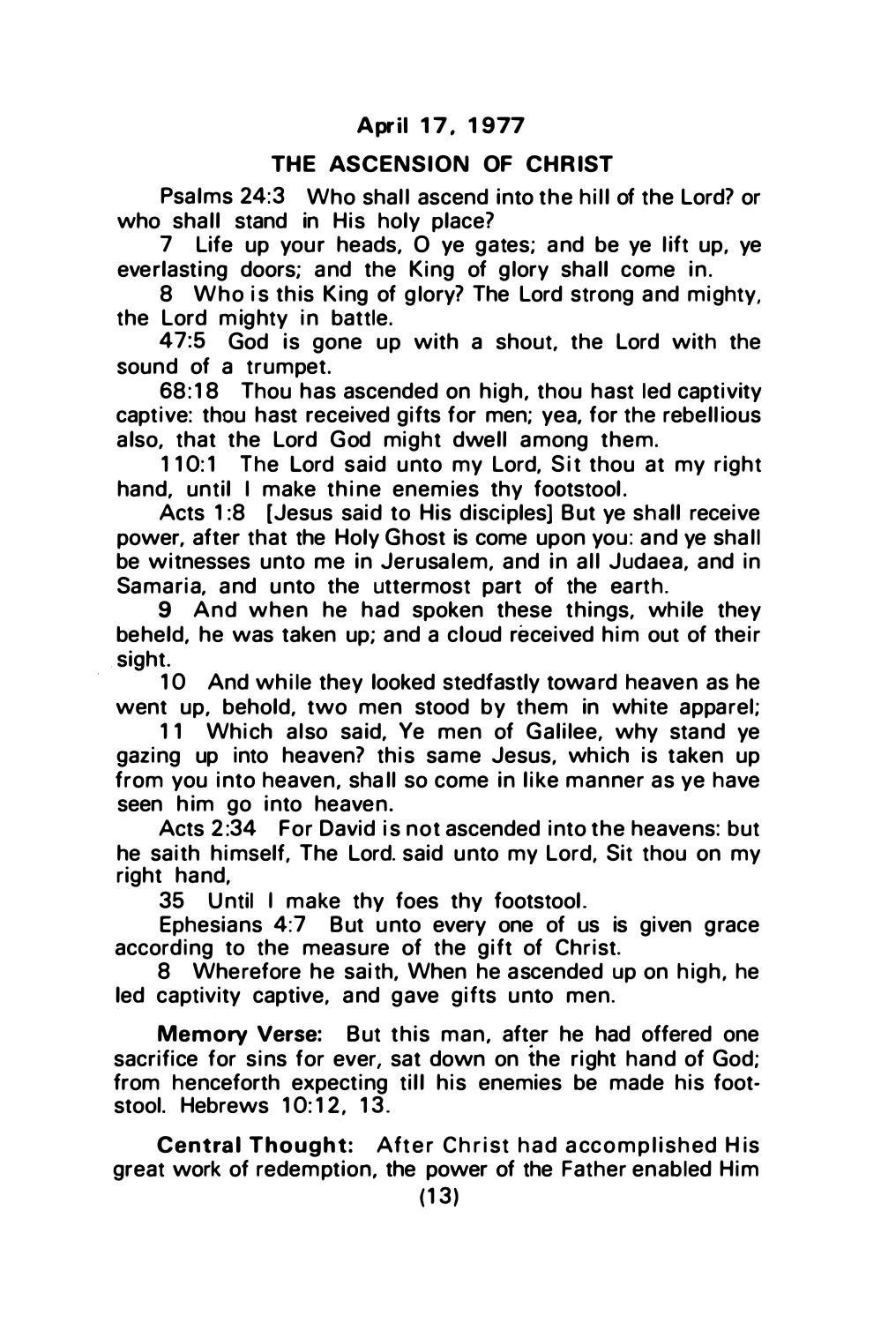to rise from the earth and to ascend up to heaven, where He sat down at the right hand of God.

Word Definitions: "The Lord said unto my Lord": The meaning of these two "Lords" in the Hebrew is very emphatically revealed. It is rendered thus: The Lord (Jehovah, the Father) said unto my Lord (Christ, the Anointed One, the Saviour). Ascend: to be high, mount, arise, to climb, to exalt, spring up.

# LESSON BACKGROUND

We have gathered parts of four psalms for the basis of our lesson today.

The 24th psalm was doubtless written by David, composed on the occasion of the bringing of the ark of God from the place of 0-bed-e-dom to Mount Zion. It is a splendid a nd beautiful prophecy of Christ, picturing Him having conquered in battle, sin, death, and hell, and how He ascends from the earthly realm and approaches the realms of glory. Who shall ascend unto the hill of the Lord, but Christ Jesus who faithfully obeyed the Father even to the death of the cross?

The 47th psalm is a song of triumph and victory for the people of God. Because Christ has ascended and reigns upon the throne of His holiness, we can rejoice and possess the victory over all the enemies of spiritual life and peace.

There is something about the 68th psalm that sets it off more illustrative and sublimely different than all the rest. It was doubtless composed by David, and it involves the triumphant working of God with Israel as well as reaching forth into the New Testament age when Christ ascends on high for the victory a nd salvation of all men. It is a very difficult psalm to explain or perceive unless one is enlightened and inspired of the Spirit of God that gave it.

The 110th psalm is purely prophetic of Christ. The first verse is quoted a number of times in the New Testament. Jesus tripped up the gainsavers by asking a question concerning this psalm. Matt. 22:41 -46. This shows that Christ victoriously has accomplished the will of God and has set up His kingdom. sitting down at the right Hand of God, waiting throughout the centuries until the time when the Father says. "It is enough." -L. Busbee

# QU ESTIONS:

1. Look at the question in the first scripture of our lesson. Why is it asked?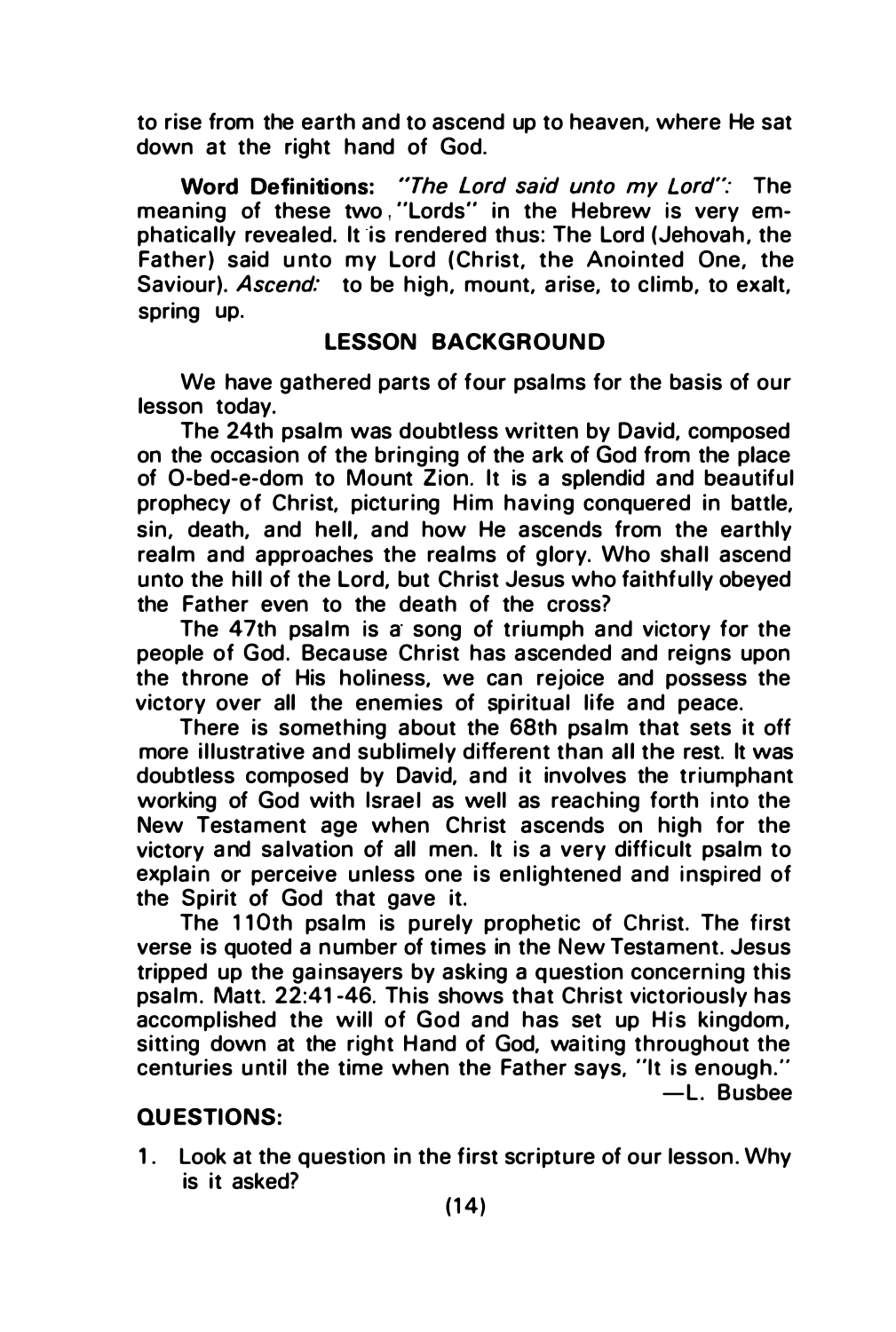- 2. By what power did Christ ascend up to the right hand of God?<br>3. How Jong is Christ to sit there?
- 3. How long is Christ to sit there?<br>4. Who are His enemies?
- 4. Who are His enemies?<br>5. What does He give to
- What does He give to men? What kind of gifts?

# ADULTS' AND YOUNG PEOPLE'S COMMENTS

Let us picture ourselves with the disciples on that fortieth day since Christ was crucified a nd risen from the dead. He has been seen of them off and on in this period of time, but on this day as He leads them out toward Bethany, they are about to witness a blessed scene that will be stamped upon their hearts for all time. It is a scene that, even as we behold it now in mind, thought, and spiritual meditation, our hearts ravishes with sacred awe, love, and devotion to Him. Hear Him speak once more, commissioning them and us to be faithful to Him, and to carry the gospel of His grace to all the world, promising that His presence would be with us to the very end. See· Him now as He lifts up His hands in blessing. The time has come. The Conqueror is ready to ascend the hill of the Lord. Perhaps He can take one last look at the earth whereupon He fought the great battle with Satan and sin, which is now bruised beneath His feet. No doubt He looks at the group of His disciples who are kneeling before Him in wonder, fear, and devotion. Slowly His blessed feet leave the lowly sod on which He has been standing. Upward He moves, perhaps gathering momentum. Eagerly, joyfully, rapturously, and perhaps tearfully, the eyes of the disciples gaze and watch His miraculous ascent into the upper air. Soon, He is lost from view-enveloped in a cloud. If we could have ears to hear what is going on as He approaches the realms of everlasting glory, we could hear tens of thousands singing His welcome and escorting Him as He nears the celestial gates. If we would but listen closely, we could hear the hosts of angels call out: "Lift up your heads, O ve gates; and be ye lift up, Ye everlasting doors; And the King of Glory shall come in." A pause, and then from within can you hear an answering: "Who is this King of Glory?" Not just anyone can dare do this. The reassuring message echoes forth with gladness: "The Lord strong and mighty, the Lord mighty in battle!" Therefore the command is repeated: "Lift up your heads, 0 ye gates; even lift them up, ye everlasting doors; and the King of Glory shall come in." Once again the question: 'Who is this King of Glory? " The answer echoes even more loudly as now the gates fall back and Christ, the King of Glory, sweeps in triumph through the gates. "The Lord of hosts! He is the King of Glory!" Let us love and serve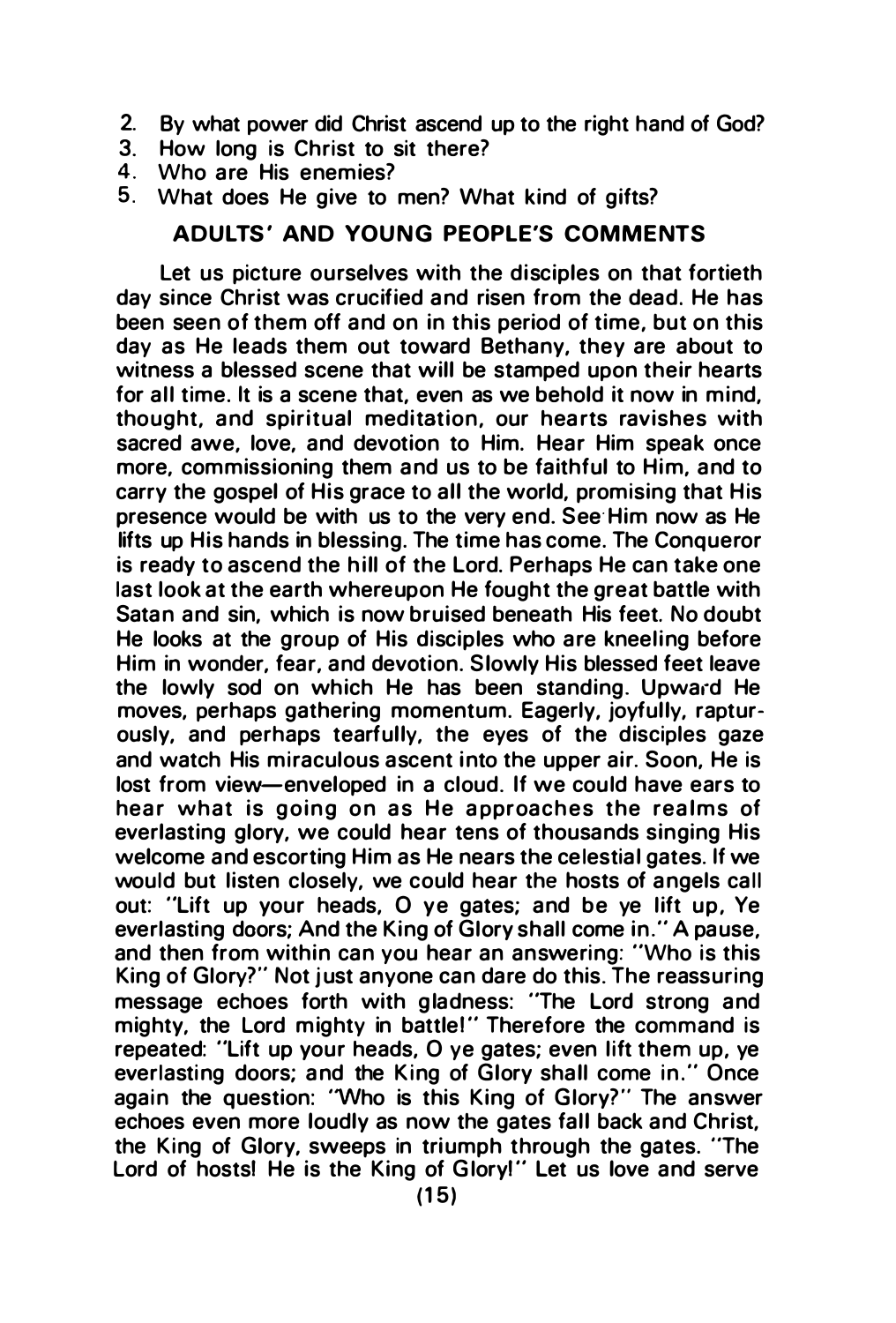Him all the days of our life, and we, too, shall enter those realms of the blest some happy day.

# FOOD FOR THOUGHT

It is a beautiful thought about the gates of heaven opening to welcome our blessed Saviour. His short life here on earth was full of sorrows, yet was filled with many victories. Because He arose we, too, will arise. If we do not live to the end of time and arise in the air to meet the Lord, our souls will ascend from this earthly body and arise to meet the Lord. When we belong to the Lord, our entrance into the gates of heaven can be glorious and the angels will welcome us.

There is a natural desire to cling to life, yet we know the glories of heaven are beyond our comprehension while here in this earthly body. One morning while I was in prayer, the glories of the Lord filled my very soul. It seemed that the echoes of glories from heaven filled my heart and mind. In my praising the Lord I said, "Oh, how wonderful it would be to see the Lover of my soul, my Lord and Redeemer!" It seemed to me that it would be so easy just to fly away and be with the Lord. After that, I received a call on the phone; someone told of a dear aged sister who was very low and they had called for prayer. Later, I went to the office and when I mentioned the call I had for prayer for this dear sister, one of the workers told me that when she had visited her, the sister had told her that she had not slept more than 45 minutes because she was afraid her heart would quit beating. Then I thought of my blessing of the morning and how close the Lord had been. I thought of my statement to the Lord of my desire to see Him, at that time. Then I thought of how we just naturally cling to life. One of these days the cord of life will be broken and we will fly away. At that time we can only depend upon the atoning sacrifice of Jesus. We cannot come with any merits of our own and claim heaven. Jesus has gone before and only through Him will we be ready to meet Jesus. W. Miles

# SOME LAST WORDS

Elizabeth Mortimer was in her eighties and lay a few weeks on her death bed. She knew that she was going to a better place. Below are some of the last words that she expressed before the end came very peacefully.

"Tell  $\frac{1}{1}$   $\frac{1}{1}$   $\frac{1}{1}$  am waiting in expectation of a great change. Changes you know, are often causes of appre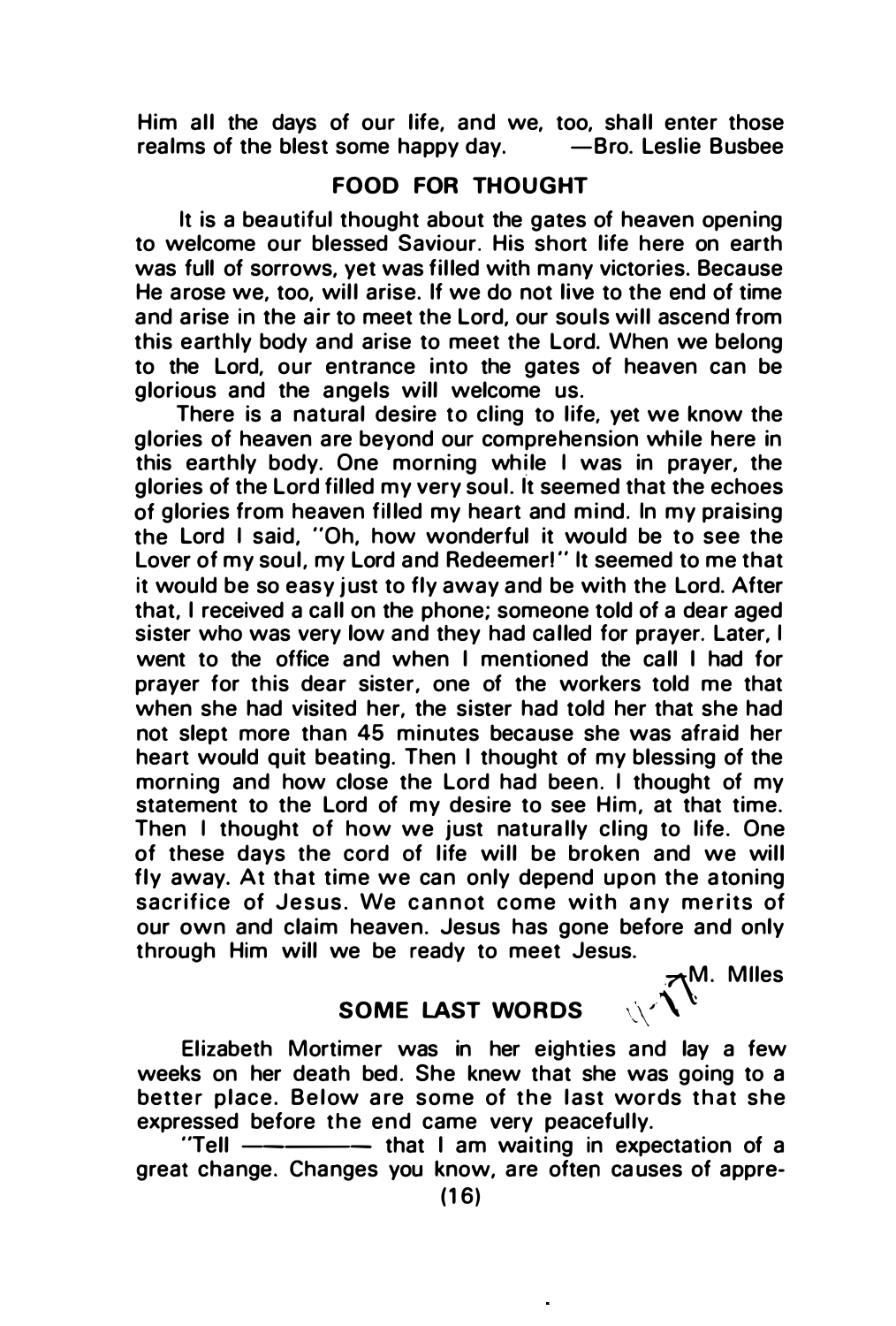hension, because they may be for the worse. But that is not my case. I am anticipating my change with joy, because I have a rational, Scriptural, well-grounded hope that it will be for the better. It will be to a state where there is no suffering, no pain, no infirmity; where I shall behold my Saviour, and be forever filled with His love! It will be all glory! I have no distinct conception of what it will be like. I can form no idea of that which is infinite. My mind is lost when I attempt to realize it. My Saviour is my rock and my refuge, and I rejoice in the blessed hope of everlasting life with Him." A beaming joy overspread her sweet countenance while giving utterance to these expressions, which were pronounced at intervals, with deep solemnity, and seemed to issue from a sainted spirit on the confines of the world of light.

"It is a delightful thought, that there is something permanent, even though we live in a world so subject to change," her friend said to her one day. "God is immutable, and so is the heaven in which He dwells. Our spirits, too, are immortal, and shall soon find their unchanging portion there."

"On that," Sis. Mortimer replied faltering, "I love to meditate. I look backward on a long line of passing shadows. but I can 't see far forward."

"If we are saved from our sins, whether we look backward or forward, we find occasions for gratitude, and hope, and love," her friend said. "We can say 'Goodness and mercy have followed me all my days.' "

"Yes," she added, " 'and I shall dwell in the house of the Lord forever.' But there is occasion for humility. The past might have been more diligently improved."

"It would be a painful retrospect, " said her· friend, "were it not for the blood of atonement."

"It would be dreadful! dreadful!" she exclaimed, with great emphasis,"but 'His blood for me did once atone. And still it pleads before the throne.' "

 $---$ o $-$ 

### April 24, 1977

### THE PREACHING OF THE GOSPEL TO ALL THE WORLD

Psalms 2:8 Ask of me, and I shall give thee the heathen for thine inheritance, and the uttermost parts of the earth for thy possession.

9 Thou shalt break them with a rod of iron; thou shalt dash them in pieces like a potter's vessel.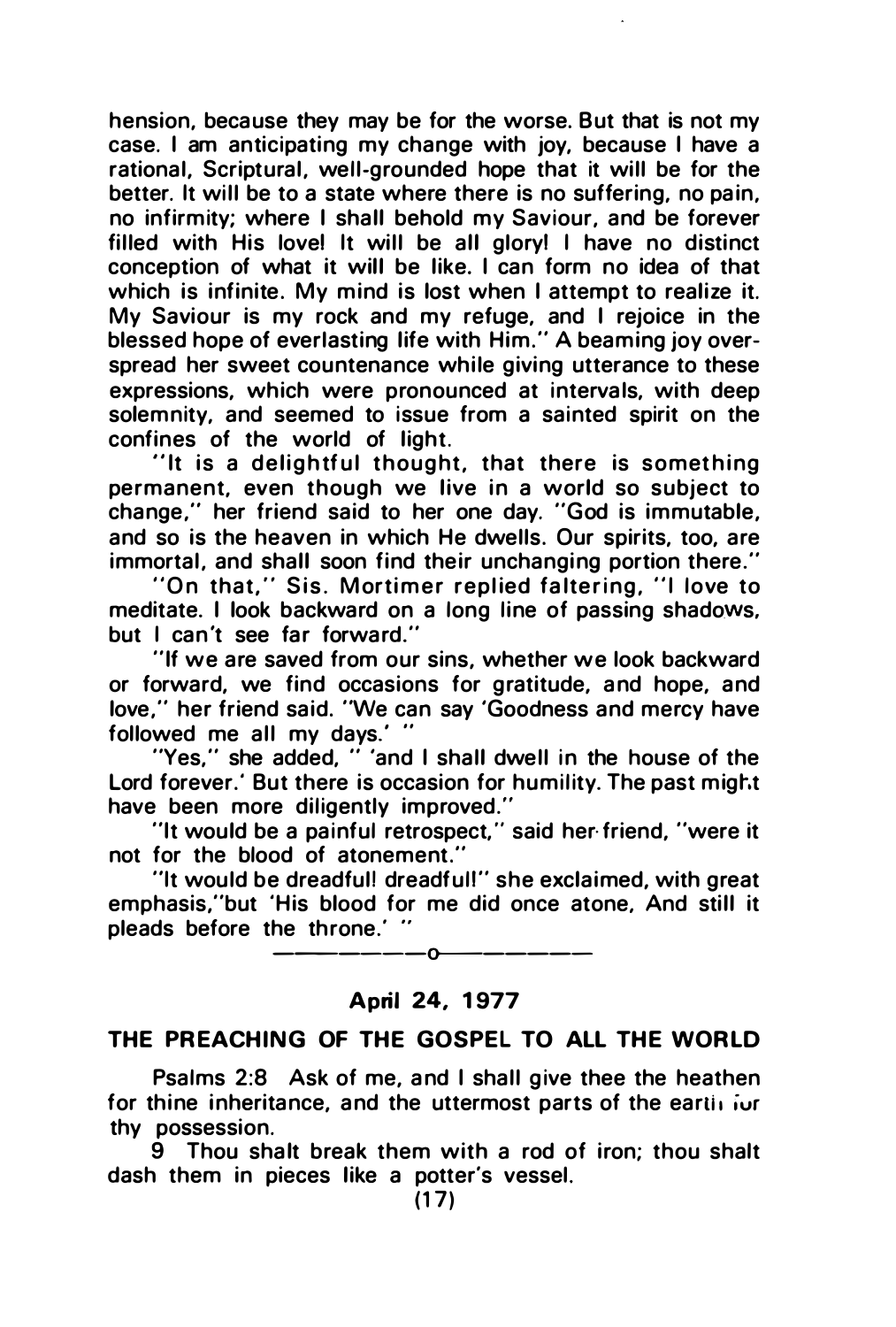18:49 Therefore will I give thanks unto thee, O Lord, among the heathen, and sing praises unto thy name.

19:1 The heavens declare the glory of God; and the firmament sheweth his handywork.

3 There is no speech nor language, where their voice is not heard.

4 Their line is gone out through all the earth, and their words to the end of the world. In them hath he set a tabernacle for the sun

5 Which is as a bridegroom coming out of his chamber, and rejoiceth as a strong man to run a race.

68:11 The Lord gave the word: great was the company of those that published it.

Rom.10:14 How then shall they call on him in whom they have not believed? and how shall they believe in him of whom they have not heard? and how shall they hear without a preacher?

15 And how shall they preach, except they be sent? as it is written, How beautiful are the feet of them that preach the gospel of peace, and bring glad tidings of good things!

16 But they have not all obeyed the gospel. For Esaias saith, lord, who hath believed our report?

17 So then faith cometh by hearing, and hearing by the word of God.

18 But I say, Have they not heard? Yes verily, their sound went unto all the earth, and their words unto the ends of the world.

Memory Verse: And this gospel of the kingdom shall be preached in all the world for a witness unto all nations; and then shall the end come: Matt. 24:14

Central Thought: The good news of the salvation that Christ brings to earth is to be proclaimed to the uttermost part of the earth through the life and ministry of men and women who are anointed by the Holy Spirit and sent forth by Him.

Word Definitions: *Gospel:* good news of salvation. Heathen: The Nations, Gentiles. Preach: to proclaim, declare, expound. "Their line is gone out. . . ." Line here refers to a rule or measure. This indicates teaching, doctrine, discipline, way of life.

# **LESSON BACKGROUND**

Again, from the second Psalm we draw truth concerning Christ. After the victory over death and being raised and exalted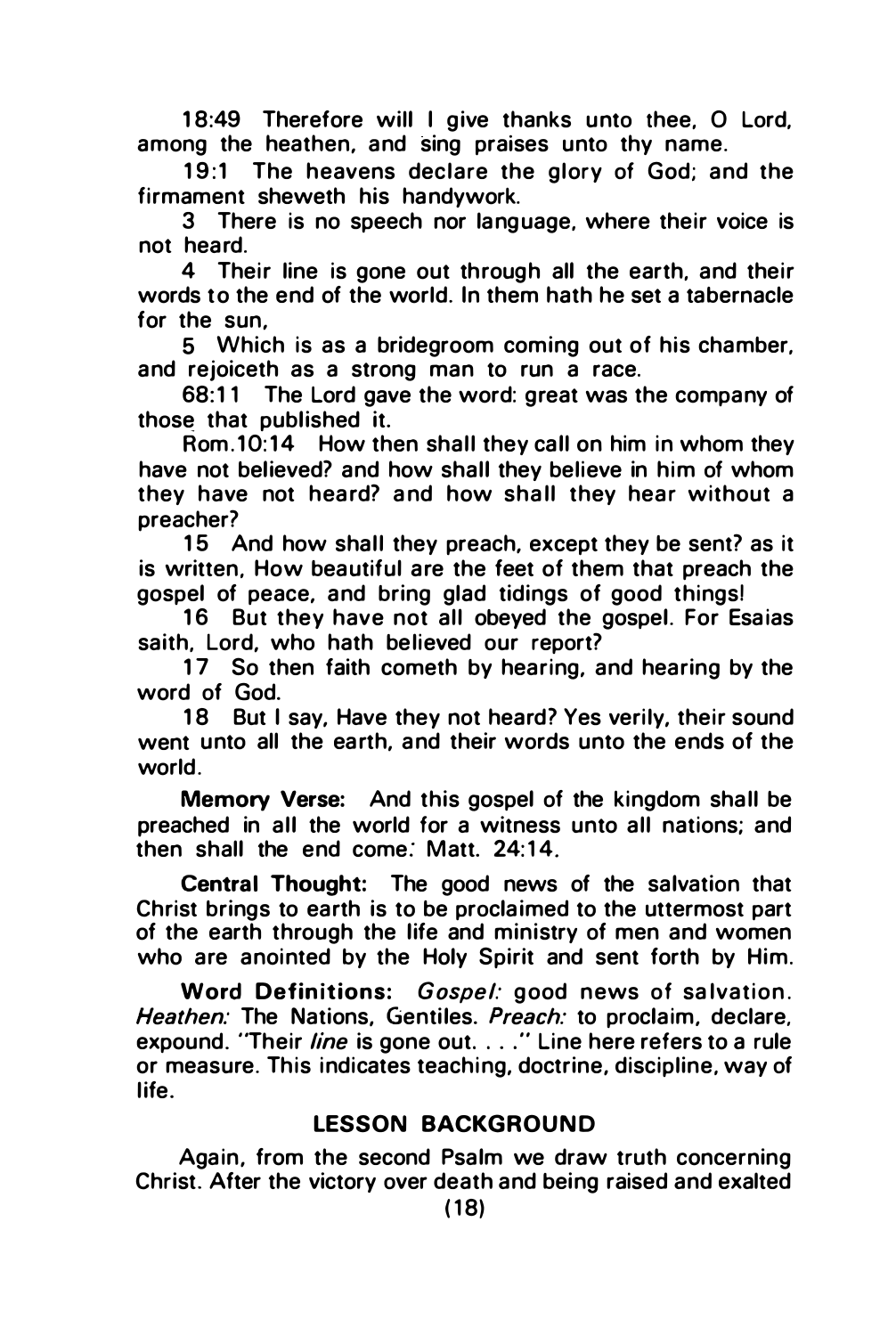at the right hand of God, Christ is given authority from God to send forth His apostles, prophets, and ministers to all the world. In the context of this we see that it is God who is speaking to Christ, saying: "Ask of me, and I will give thee the heathen for thine inheritance." This is a curtain-riser for the study of the gospel ministry in the world. It must be owned, inspired, directed, and approved of God. Man in his own endeavors will accomplish nothing. Thus Christ directed His disciples to tarry in Jerusalem to be endued with the power of the Holy Spirit that He would pour out upon them.

One Scripture from the 18th Psalm indicates David's desire that the praise of the Lord go forth to the Gentiles. This scripture is quoted of Paul in Romans 15:9, in connection with his discourse on the Gentiles being a partaker of God's mercy. The 18th Psalm is David's song of victory that he wrote and sang before the Lord in the day when he was at last delivered from the hand of Saul and all of his enemies. It is a song of great rejoicing and has been a comfort to many who have been contested by the devil.

The 19th Psalm is a beautiful expression of the glory of God revealed in the heavens, but it takes on a spiritual meaning when Paul shows to us that the gospel shines forth in like manner. The saints of the most high God, His New Testament Church, are luminaries and heavens exalted above this world. The pure and stainless lives shine forth and accomplish much good when words are not even employed.

Again, from the 68th Psalm we take a Scripture that blends with our lesson, and is another piece in the mysterious and yet blessed essence of that magnificent psalm.

The manner in which Paul and the New Testament writers handled and applied these psalms give clear indication of their<br>initial and true meaning. initial and true meaning.

### QU ESTIONS:

- 1. What did God tell Christ to "ask" of him?
- 2. How did He send forth His disciples on the day of Pentecost?
- 3. What does the second verse in our lesson tell us would happen when the gospel touches hard hearts?
- 4. How will the heathen react when they receive the gospel? (Romans 1 5:9-1 1 ).
- 5. The church is compared to the handywork of the heavens, so how can the gospel shine out like the penetrating sun?
- 6. What are the gifts that God gives to those whom He places in the body of Christ, and what are the results?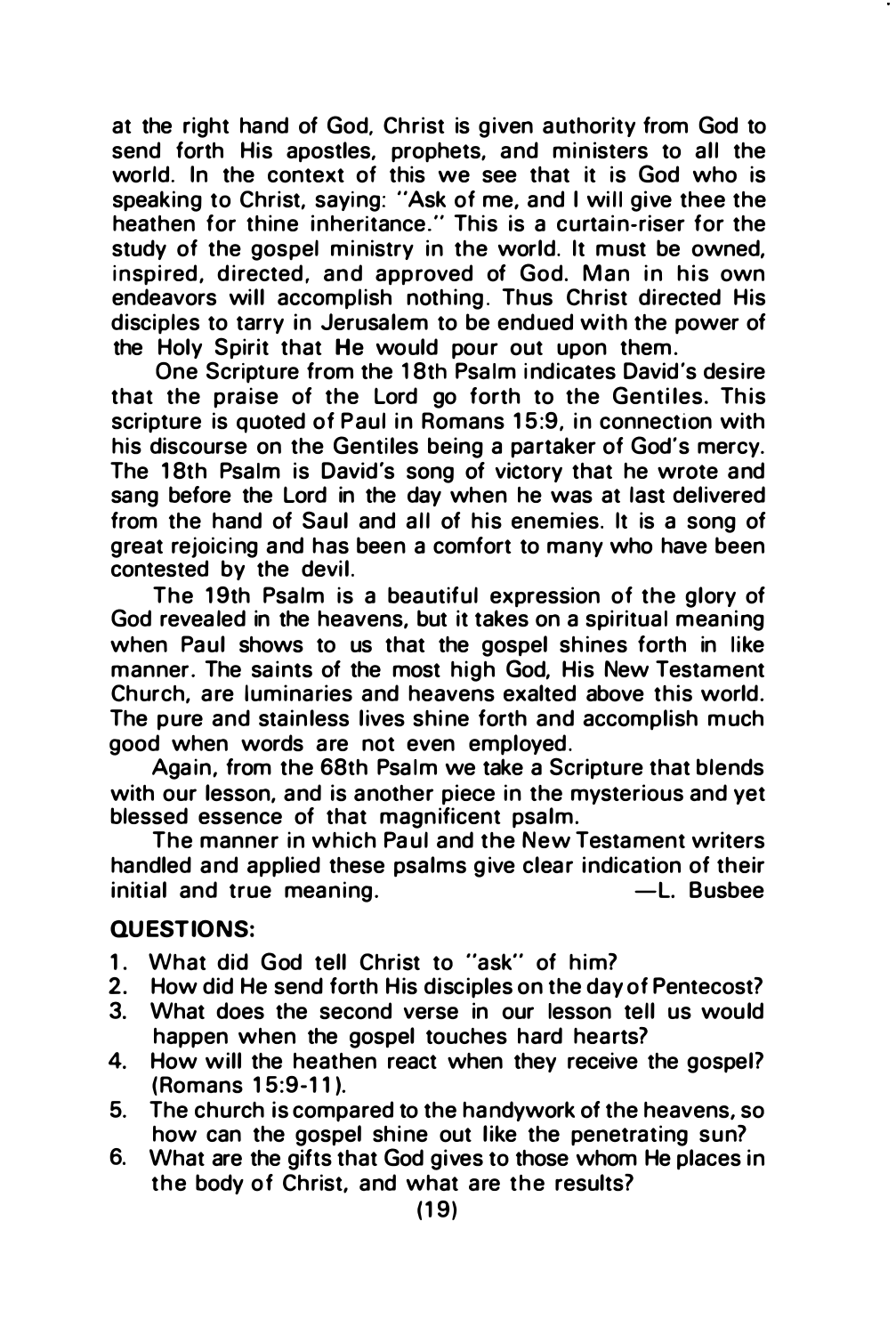7. Discuss the last verse and the memory verse.

# ADULTS' AND YOUNG PEOPLE'S COMMENTS

Paul told the Romans that he was ready to preach the gospel to them. "For, " he said, "I am not ashamed of the gospel of Christ, for it is the power of God unto salvation to everyone that believeth." The gospel is effectual when it is preached with Holy Spirit anointing. The social, watered down, confused and uncertain preaching that is going forth in the world today, mixed and mingled with error and the ideas and opinions of men, will not accomplish the true designs of God. The Lord gives the word. The message preached must be inspired by the Holy Spirit in the very soul of the messenger. An anointed p1eacher who is aflame with the gospel message does not read one previously prepared by him. The truth that he or she seeks to impart is a flame of intense knowledge and understanding in his heart and mind. Here is where man has spoiled the plan again. It is so easy for man to defile the practice of preaching. Seminaries and Bible schools have done more damage to the gospel than their blinded eyes can comprehend. The Lord is the one who gives the Word, and He is the One who sends the preacher. Christ at the right hand of God directs the labours of His servants through the avenue of the Holy Spirit. He alone has authority to claim the love and affection of the souls of men. He alone knows just who is ready for the gospel and where it will most effectually be preached, and where His servants can best be used for His sake. Paul said in another place: "We preach not ourselves, but Jesus Christ the Lord, and ourselves your servants for Jesus' sake." The praise and testimony of what God can and has done for the soul of man is a great message to go forth. One does not have to get up and preach a long drawn out sermon to be preaching the gospel. Paul's sermon in the synagogue at Antioch in Pisidia was a short one, but it was filled with rich and deep spiritual content. It touched the hearts of the people and fed their hungry souls. This is the true purpose of the preaching of the gospel, and that is to feed the souls of men with the truth and the message of Christ's love. It is a spiritual gospel, offensive to many, rejected and despised, a stumbling block a nd foolishness also to many. It pleased God through the foolishness of preaching to save them that believe. People are willing to listen to the devil as Eve did. thus in order for them to find the way of the Lord they will have to give a listening ear to the message of God.

-L. Busbee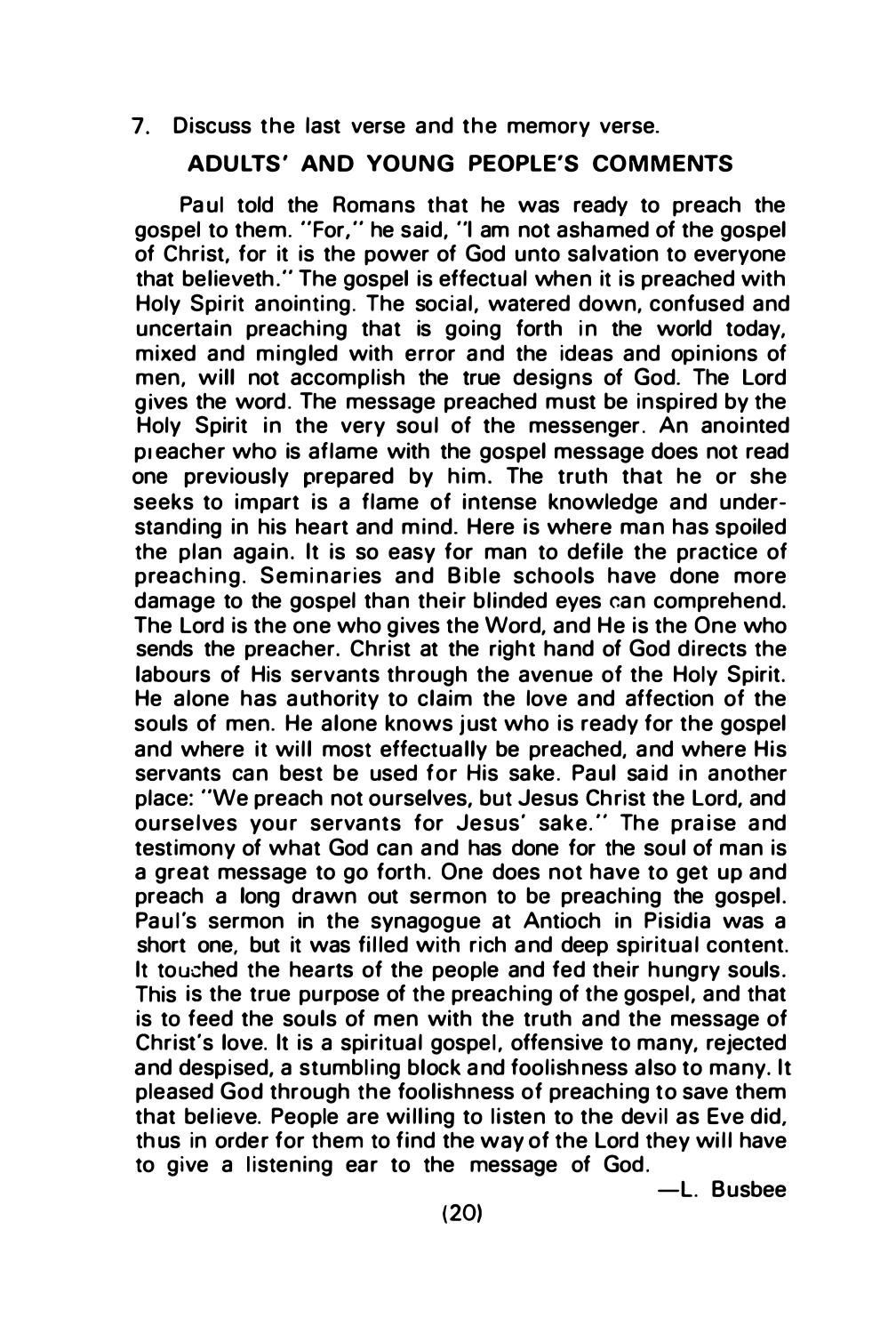There are many ways that God works through human instrumentality to get the gospel to souls. There are many gifts in the body of Christ. "But now hath God set the members everyone of them in the body, as it hath pleased him." I Cor. 12:18. It is God's business to set the members in the body of Christ and give them gifts as it pleases Him. It's a fearful thing for someone to touch the Lord's anointed. Many have suffered greatly from doing this. When God gives a gift or calling, we need to be an encouragement to that one instead of casting them down. We do not have any workers to lose. The world is before us and there are many souls on the broad way to destruction and we need to have a burden to "rescue the perishing, care for the dying." Oh, how terrible for a soul to go into eternity unprepared! Oh, the torment, agonies, blackness of the darkest night, the billows of fire and torture that await the soul who chooses to reject Jesus their Saviour! If we can help just one soul, we have done oh, so much for that soul!

There are lonely people that need just a touch of a human hand, which will make their long days brighter. Some are shutins and need a cheering word, even if it is only by way of telephone. The gift of singing is a wonderful gift and should be used for the Lord in visiting the rest-homes and in services of praise to God or services of admonition to the sinner. Publishing gospel literature is a valuable gift. Giving out tracts, papers, etc., are a great asset in the work of the Lord. Many will read something when they will not take time to listen. Many times only a part of a sermon is remembered but what is written can be read and re-read. On and on we could name those things that can be done to reach the heathen and they can become an "inheritance" to Christ and to us. We must remember that "so shall my word be that goeth forth out of my mouth: it shall not return unto me void, but it shall accomplish that which I please. and it shall prosper in the thing whereto I sent it." Isa. 55:11. The word is a "savour of life unto life, or a savour of death unto death." Il Cor. 2:15, 16. Be faithful in working for God.  $-M$ . Miles

(NOTE TO TEACHER: Do not forget to order your lessons for the next quarter. We must have your order by June 1, 1977. The first Sunday of the next quarter is July 3, 1977.)

-------o-------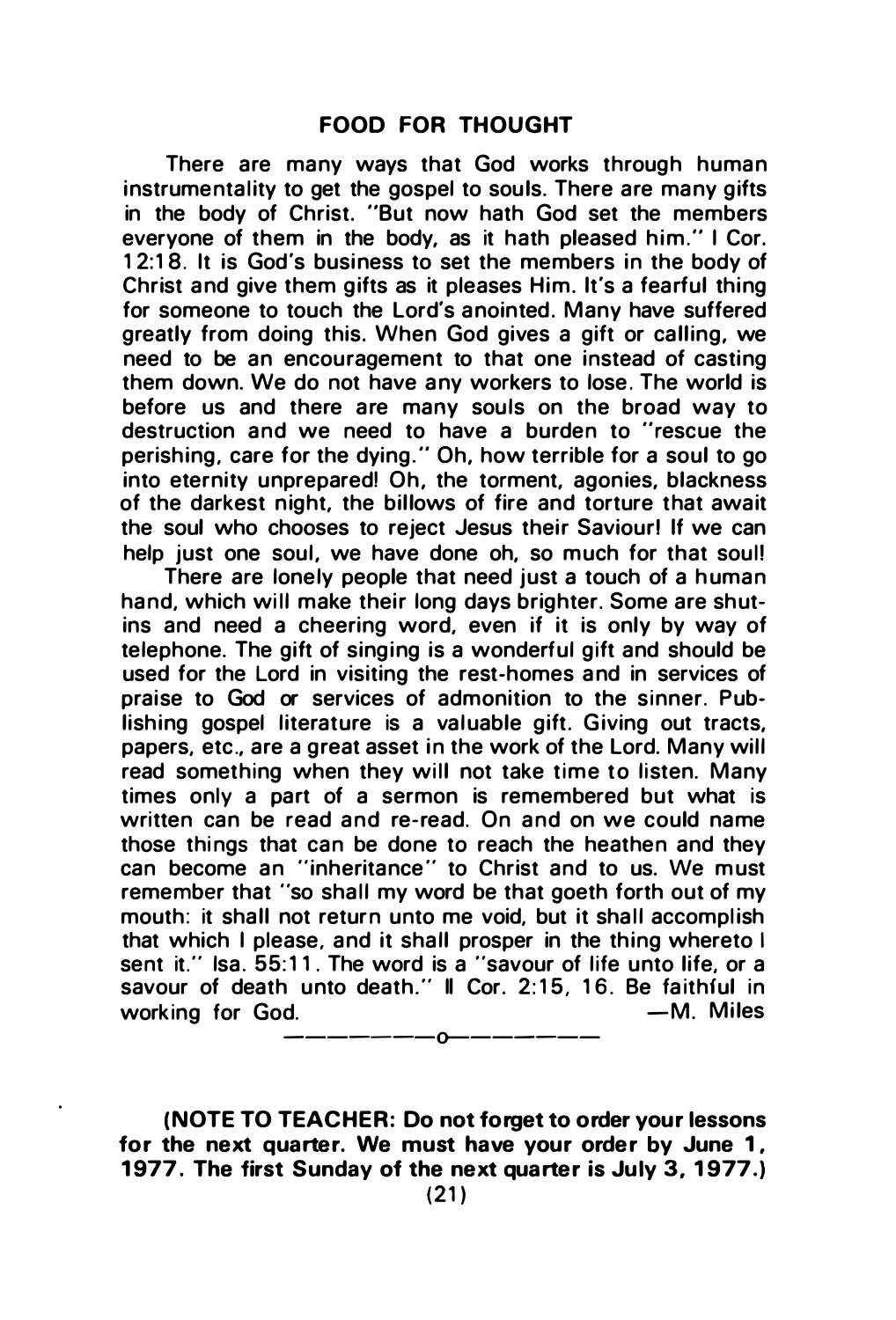Memory Verse: Seeing then that we have a great high priest, that is passed into the heavens, Jesus the Son of God, let us hold fast our profession. Hebrews 4:14.

Central Thought: With a priesthood superior to that of the law, Christ is made a high priest forever to intercede before God for all who come unto Him to obtain mercy, grace, and

# LESSON BACKGROUND

A Priest is one who performs a sacrificial, mediatorial, interpretative, or ministerial function. The Hebrew word means a mediator, and the English word *priest* comes from the word presbyter which indicates an elder, or leader. We conclude that a priest is a chosen leader of the people who because of his venerableness and faithfulness is authorized to go between God and man, presenting man's need in an acceptable manner to God and also revealing the will of God to man. "A priest forever after the order of Melchisedec": This expression has great importance. Melchisedec was king of Salem, which city of Salem became Jerusalem later. The word Salem means "peace," and part of the word Melchisedec, namely, tsedec (Hebrew) means "king." Thus he was called the king of peace. He was priest of the most high God, and met Abraham who was returning from the slaughter of the kings who had carried away Abraham's nephew, Lot. Abraham had armed his trained servants and pursued the enemy and recovered all the people and the goods. Melchisedec blessed Abraham, and Abraham gave him tithes of the spoil. There was no record of this man's parentage or of the time of his death. He was simply entitled "the priest of the most high God." Holy Spirit inspiration upon the writer of the 11 Oth Psalm labeled the priesthood of Christ in contradistinction from the old law and the Levitical priesthood as that of the order of Melchisedec. This indicates that since death is to be conquered by Christ and He is to ascend to the right hand of the Father the priesthood that He possesses is an eternal, unchangeable one.

The 110th Psalm is undoubtedly written by the hand of David, and it is thus attributed in the New Testament. Acts 2:34. The subject is so grand, the expressions are so noble, and the object raised up so far above what is called human, that history reveals no one who can receive its holy application, except to Jesus Christ, to his everlasting priesthood and kingdom. The Jews, aware of the advantage which the Christian faith derives from this Psalm, have laboured hard and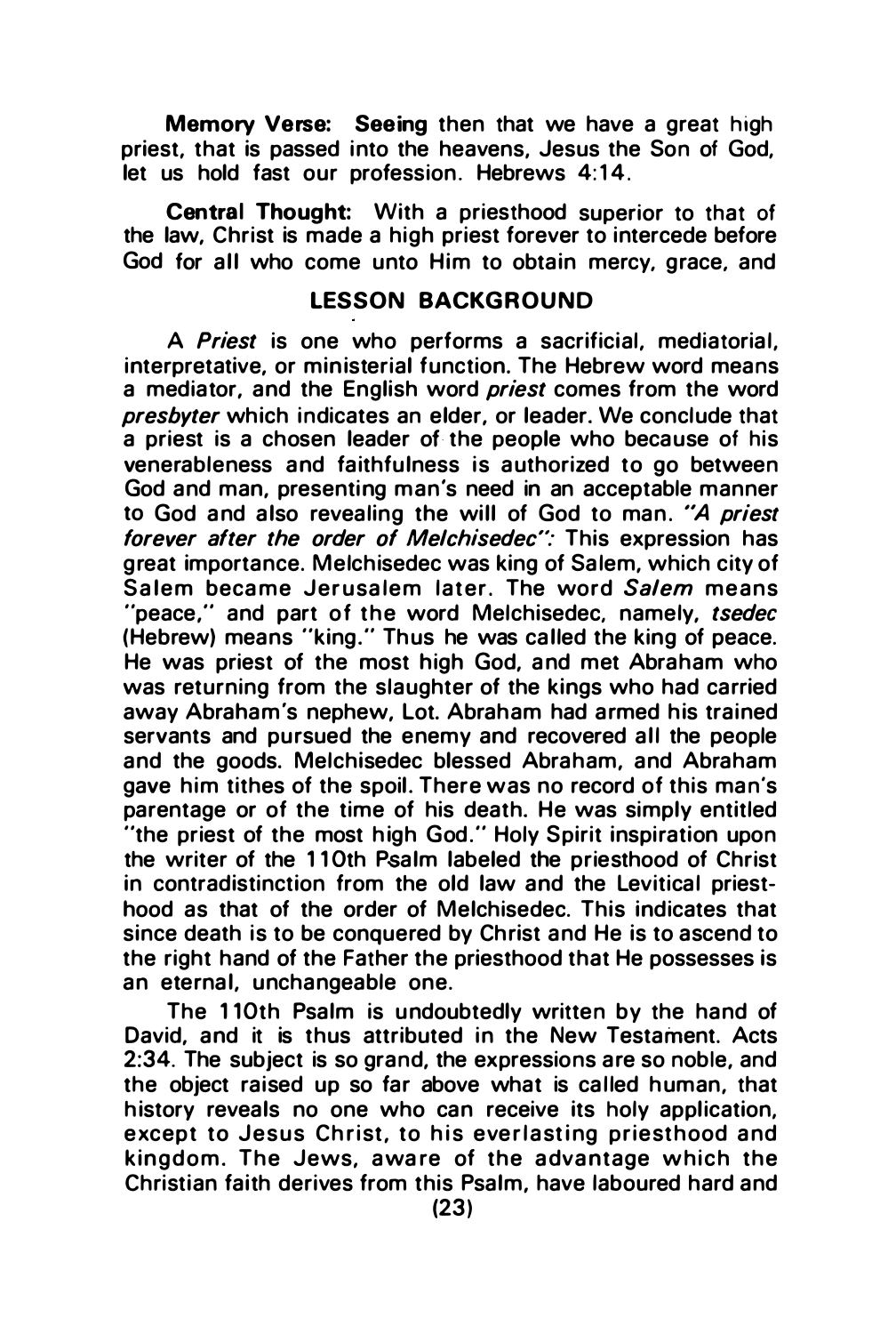# May 1, 1977

# CHRIST THE HIGH PRIEST FOREVER

Psalms 110:4 The Lord hath sworn, and will not repent, Thou art a priest forever after the order of Melchizedek.

123:1 Unto thee lift I up mine eyes. O thou that dwellest in the heavens.

2 Behold, as the eyes of servants look unto the hand of their masters, and as the eyes of a maiden unto the hand of her mistress; so our eyes wait upon the Lord our God, until that he have mercy upon us. ·

121:1 I will lift up mine eyes unto the hills, from whence cometh my help.

2 My help cometh from the Lord, which made heaven and earth.

4 Behold, he that keepeth Israel shall neither slumber nor sleep.

1 30:3 If thou, Lord, shouldest mark iniquities, 0 Lord, who shall stand?

4 But there is forgiveness with thee, that thou mayest be feared.

Hebrews 6:19 Which hope we have as an anchor of the soul, both sure and stedfast, and which entereth into that within the veil;

20 Whither the forerunner is for us entered, even Jesus. made an high priest for ever after the order of Melchisedec.

7:11 If therefore perfection were by the Levitical priesthood, (for under it the people received the law,) what further need was there that another priest should rise after the order of Melchisedec, and not be called after the order of Aaron?

17 For he testifieth, Thou art a priest for ever after the order of Melchisedec.

24 But this man, because he continueth ever, hath an unchangeable priesthood.

25 Wherefore he is able also to save them to the uttermost that come unto God by him, seeing he ever liveth to make intercession for them.

4:15 For we have not an high priest which cannot be touched with the feeling of our infirmities; but was in all points tempted like as we are, yet without sin.

16 Let us therefore come boldly unto the throne of grace, that we may obtain mercy, and find grace to help in time of need.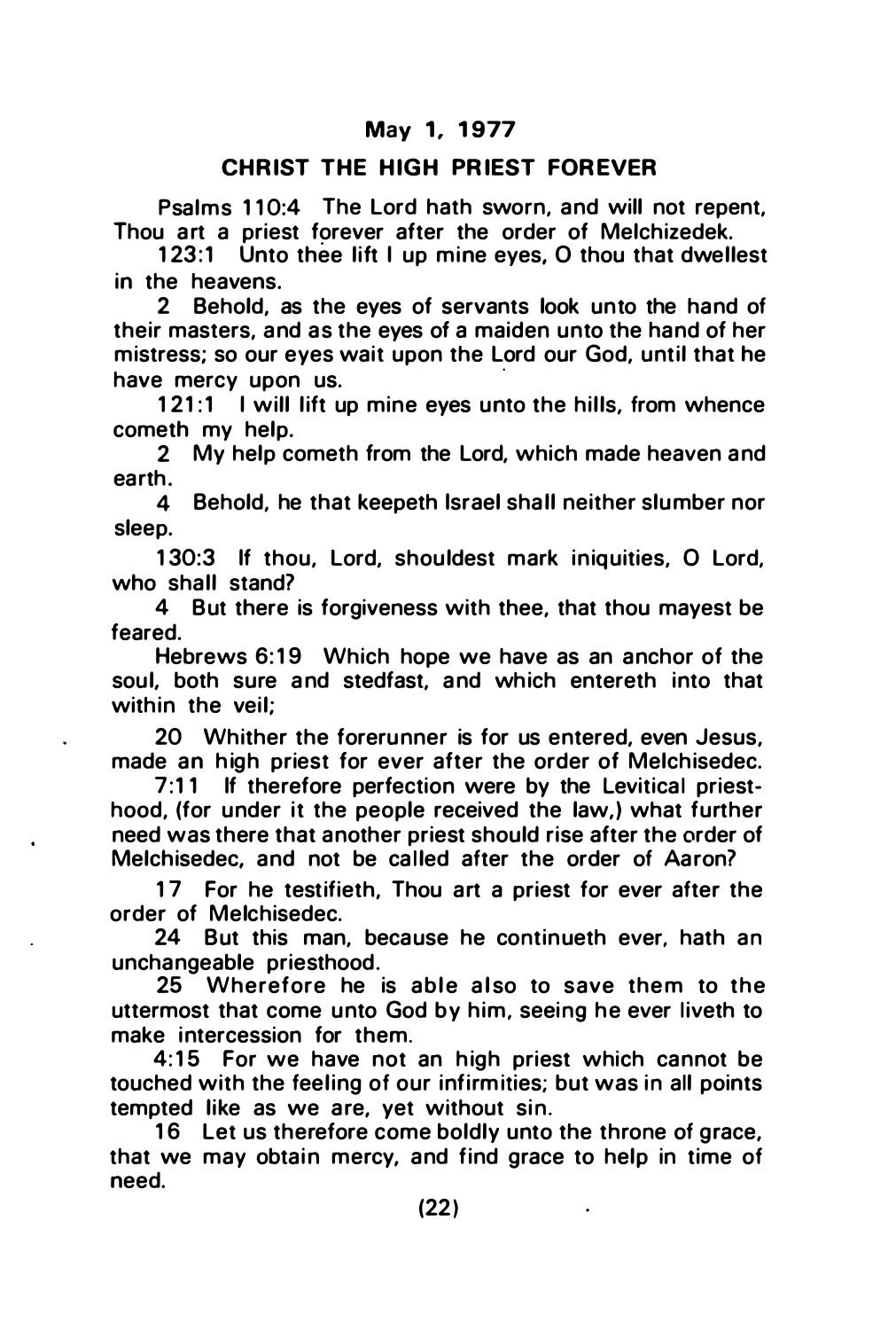in vain to give it a contrary sense. The bare reading of the psalm shows the vanity of their pretensions to attribute it to someone else. The King described in this psalm is David's Lord. a conqueror, reigning in Jerusalem (spiritual), King from all eternity-having an everlasting priesthood, Judge of all nations, triumphing over all powers, indefatigable in all his operations, successful in all things. Where has there ever appeared an earthly monarch such as this in whom all these<br>characters meet? (Clarke's Commentary) –L. Busbee characters meet? (Clarke's Commentary)

### QU ESTIONS:

- 1. Why did the Lord swear and vow not to repent in making Christ a High Priest?
- 2. To whom are we to lift our eyes in time of need?
- 3. What hope would any of us have if the Lord marked iniquities?
- 4. Why is Christ, our High Priest, called our "forerunner'?
- 5. What kind of a High Priest is Christ to us?

# ADULTS' AND YOUNG PEOPLE'S COMMENTS

"We have a great high priest, that is passed into the heavens, Jesus Christ, the Son of God." This shows possession. When you have or possess something, do you not use, enjoy, and employ it for its intended purpose? When you have a car, do you not use it when you need transportation. When you have a house, do you not use it for shelter, rest, and all the normal functions of family living? We have a high priest! Do you go to Him, trust, and obey Him. Do you derive the benefit of His gracious and exalted office of power and grace for your own spiritual and eternal good? He is a high priest that does not mark iniquity except to help us overcome and subdue it. There is forgiveness with Him. He has borne our griefs and carried our sorrows. The Lord hath laid on Him the iniquity of us all. We were the ones who had gone astray. But He became our High Priest, giving His life as a ransom for our restoration to the favor of God. Let us hold fast our profession of faith. There is no need for defeat or surrender to the enemy. If we take that course, it is our own choosing. A way has been made, and grace and victory have been provided for us through the office and the power of Jesus Christ, our High Priest.

This kind of High Priest received the office beca use He was faithful to obey the will of God in suffering for us on the cross of Calvary. He went through the temptations of the flesh and the onslaughts of the devil. He can be and is touched with the feeling of our infirmities. He was tempted in all points as we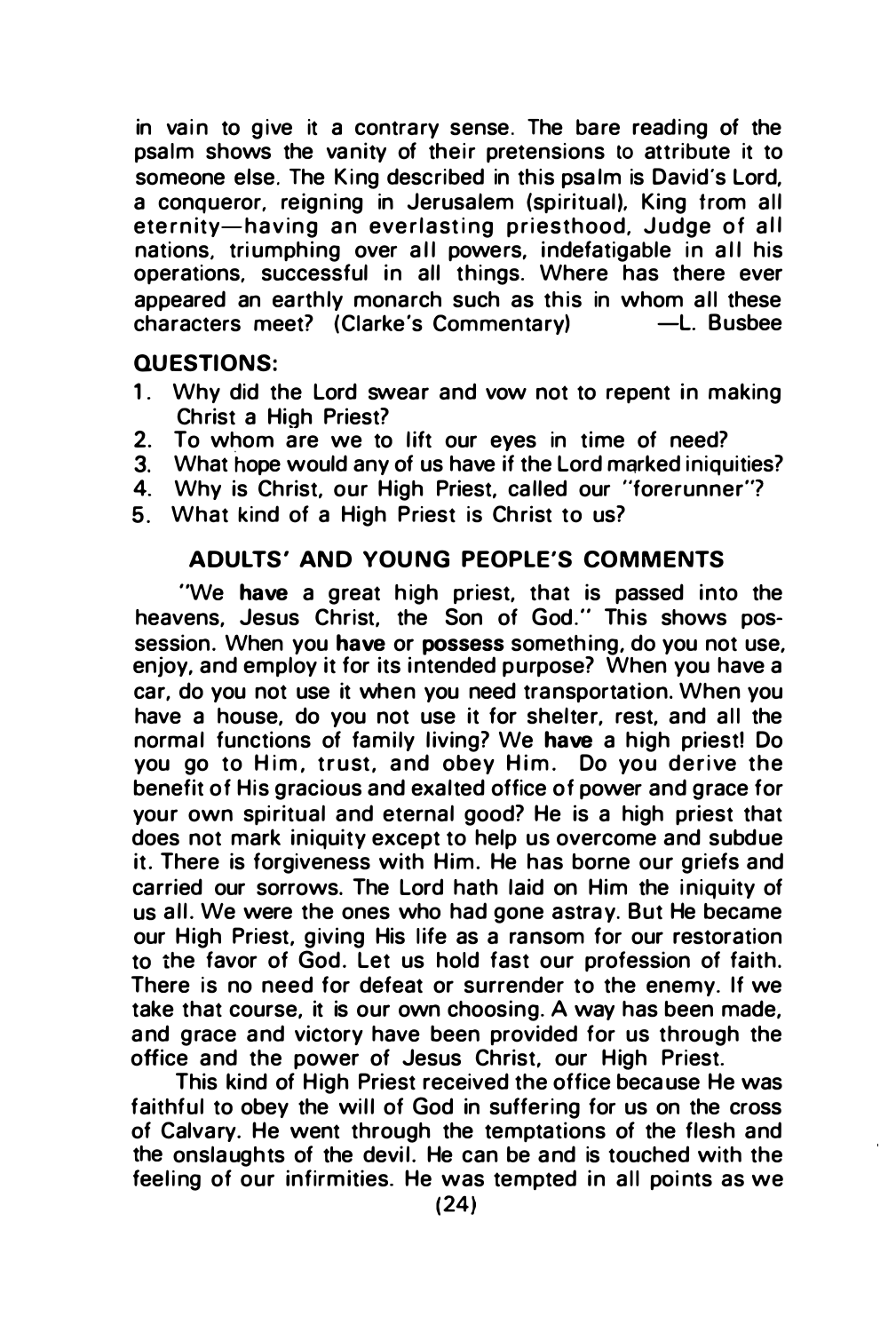are, yet without failure or sin. Praise the Lord for all of this! Oh, if we could but comprehend the whole of the value and<br>blessedness of this truth for our sakes.  $\leftarrow$  L. Busbee blessedness of this truth for our sakes.

# FOOD FOR THOUG HT

It truly is precious to know we have a High Priest who is in the heavens and that He loves us and cares for us. We have a perfect right to "come boldly unto the throne of grace, that we may obtain mercy, and find grace to help in time of need."

The Psalms are very precious. When I get started reading them I can 't seem to quit. The 1 23 Psalm, in our lesson, was made very precious to me in a time of need. My oldest son had taken the typhoid germ from the water that was contaminated at the campgrounds at Monarch Springs in 1 956. He had fever for many weeks and lay in a coma many days. We sat up with him night and day. One evening I was sitting by his bed and was reading the 123rd Psalm. After I read the second verse I looked over at my son and said from the depths of my soul, with tears, "our eyes wait upon the Lord our God, until that He have mercy upon us, Have mercy upon us, 0 Lord, have mercy upon us!" My son was Iving there in a coma and was very thin for a young man. He had his hands crossed and a lmost looked like a corpse. We had been praying, waiting, and agonizing with the Lord for his healing, yet, he continued to go down. I had sent word to his girl friend, who later became his wife, that if she wanted to see him alive she should come. Oh, how much I needed help from that High Priest who had passed into the heavens. My soul looked up unto the Lord with pleadings for help. After reading and pleading with God, the phone rang. Bro. Sam Barton from Tulsa, Okla., called and asked how Vernon was. I told him that in the afternoon he had revived but now he was in a coma. He asked me what time in the afternoon. I told him about three o'clock. He said he was in prayer about that time and God had let him know that he was going to heal him. Oh, this was such a joy to my heart and was just the thing I needed. My faith rose and took it all in. Although Vernon was no better, yet I knew he was going to be healed. The next morning about six it seemed he would go, but God touched him and I held to the witness that was given to Bro. Barton and had re-echoed in my own soul. God did touch him and his fever began to go down. In a week he didn't have any more fever and he began to amend and gain strength. Surely the High Priest did have mercy upon us and did heal and restore.

-M. Miles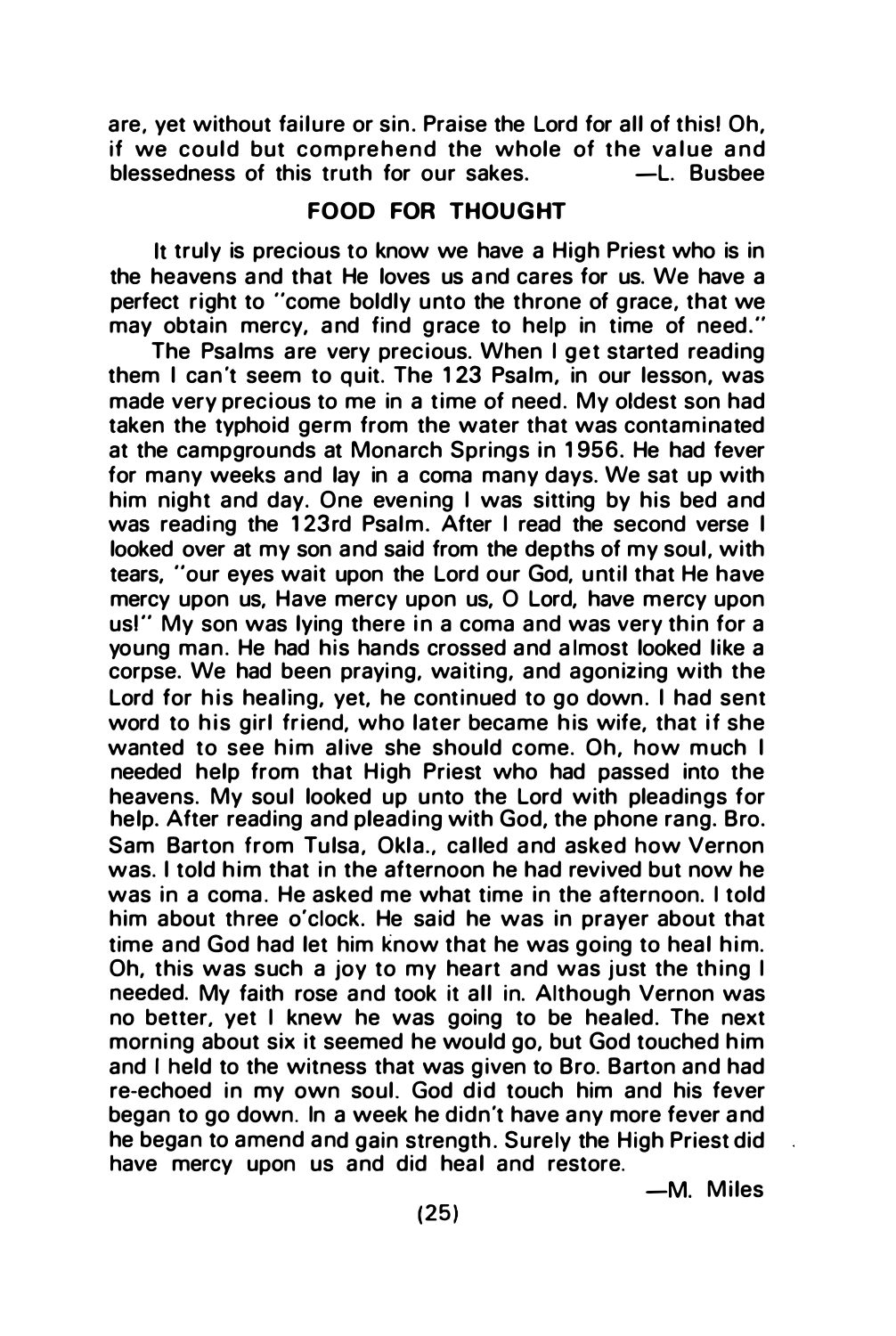# THE PSALMS FORESEE CHRISTIAN PERFECTION

Psalms 4:3 But know that the Lord hath set apart him that is godly for himself: the Lord will hear when I call unto him.

4 Stand in awe, and sin not: commune with your own heart upon your bed, and be still. Selah.

5 Offer the sacrifices of righteousness, and put your trust in the Lord.

17:13 Arise, O Lord, disappoint him, cast him down: deliver my soul from the wicked, which is thy sword:

14a From men which are thy hand, O Lord, from men of the world, which have their portion in this life.

15 As for me, I will behold thy face in righteousness: I shall be satisfied, when I awake, with thy likeness.

31 :19 Oh how great is thy goodness, which thou hast laid up for them that fear thee: which thou hast wrought for them that trust in thee before the sons of menl

20 Thou shalt hide them in the secret of thy presence from the pride of man: thou shalt keep them secretly in a pavilion from the strife of tongues.

51 :4 Against thee, thee only, have I sinned, and done this evil in thy sight: that thou mightest be justified when thou speakest, and be clear when thou judgest.

5 Behold, I was shapen in iniquity; a nd in sin. did my mother conceive me.

6 Behold, thou desirest truth in the inward parts: a nd in the hidden part thou shalt make me to know wisdom.

7 Purge me with hyssop, and I shall be clean: wash me, and I shall be whiter than snow.

10 Create in me a clean heart, 0 God; and renew a right spirit within me.

138:8 The Lord will perfect that which concerneth me: thy mercy, 0 Lord, endureth for ever: forsake not the works of thine own hands.

Heb. 11:39 And these all, having obtained a good report through faith, received not the promise:

40 God having provided some better thing for us, that they without us should not be made perfect.

Memory Verse: He that dwelleth in the secret place of the most High shall abide under the shadow of the Almighty. Psalms  $91:1$ .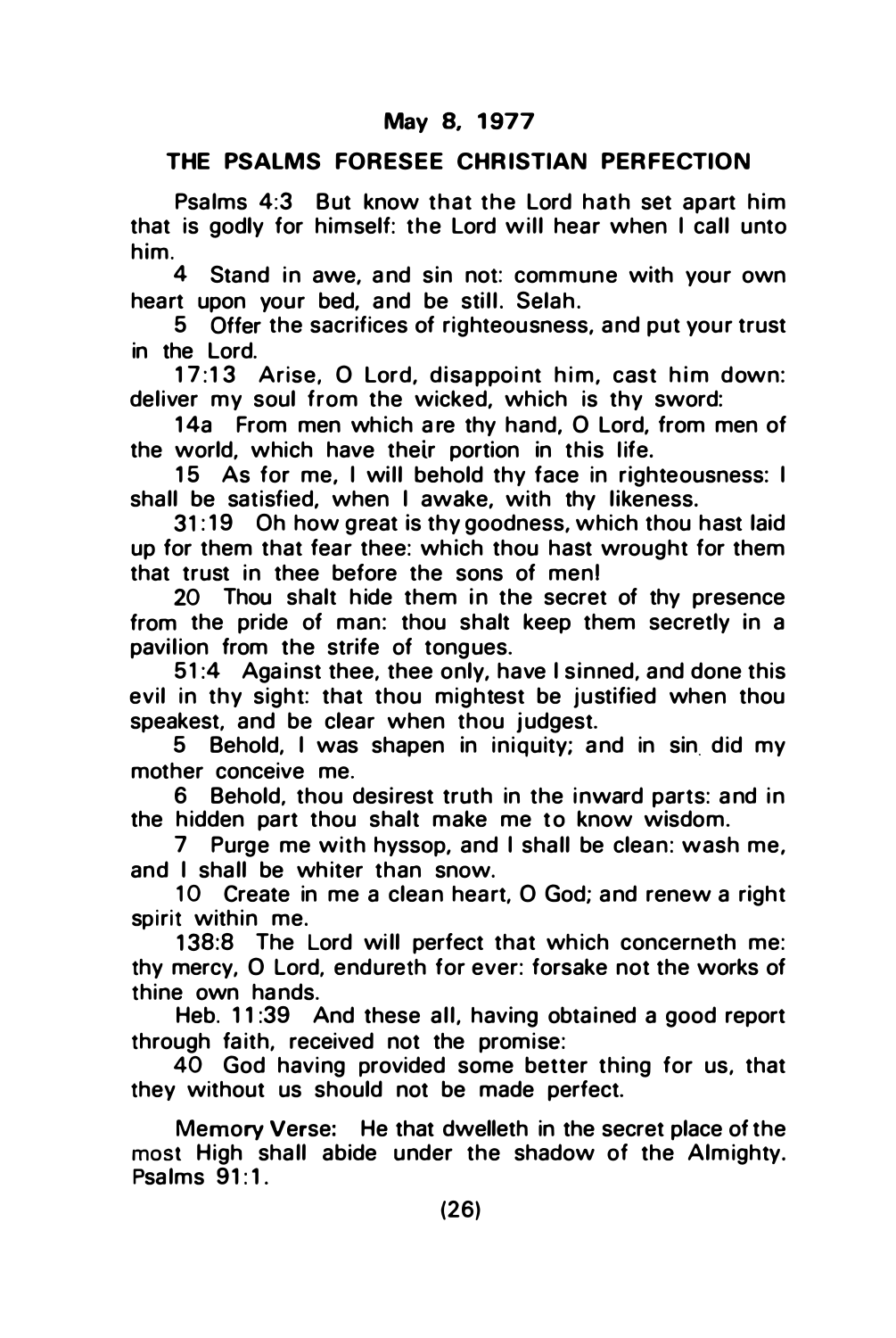Central Thought: The writers of the psalms were reaching forward and vearning for a perfection of heart and life that they were not privileged to actually experience. God has made such an experience possible and available for us who live under the dispensation of grace, and is obtainable in sanctification of the Holy Spirit that Jesus purchased for us by His precious blood.

#### LESSON BACKGROUND

What does "Stand in awe, and sin not" mean? The Septuagint (Greek version of the Old Testament) translates this clause thus: "Be ye a ngry a nd sin not." This was copied by Paul in Eph. 4:26. The various other versions give the same reading, thus the original may be translated: "If ye be angry, a nd if ye think ye have cause to be angry; do not let your anger carry you to acts of rebellion against both God a nd man. Consider the subject deeply before you act. Do nothing rashly; do not justify one evil act by another: sleep on the business; converse with your own heart upon your bed; consult your pillow."-Clarke's Commentary. "Deliver my soul from the wicked, which is thy sword: from men which are thy hand": This is more properly stated by replacing the underlined words respectively by the word by. "Deliver my soul from the wicked by thy sword: from men by thy hand . . . " "Purge me with hyssop." The Hebrew actually states this: "Thou shalt make a sin-offering for me." This probably alludes to the cleansing of the leper in which the priest sprinkled with hyssop (a plant with fragrant leaves) the blood of two clean birds upon the individual and thus declared to the public that he was clean and recovered. The sin-offering of Christ declares to all that atonement has been made for all quilt and condemnation. For this to be done safely and effectually, the root and cause of sin must be removed as well as the committed sins. Sin has a cause and a root in the very nature and character of a person. This was not taken out under the dispensation of the law. In Christ and His full salvation the heart is cleansed from the very principle of sin. Only then can one be whiter than snow. Snow, though it is white and beautiful, does have impurities in it. Even so, the heart of man merely forgiven and justified by grace retains inward impurities, which can only be cleansed by the infilling of the Holy Spirit. It was not possible for the psalmist to attain this experience at that time.

The Psalms from which we have drawn the Scriptures for our lesson today are all generally attributed to David, although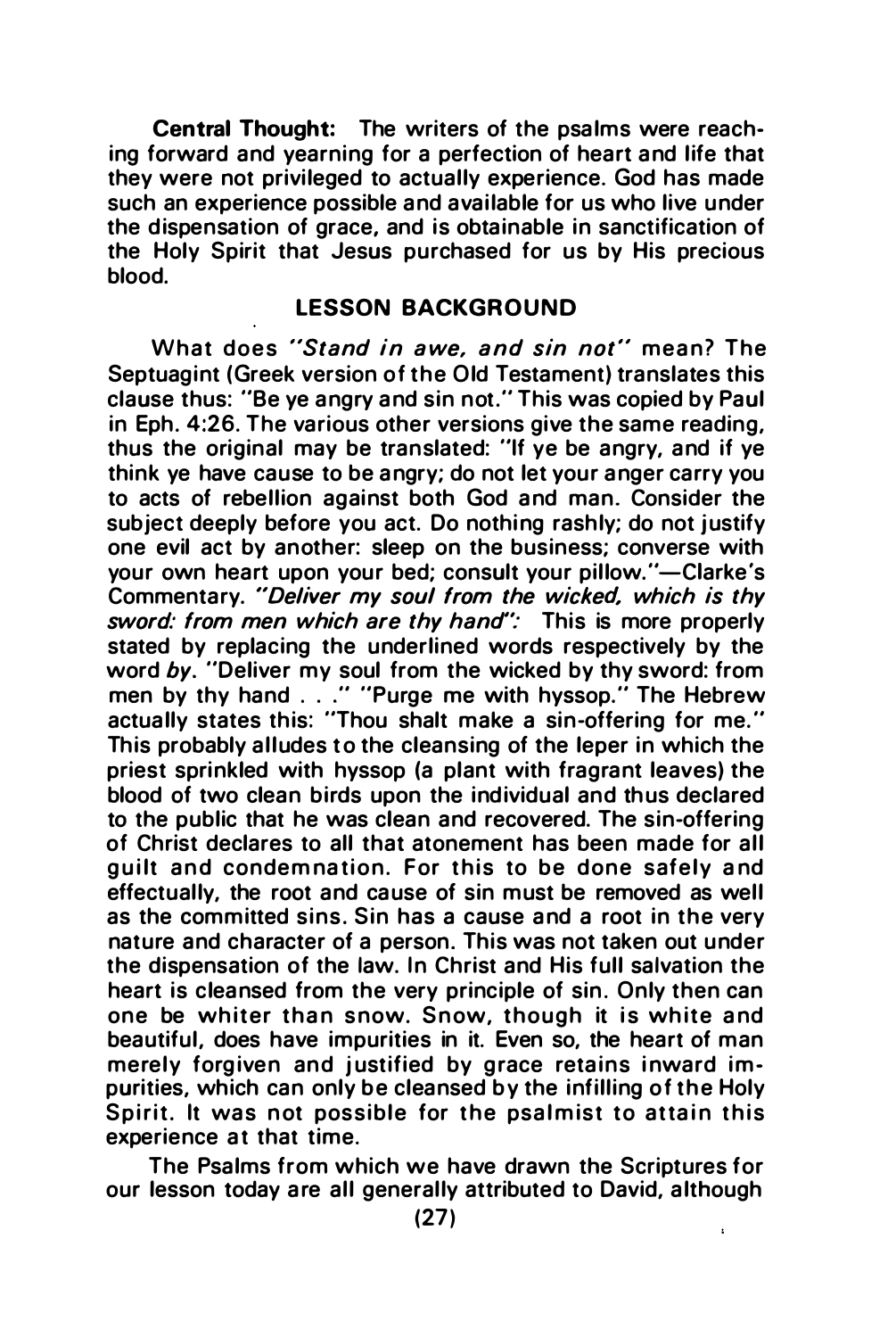there is some speculation that they were not the work of David, particularly the 51 st and the 1 38th. This is not really important to know for sure. Each psalm bears a similar mark- the aspirations and trust to Godward for perfection. In the 4th. 17th, and 31st Psalms David is evidently being pursued and persecuted by enemies, perhaps either Saul or his son Absalom. It is very evident that the people of Israel were looking for the Messiah, the more spiritually enlightened ones discerning that the Messiah 's main purpose was to bring about a perfect redemption for the soul of man. Peter tells us in I Peter 1:11, 12 that the things the prophets wrote about were not ministered unto themselves, but rather unto us. These things are now reported unto us by them who have preached the gospel with the Holy Ghost sent down from heaven. In other words, the aspirations and longings of these Old Testament writers are now actually fulfilled in us. "They without us should not be made perfect." These brethren foresaw this perfection, but were not permitted to enjoy it. Thank God, we have it now in sanctification, and those who lived under the law will not fail to enjoy the reward that we will receive, too. -L. Busbee

# QUESTIONS:

- 1. Were the Old Testament saints made perfect?
- 2. Why was the Holy Ghost not given to them as it is to us?
- 3. What does it mean to be whiter than snow?<br>4. Where is the secret of His presence, and that sa
- Where is the secret of His presence, and that safe pavilion where we will be free from the strife of tongues and the pride of man?
- 5. Explain what the secret place of the most High is.

# ADULTS' AND YOUNG PEOPLE'S COMMENTS

In the fulness of time God sent Jesus into the world to bring a perfect deliverance and redemption for mankind from the power and penalty of sin and transgression. He went to the cross and suffered the punishment for all the sins of the whole world, and then He rose from the dead, and ascended to the right hand of God, possessing all power in heaven and in earth. Until this was carried out and accomplished, perfection and restoration of the image of God in the heart of man was not possible. God in great forebearance and mercy canceled sin and blessed people in a measure. but the fulness of His favor was not poured out until Jesus had suffered the full extent of the wrath of God for salvation. Our sins can be forgiven, and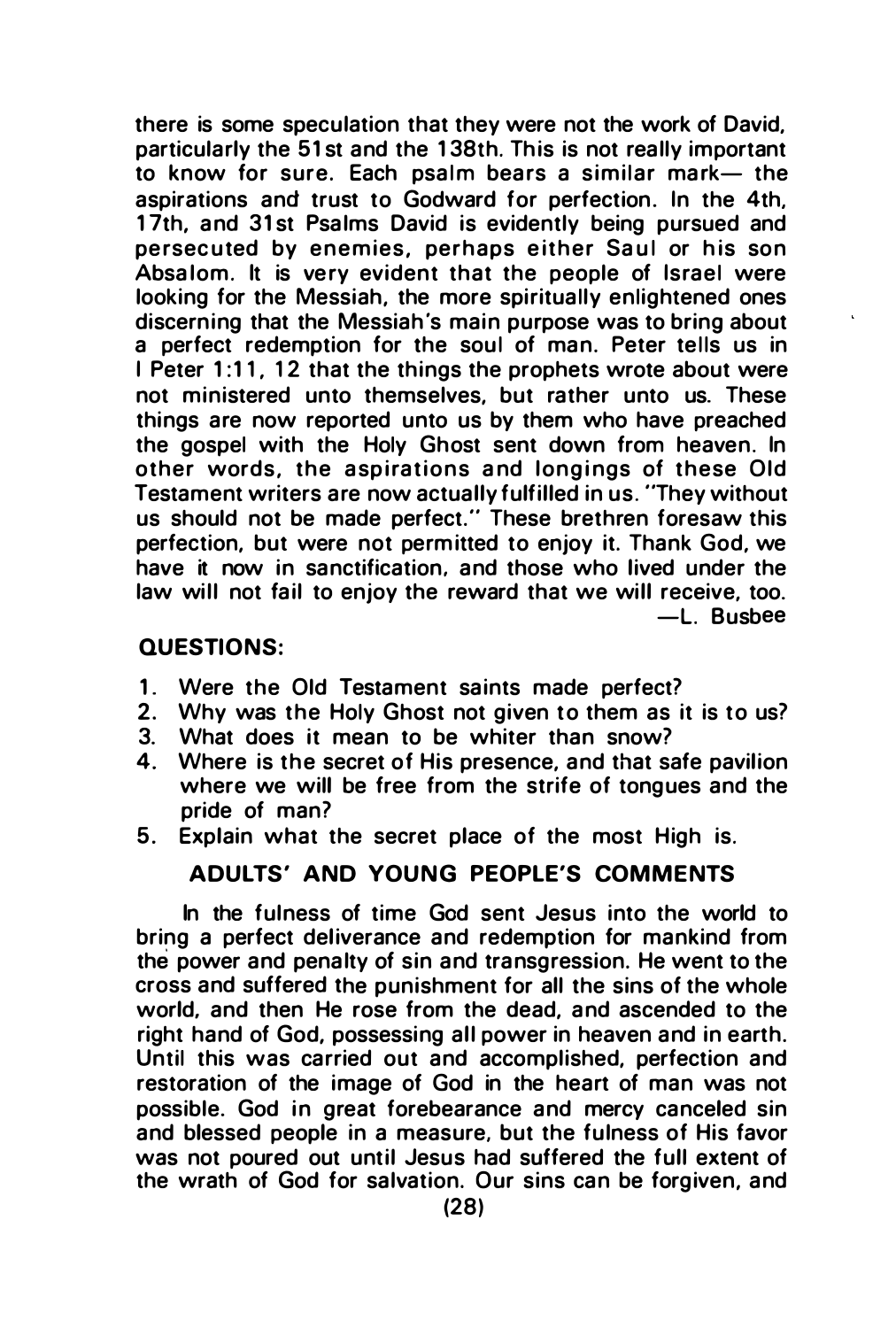we can be made new creatures in Christ Jesus. But there is a greater blessing to be experienced for the New Testament Christian. The Holy Spirit yearns to come and take up His sacred abode in the heart and life of every saved person. Much confusion and diversity of teaching tends to cloud the truth concerning New Testament sanctification. If each and every soul who seeks the grace of God will follow the Lord all the way and walk diligently in the light of the Word, God can and will lead that individual to this blessed perfection and soul-rest. -L. Busbee

# FOOD FOR THOUGHT

Notice, as you study the lesson, the longings of the Old Testament writers. There was a righteousness promised them which they did not have. They looked forward to that perfected holiness within them, which was to come through the promised Messiah or Jesus Christ. Most of them knew of the fall of Adam from that perfected state and of his being cast out of the garden. They knew the promise to them of the "seed" of the woman (Christ), who would "bruise" or break the power of the devil over them when He came (Gen. 3:15). No doubt, their longings a nd weepings before the Lord were great.

In justification we are forgiven of our committed sins. We cannot ask forgiveness of that sin principle that polluted the human race after the fall of Adam. When Adam lost the "image of God" he begat sons in his likeness rather than the likeness of God. (Gen. 5:3). Children a re born with that pollution within them. (Psa. 51:5). Also we read, "They go astray as soon as they are born, speaking lies." (Psa. 58:3). This is the nature of the child and this develops into sin when that child comes to the knowledge of sinning against God. Until then, that sin is not imputed unto them. (Rom. 5:13; Rom. 8:9). Remember, Adam had to first let rebellion come into his heart before he partook of the fruit a nd disobeyed God. He rebelled against God and obedience, and had a willful attitude of disobedience. There is a need of a cleansing of the heart as well as cleansing of the volitional sins. Two works of grace are needed in the heart. We confess and repent of our sinful deeds but it takes the fire of the Holy Spirit to cleanse us of that sin principle within the heart that passed upon all men through the fall of Adam. (Rom. 5:12). After we are sanctified and filled with power of the Holy Spirit we can then "serve" the Lord in righteousness and holiness all the days of our life. It's truly a wonderful experience and the second work is a definite work upon the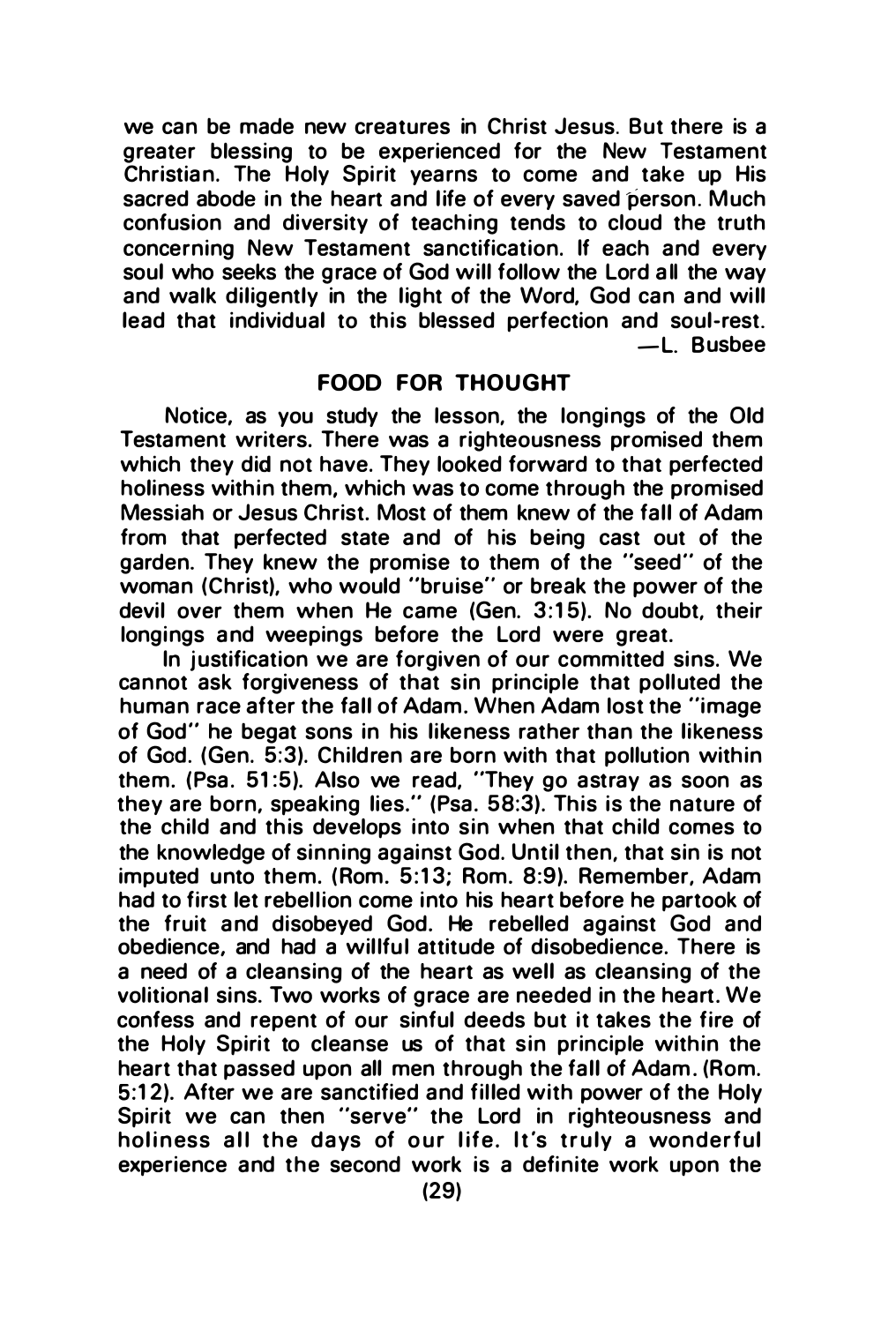heart. Read Acts 15:8, 9. This teaches that the Holy Ghost purified the hearts. We have much to be thankful for because we can have the perfection through Christ in the heart for<br>which the Psalmist writers longed. - M. Miles which the Psalmist writers longed.

# THE STORY OF EGGS AND HOW LIFE BEGINS  $\textbf{S} < \textbf{S}$

What a lot of creatures come from eggs! Birds, tortoises, crocodiles, snakes-all these are eggs when they first exist. Their eggs are a little different from each other in size, shape, and color. But all start their existence as eggs. The big crocodile; the tiny bird; the long, thin snake; the ostrich; the hen-all got their life through someone taking care of the egg and hatching it out.

Now an interesting thing about an egg is that it has one ·kind of life and it can get another.

There is no doubt it has one kind of life. An egg is not like a stone. A hen could sit on stones for any length of time-but nothing would hatch out. Why? Because the stones have no life at all. The egg has life-one kind of life.

So have you. You are alive. You breathe, you move about, you work, you think. You have life-of course you have.

But the life that the egg has is not the only life it can have.

# Preacher, Egg and Hen

One day an African preacher brought a hen and some eggs to the platform with him. He tied the hen to the leg of a table, put the eggs down nearby, and went on with the service.

During the sermon he spoke to the people about being alive in one way and dead in a nother. He threw down some mealies beside the eggs. Nothing happened. Then he threw some to the hen. The hen began to eat them.

Well-that's what you would expect.

Why? Aren't the eggs alive?

Yes! They have a kind of life, but the life of the hen is a different life altogether. When the egg was laid, it was a birth into the world. But when the chick hatched out of the egg, this was a birth of another kind.

That's true. And the thing we know so well is that the egg that has the one kind of life can receive the other kind of life. It can become a hen.

"Now," said the preacher to his congregation, "our lives are like that. When we are born into this world, we have life. But just like the egg is dead to the mealies—dead to the world of food and movement-so we are dead to the world called the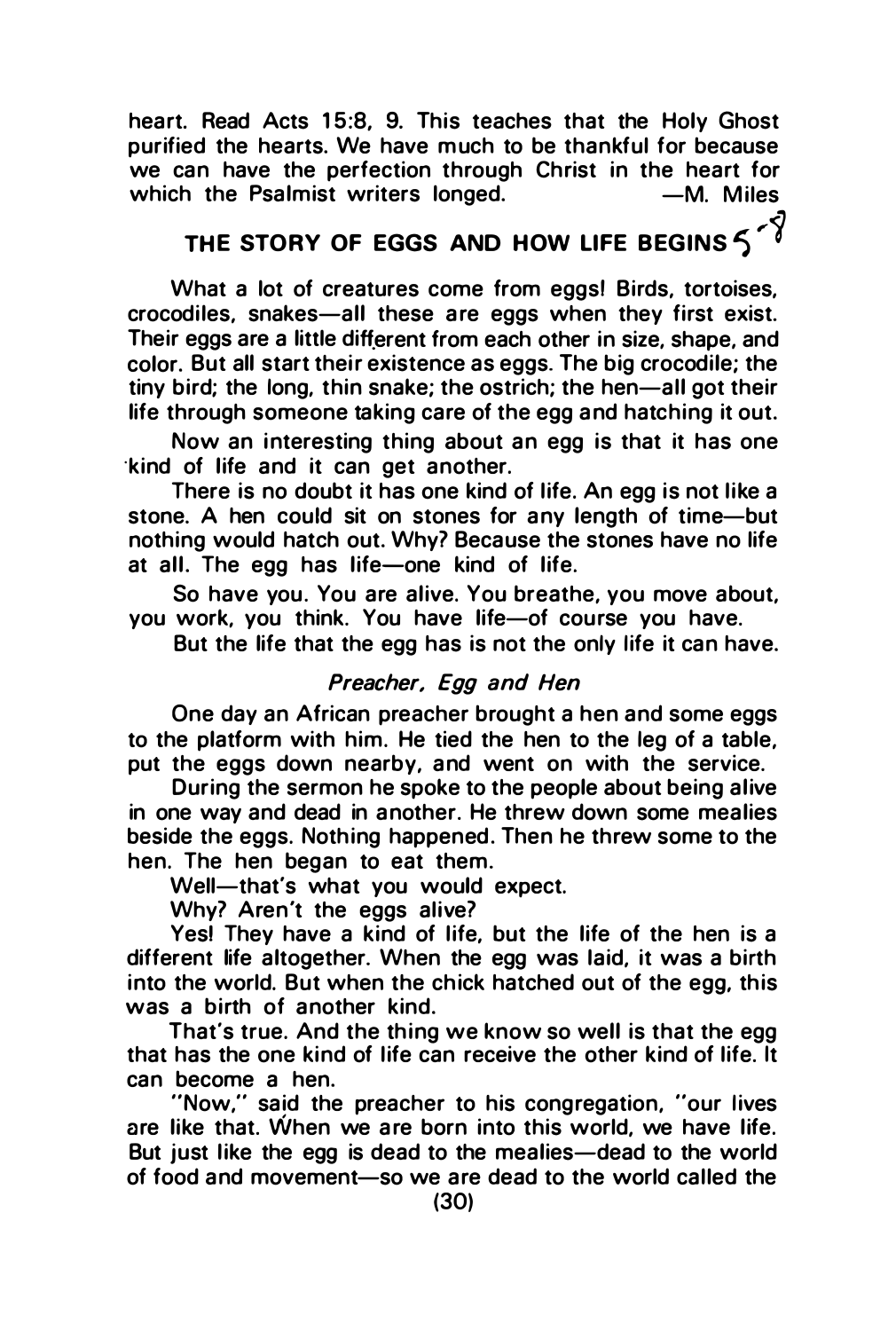kingdom of God. We need another life-spiritual life-before we are alive to God." (Ephesians 2:1-5).

The hen and the egg can preach to us. They say, you can breathe and eat and work; but do you know God, and can you hear His voice? Can you stop doing things you know are wrong? Do you love the Bible-the Word of God? Do you love Jesus Christ and long to serve Him?

Perhaps you say, "No, I don't know anything about those things. They are not a part of my life at all." Then you have not received the new life God wants to give you. As far as the kingdom of God is concerned, you are dead. You need the new life.

The egg tells us how fragile our lives are. How easy it is to break an egg. A fall, a bump-and the thin shell is broken. When that happens the egg is dead and the new life can never come. A broken egg will not hatch.

You know how fragile your life is. The Bible says it is like a vapour. (James 4:14). It is like steam that can be seen in the air for a moment or two-then disappears. It is like an eggeasily broken, easily brought to death. Don't put off getting a new life. Something may happen, death may come without warning and your chance will be lost. When will you yield to Christ? Tomorrow? You are not sure of tomorrow. You may not be alive tomorrow. Yield to Him today!

"ONE DIED THAT OTHERS MAY BE SAVED"

How do we receive this new life? What can we do to get it? There is a story about a hen and its chickens that will explain this to us.

#### Hen, Chicks and Fire

A hen laid her eggs in long grass away from the house, a nd in due course the chicks came out. The same day that the chicks were hatched, the long grass caught fire.

The flames spread quickly. The mother hen heard the crackle of the burning grass, a nd soon she felt the heat. Why didn't she get out of danger? She had legs-she could run. She had wings-she could fly. The fire was coming. Why didn't she rush away to safety? Because she loved her chicks and wouldn't leave them to perish. The fire passed over her, burning her to death; but the chicks were saved.

"Jesus died to save you from sin."

Our sins have lit a fire, and it is bringing destruction to us. Jesus has given His life to save us. He died on the Cross-He shed His blood-to protect us, and give new life to us. "He was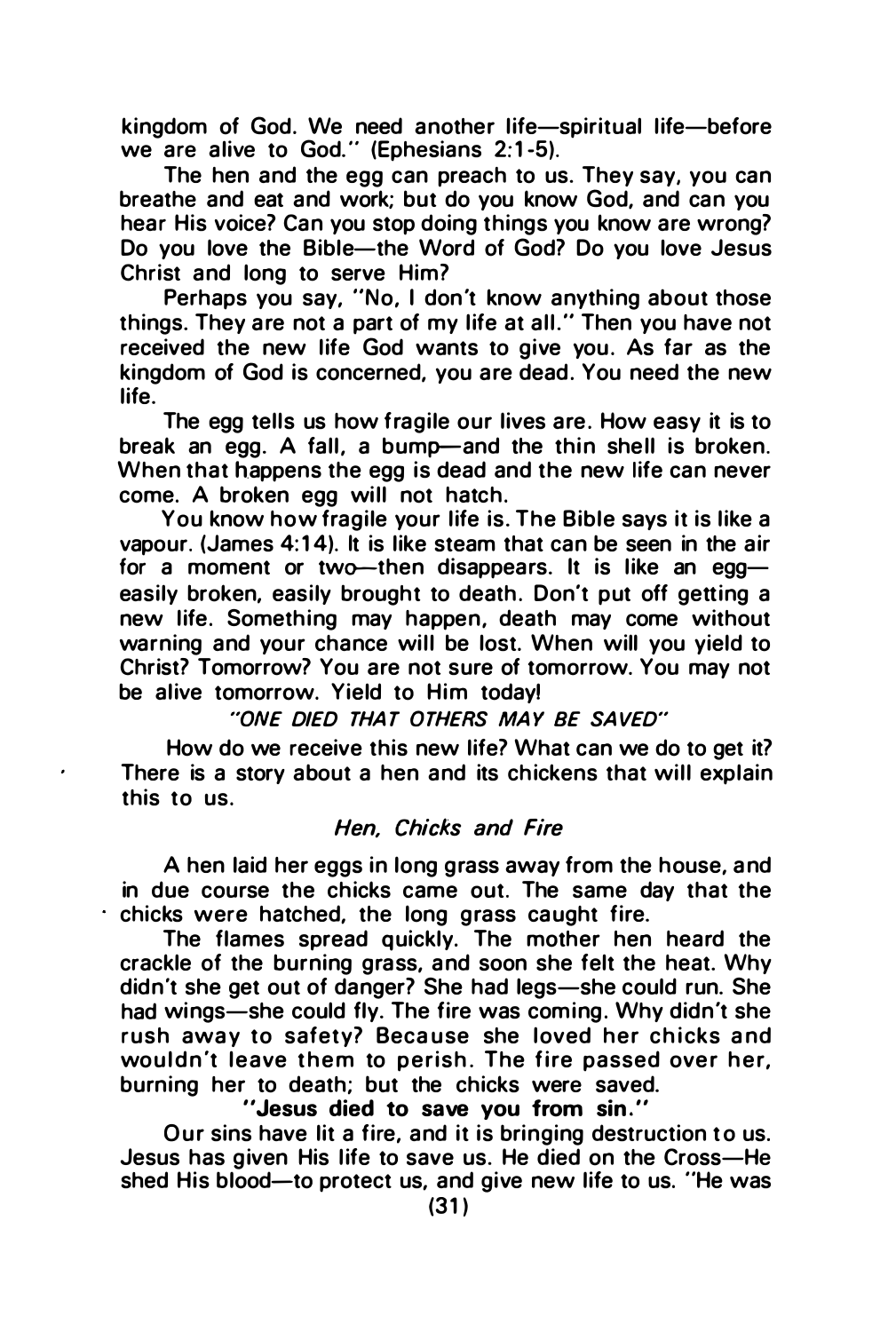wounded for our transgressions. He was bruised for our iniquities." (Isaiah 53:5). "Christ died for our sins according to the Scriptures." (I Cor. 15:3).

You have physical life, for you are alive to the things of this world, but have you eternal life?

Eternal life is not a reward earned because of doing good, it is a gift of God, to be received. (Romans 6:23).

"The gift of God is eternal life through Jesus Christ. " God gives it but you must take it as His gift by receiving Christ as your Saviour.

"He that has the Son of God has life, and he that has not the Son of God has not life." (John 3:36). Now have you got Eternal life? "Repent ye therefore and be converted that your sins may be blotted out." Acts 3:19. You may know that ye have eternal life." (I John 5:10-13).

Have you this knowledge?

# —————————————— May 15, 1977 **CHRIST THE HEALER**

Psa. 147:1 Praise ye the Lord: for it is good to sing praises unto our God; for it is pleasant; and praise is comely.

2 The Lord doth build up Jerusalem: he gathereth together the outcasts of Israel.

3 He healeth the broken in heart, and bindeth up their wounds.

103:1 Bless the Lord, O my soul: and all that is within me, bless his holy name.

2 Bless the Lord, O my soul, and forget not all his benefits:

3 Who forgiveth all thine iniquities; who healeth all thy diseases;

4 Who redeemeth thy life from destruction; who crowneth thee with lovingkindness and tender mercies;

5 Who satisfieth thy mouth with good things; so that thy youth is renewed like the eagle's.

67:2 That thy way may be known upon earth, thy saving health among all nations.

107:20 He sent his word, and healed them, and delivered them from their destructions.

21 Oh that men would praise the Lord for his goodness, and for his wonderful works to the children of men!

41 :3 The Lord will strengthen him upon the bed of languishing: thou wilt make all his bed in his sickness.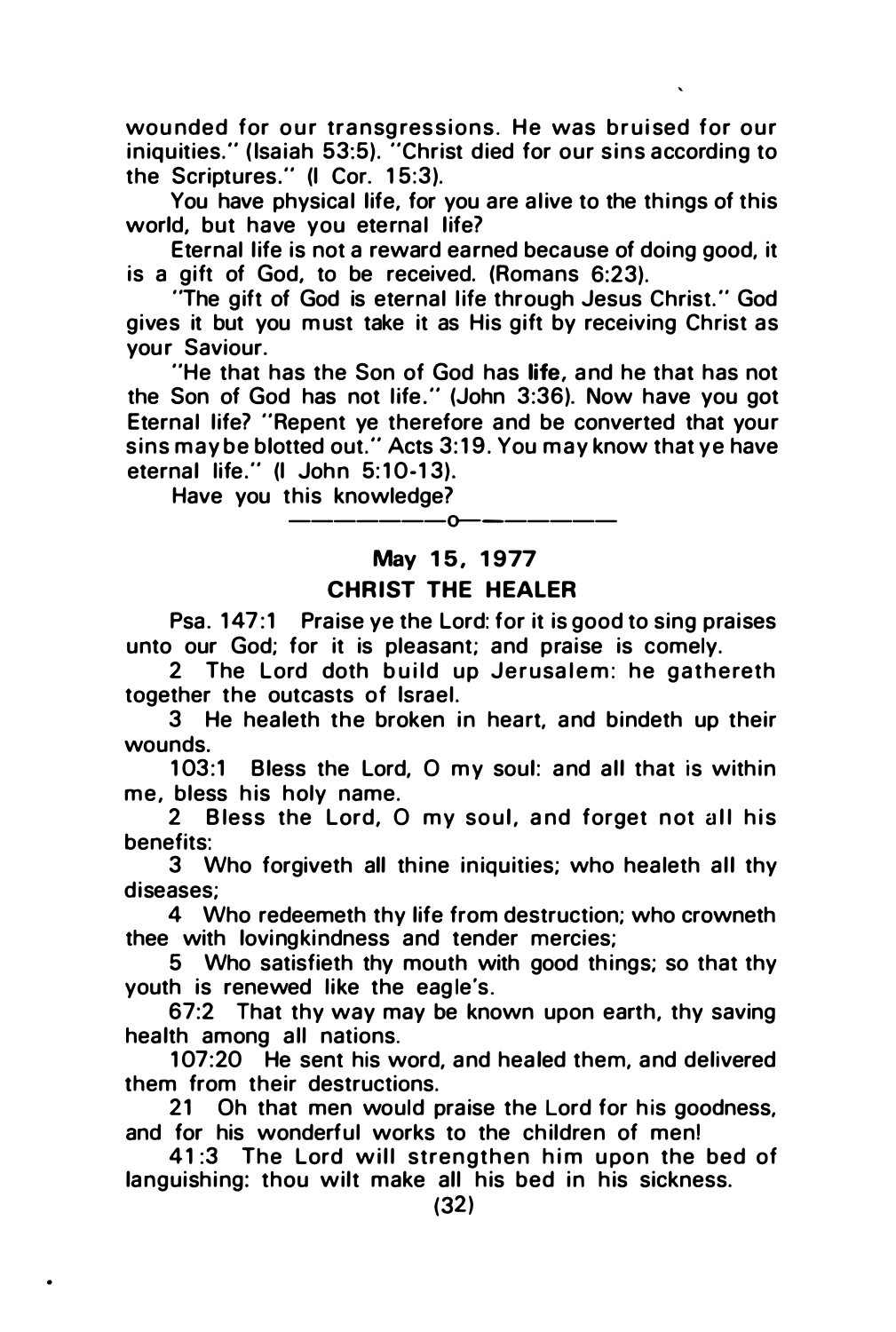30:2 0 Lord my God, I cried unto thee, and thou hast healed me.

3 0 Lord, thou hast brought up my soul from the grave: thou hast kept me alive, that I should not go down to the pit.

Memory Verse: But that ye may know that the Son of man hath power on earth to forgive sins, (then said he to the sick of the palsy.) Arise, take up thy bed, and go unto thine house. Matt. 9:6.

Central Thought: Christ is not only a Healer of the body but a Healer of broken hearts caused from various reasons.

Word Definition: Heal means to "mend, cure, make well, to free from grief, troubles, evil etc." Benefit means "a kindly act or anything contributing to an improvement in condition. favor, charitable act." Iniquity means "lack of righteousness or justice; wickedness, sin." Web. Dictionary.

### **LESSON BACKGROUND**

We trust you are getting good to your soul from the study of the Psalms. Today, we want to think of God being the Healer of soul or body and to know that, "it is good to sing praises unto our God" for all He does for us. This is the theme of the Psalms all the way through. Troubles are expressed and then a flood of praises come from the heart of the Psalmist unto the Lord, to whom all praises are due. We owe praises unto the Lord and they should come from all with humility and love. As we study our lesson, may our hearts be continually filled with praises unto the Lord. "God blesses man with gifts; man blesses God with praise." All we need to do to be filled with praise is to count our blessings. They are many and numerous. We should "forget not all his benefits." Every benefit we receive increases our obligation to God for gratitude and praise. Can we forget God's benefits? Absolutely not. Memory treasures all things and loses nothing, we are told. We treasure in our memory what we are most interested in. The miser remembers anything that will assist him in accumulating money. The grateful heart remembers benefits. How sad it is for some, who too frequently remember injuries, and benefits are forgotten. Many times, thankless hearts receive benefits, and do not recognize them as such. They are prone to somewhat fail to treasure and keep in<br>view Divine benefits. — — M. Miles view Divine benefits.

# QUESTIONS:

- 1. Why should we be careful to remember our benefits?
- 2. How does God heal our hearts broken because of sin?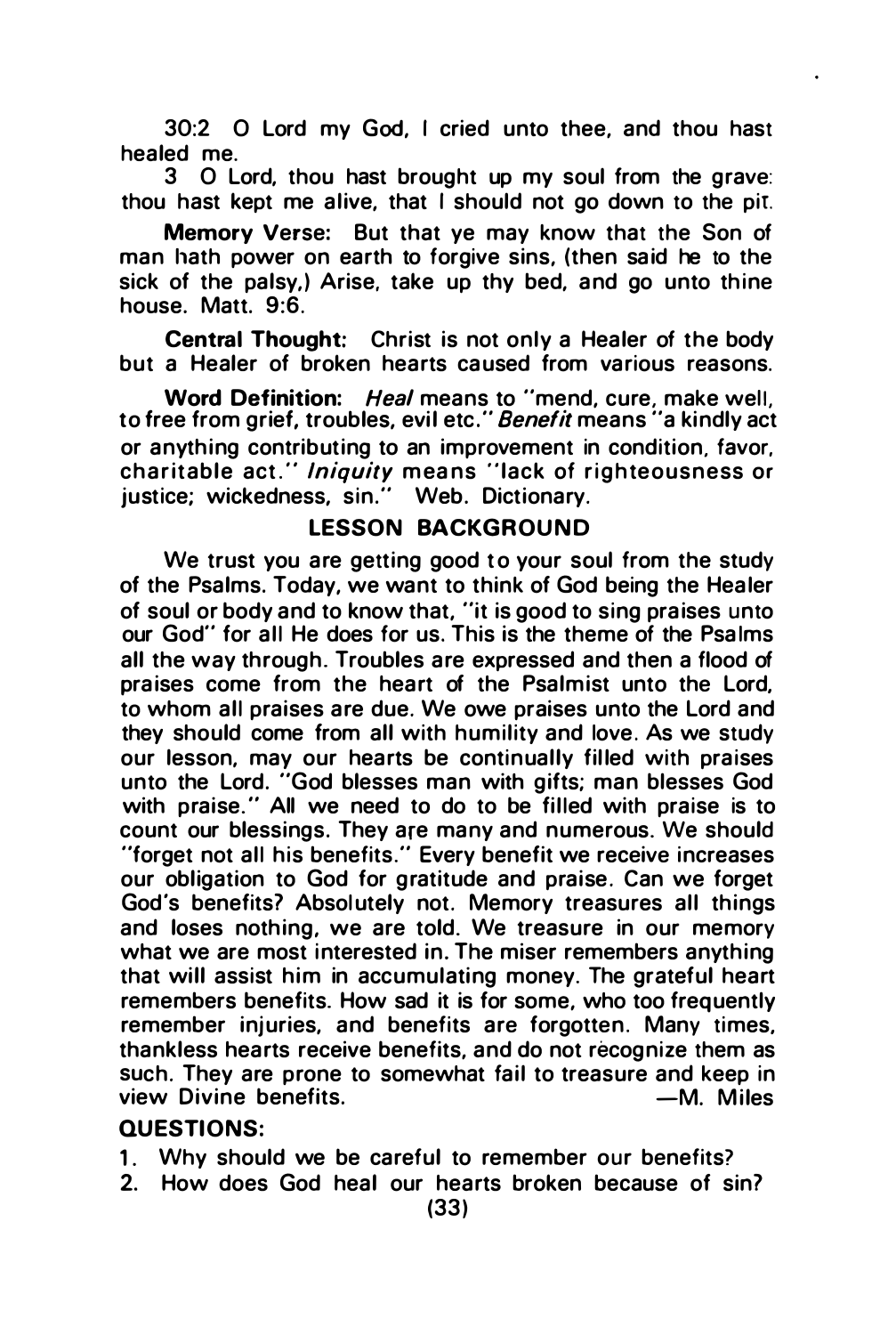- 3. Is healing for the body in the atonement?<br>4. What does it mean for the Lord to notice the
- What does it mean for the Lord to notice the person on the "bed of languishing?"
- 5. Have the days of miracles passed away?

# ADULTS' AND YOUNG PEOPLE'S COMMENTS

God promised the Israelites, when they left Egypt, that if they would "diligently hearken to the voice of the Lord, thy God, and will do that which is right in his sight, and wilt give ear to his commandments, and keep all his statutes," that He would "put none of these diseases upon thee, which I have brought upon the Egyptians: for I am the Lord that healeth thee." Ex. 1 5:26. What a wonderful promise God made to them. Today under the gospel dispensation we read what Apostle Peter said, when referring to Jesus, "by whose stripes ye were healed." I Pet. 2:24b. He did not bear those stripes in vain but for our healing, not only of the soul but for the body. Jesus went about healing the sick and forgiving sins. He was the Master Healer. Once He was criticized for saying, "thy sins be forgiven thee," when He healed the man. Jesus is healing today. Surely we have found Him to be "the same yesterday, and today, and forever." Praise God!

He will heal the heart that is broken because of a realization of sins, and forgive him for grieving the One who died on the cross to forgive our sins. "A broken and contrite heart." is a heart that touches God when He sees it. He is right there to forgive and to heal the heart that is broken because of sinning against a God of love. "If we confess our sins, he is faithful and just to forgive us of our sins and to cleanse us from all unrighteousness." I John 1 :9. He truly is faithful to do what He has promised. We must have faith and believe He will do just that. Sin is called a disease because it destroys the moral beauty of the creature, it causes pain, it also deprives men of good sound reason, it leads to death and it also is infectious.

There is also much sorrow in the world today. "He healeth the broken in heart, and bindeth up their wounds." Broken hearts are not very often on exhibition, rather, they are many times concealed, but they truly need healing. Hearts are broken by sorrow for sin, by painful disappointments, by wicked calumnies, by distressing bereavements, by severe afflictions, by heavy losses, etc. How wonderful it is to have a Comforter and a Healer of broken hearts! He truly is a Healer to such suffering souls. There is healing and forgiveness for sin, brighter and well-assured hopes are given to the disappointed.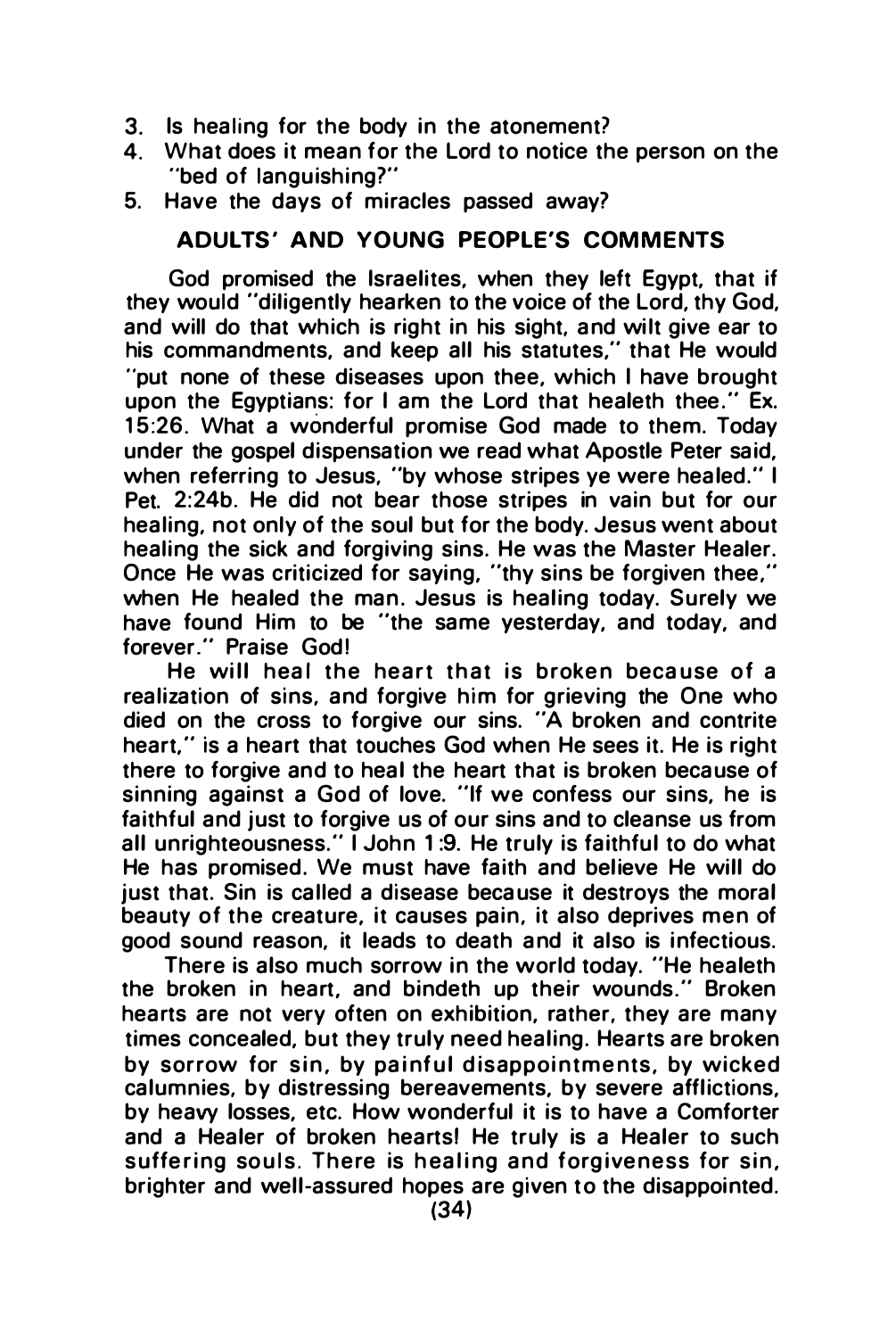The bereaved have hope of a reunion in heaven, and in temporal losses, many times there is gain. Through forgiveness to those who have been wounded or disappointed there is a healing to the soul. God does "comfort all that mourn"-"As a son whom his mother comforteth, so will I comfort you." God is<br>there to "build up Jerusalem." His church. - M. Miles there to "build up Jerusalem," His church.

#### FOOD FOR THOUGHT

"Healer of broken hearts." Oh, how descriptive of our Lord Jesus Christ! As long as the heart is whole in itself, established in its own desires and pleasures, swaved and defiled by the influences of sin and evil, Christ seems to find but little room to reveal Himself in a saving sense. In such condition the soul of man is not fit for the holy and righteous presence of the Lord. As it has been proven by so many, the life of sin and transgression begins to take its toll after awhile. Sorrow, adversity, disappointment, a nd care prove to be too great a load for one to carry. There is a breaking down and a great remorse and conviction for the error of one's way. Discontent a nd unrest fill the bosom. Many seek for refuge in further indulgence of sin and the pleasures of the world. They are doomed for greater disappointment. Christ can and will heal the hearts of such who turn unto Him. Many have found the treasure of salvation in the midst of such a broken heart. As they behold the enormous account of their sins against God, and then are able to grasp that a Saviour has died such an awful death in their place to free them from their pit of despair, truly their hearts are broken again. As they turn to Christ, repenting, forsaking, and believing with all their hearts they experience the great healing of soul, mind, spirit, and in many cases, that of the body-all at the same time. They are given a new and better life to live. Their sins are forgiven, never to be remembered against them any more. The past is committed to Him, and they find joy and grace for their lives making them new creatures indeed. In Christ they find the healing of the tree of life for their souls. Through all the toils, labours, and experiences of life, Christ proves to be a constant source of healing and preservation of life and health. Sometimes it seems that we may be wounded by the enemy on certain lines, but earnest prayer and fervent faith in Christ will prevail to bring the healing that we need. Oh. what a wonderful privilege! Especially so is it to our souls. "The healing of His seamless dress is by our bed of pain; We touch Him in life's throng and press, and we are whole again." -J. G. Whittier. The Contract of the Contract of the Busbee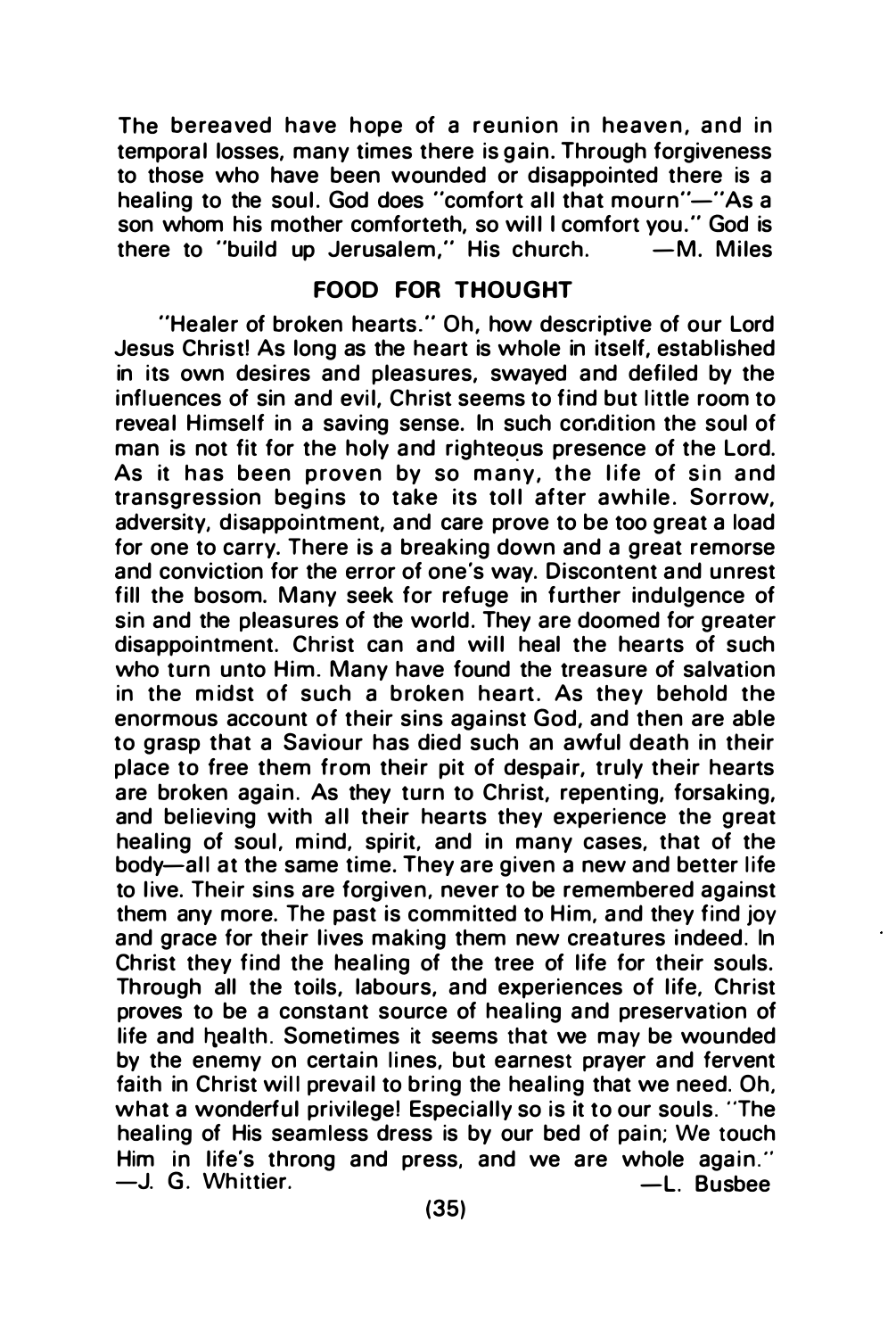# CHRIST THE HOPE OF ISRAEL

Psa. 102:13 Thou shalt arise, and have mercy upon Zion: for the time to favour her, yea, the set time, is come.

14 For thy servants take pleasure in her stones, and favour the dust thereof.

15 So the heathen shall fear the name of the Lord, and all the kings of the earth thy glory.

16 When the Lord shall build up Zion, he shall appear in his glory.

17 He will regard the prayer of the destitute, and not despise their prayer.

18 This shall be written for the generation to come: and the people which shall be created shall praise the Lord.

19 For he hath looked down from the height of his sanctuary; from heaven did the Lord behold the earth;

20 To hear the groaning of the prisoner; to loose those that are appointed to death;

21 To declare the name of the Lord in Zion, and his praise in Jerusalem;

22 When the people are gathered together, and the kingdoms, to serve the Lord.

23 He weakened my strength in the way; he shortened my days.

24 I said, 0 my God, take me not away in the midst of my days: thy years are throughout all generations.

25 Of old hast thou laid the foundations of the earth: and the heavens are the work of thy hands.

26 They shall perish, but thou shalt endure: yea, all of them shall wax old like a garment; as a vesture shalt thou change them, and they shall be changed:

27 But thou art the same, and thy years shall have no end.

28 The children of thy servants shall continue, and their seed shall be established before thee.

Memory Verse: For there is no difference betWeen the Jew and the Greek: for the same Lord over all is rich unto all that call upon him. Romans 10:12.

Central Thought: Because of the vanity of mankind and the shortness of life and the certainty of death, a new and everlasting Zion was to be built by Christ.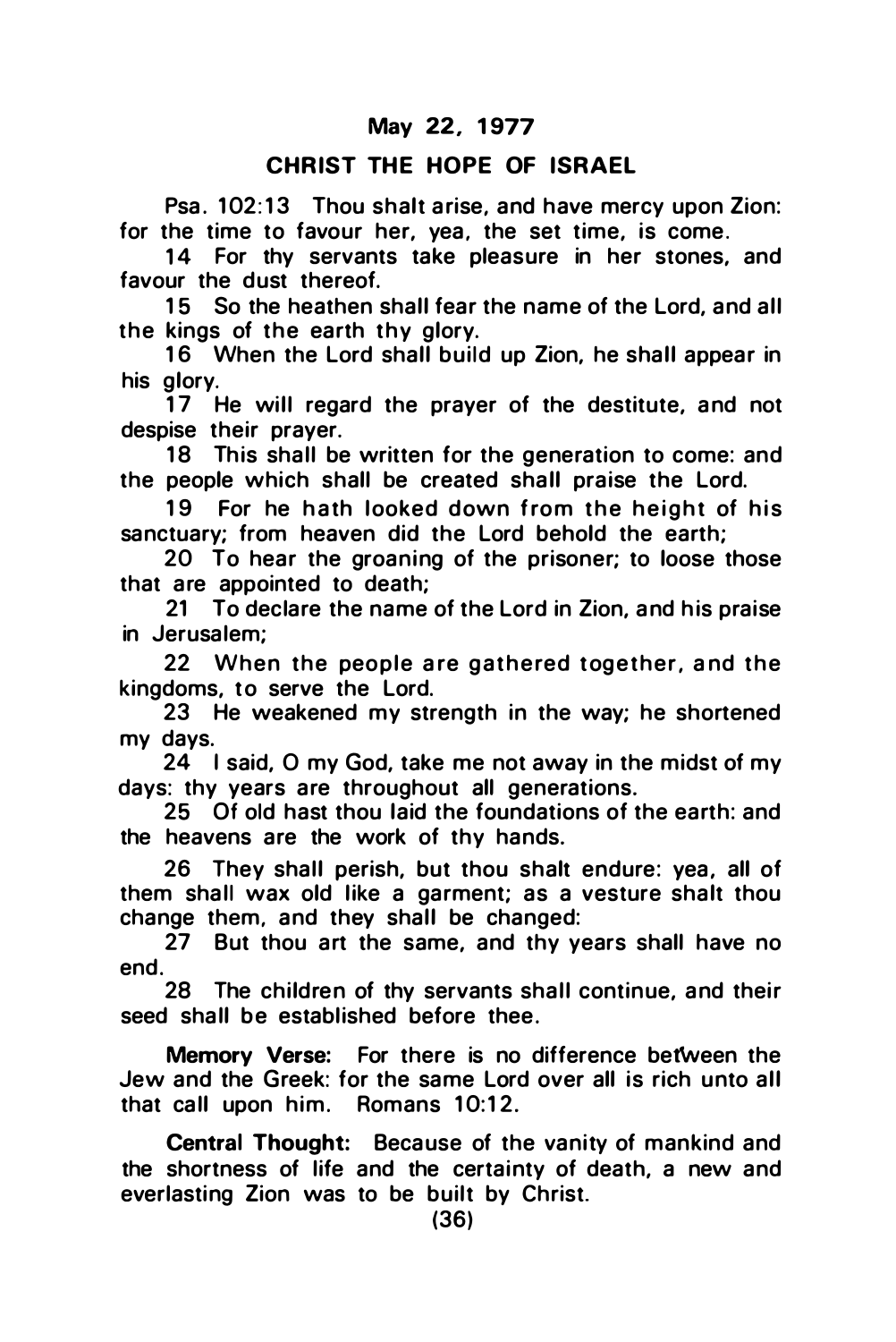Word Definitions: Destitute means "poor, naked." Appointed to death, means that all mankind because of sin dwells in the shadow of the sentence of death. Zion: Zion was the name of the hill in the city of Jerusalem upon which David took his dwelling.

# **LESSON BACKGROUND**

Because of sin and the curse that has followed sin upon the human race, making men to groan and travail in sorrow, trouble, grief, adversity, want, pain, and perplexity. After such a life, so treacherous and full of woe, mortals have to face the grim monster of death. Regardless of how beautiful a city one can have for home and nation, death continues to ravage the ranks of mortals.

David captured Zion from the Jebusites after he had become king. The description of how David took the city is somewhat vague. We gather that the city was taken by means of swimming through an underground water-course that supplied the city with water under the wall. Joab was the one who accomplished this feat, and thus was made the chief captain. II Sam. 5:6-9, I Chron. 11 :4-7. For some reason after this the name Zion began to stand for the city of God, the names Jerusalem and Zion being used interchangeably many times. Even into the New Testament age the term Sion is used meaning "the Church of God." Thus as we look back into prophecy we find that Zion principally was used to denote the Church or God's nation. David was a man after God's own heart, and it could be that God chose the name of Zion to be associated with His Church in memory of David.

The Hebrew, and nearly all the versions, give the following title to this Psalm: "A prayer of the afflicted, when he is overwhelmed, and pours out his complaint before the Lord." There seems to be little doubt that this is the prayer of the captives in Babylon, when, towards the end of the captivity, they were almost worn out with oppression, cruelty, and distress. The Psalm has been attributed to Daniel, to Jeremiah, to Nehemiah, or to some of the other prophets who flourished during the time of the captivity. The author of the Epistle to the Hebrews has applied the 25th, 26th, and 27th verses to our Lord Jesus Christ, and the the perpetuity of His kingdom"-Adam Clarke.

In reading and studving the extent of this Psalm, and trying to imagine what the sufferings that are described herein meant to the writer, our hearts are touched to think of the burden that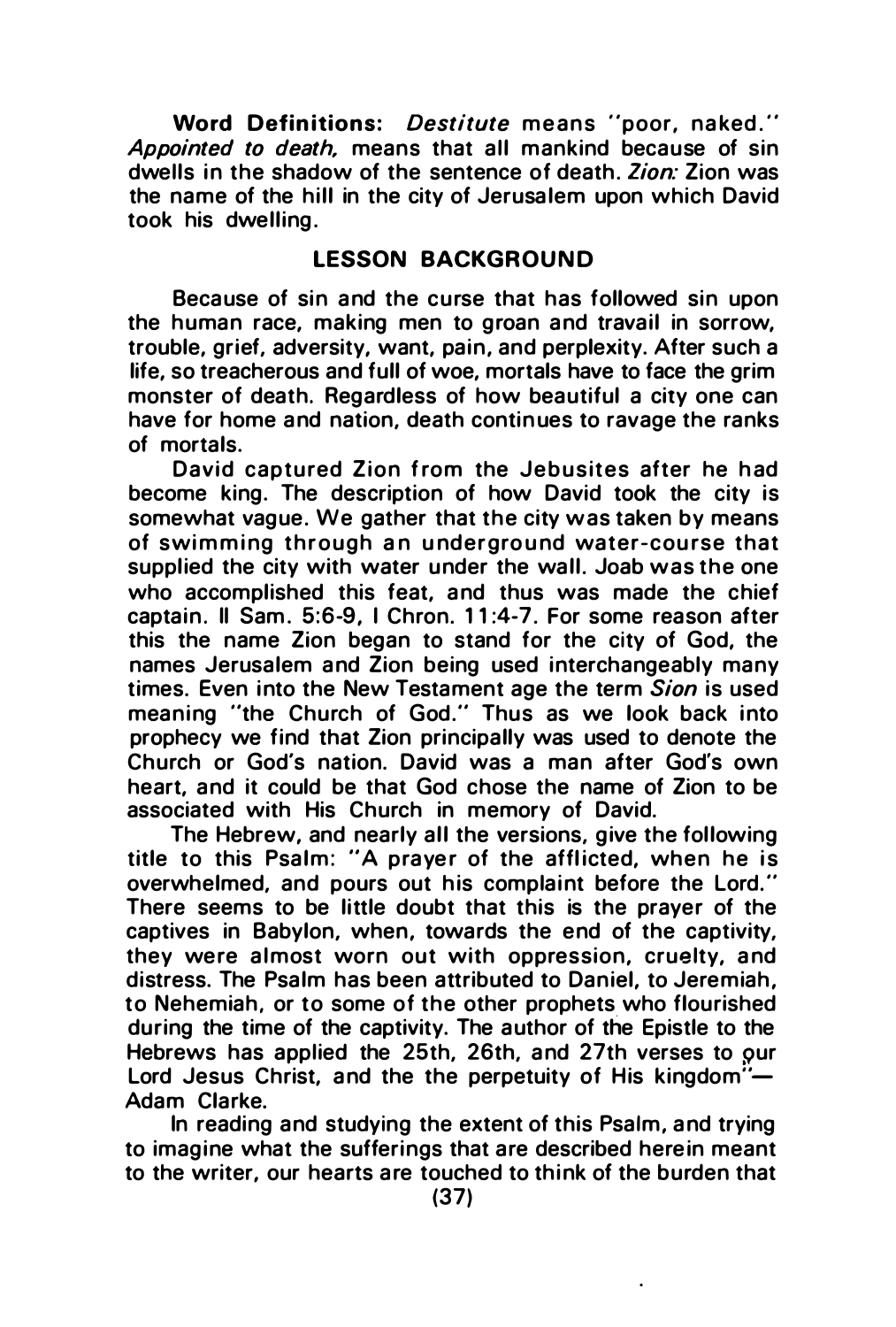was in his heart for the welfare of God's cause right in the midst of his sorrows. Although Zion had been reduced to rubble, to dust, and to stones, yet there was hope and faith in his heart that God's true cause was not fully defeated. There was a better day to come. Zion would be brought again. As the shadows were falling upon his earthly pilgrimage his faith caught sight of triumph and success of the will of God. The Messiah was to come and abolish death, and bring life and immortality to light through the gospel.  $\qquad -1$ . Busbee

# QUESTIONS:

- 1. Scripturally, what is Zion to us today?
- 2. Zion was in ruins when this Psalm was written. What was the writer's hope?
- 3. What did the Lord look down from heaven and behold?
- 4. What did He hear? What did He desire to loose? What did He desire to declare?
- 5. In the final Scriptures of our lesson, of whom is the writer speaking?

# ADULTS' AND YOUNG PEOPLE'S COMMENTS

Not only in the 102nd Psalm, but also the Old Testament writings have many prophecies of what the coming of the Messiah was to mean to God's cause. The spiritually enlightened saw beyond the national pride of Israel as a nation among nations, and they beheld the true Israel, a people led and controlled by the Spirit of God. This Psalm is a most sublime expression of hope and prophecy. The smitten heart of the writer is touched with inspiration. This is very often true in our lives a nd experiences, is it not? It is through being bruised and broken that we are able to reach depths in which revelation of truth and counsel of spiritual things are the most impressive and comforting. This man knew what he was writing would be for the generations following. He knew a people yet uncreated would praise the Lord for the things he was prophesying about. He knew God was looking down from the height of His heavenly place, and was beholding the earth and all the inhabitants in all of their sore travail. He knew the Lord up in Heaven was hearing the groaning of the prisoner, the cries and weeping of those who languished in the prison house of sin. He knew God was going to bring forth the Saviour who would loose man from the awful bands of death which enfolded him. He also foresaw the gospel going forth to the heathen, that is, to the nations in all the earth. He knew that long after his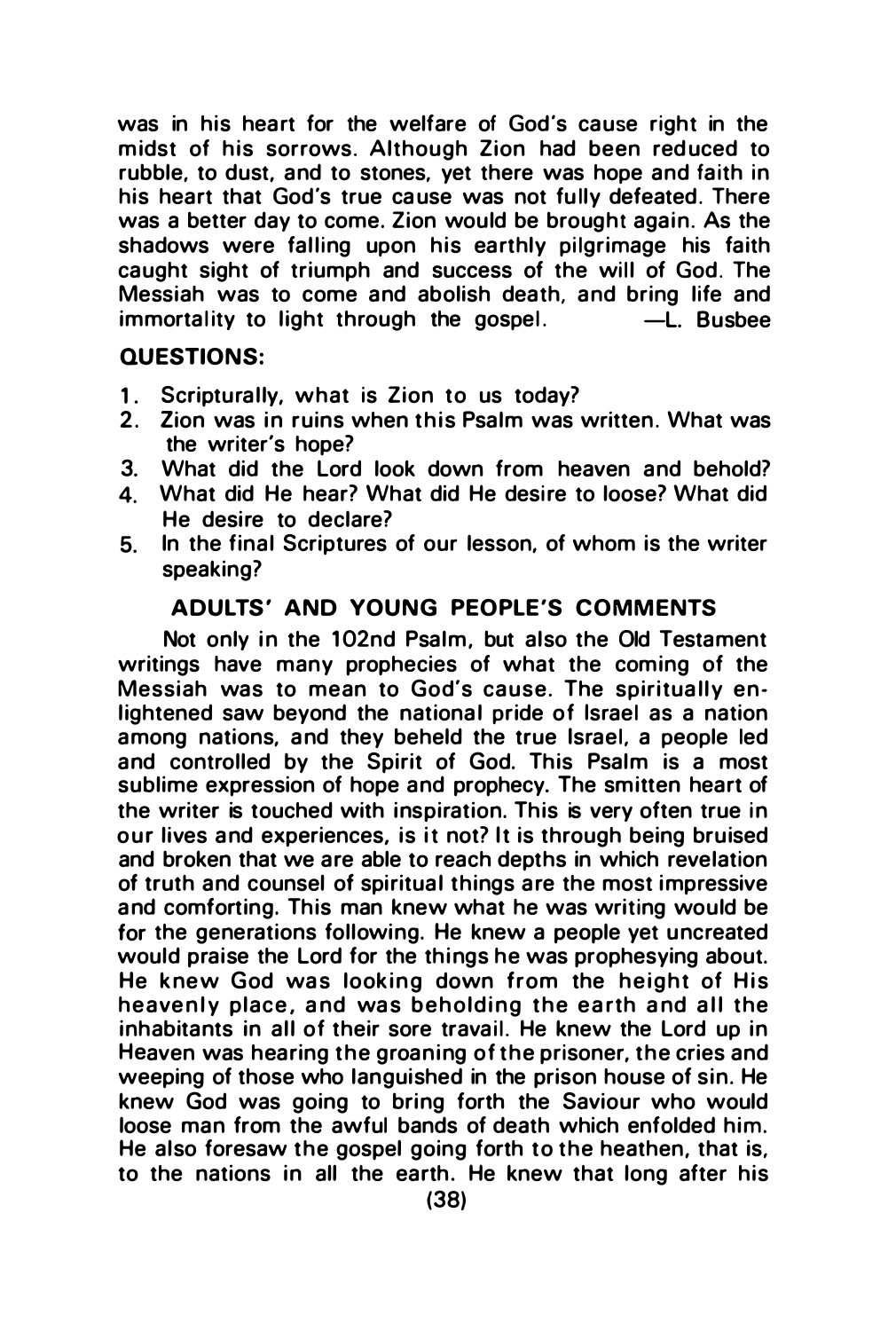mortal frame was placed beneath the sod, God still lived and would carry out His holy, righteous, and faithful purpose. In the midst of his sorrow he had joy and bright anticipation. Praise the Lord, we now live in the time that this has been done. We are no longer under the sentence of death. Death will come to us all if time goes on, but there is a resurrection that will destroy that enemy and bring us forth to eternal life. Praise the Lord for the hone of the gospell  $\qquad -1$ . Bushes Lord for the hope of the gospel!

# FOOD FOR THOUGHT

In studying the first verse of our lesson, let us remember that Zion is considered a type of the church, which is the body of Christ. We notice the thought is that this was the time for a revival in the church. It is the "set time" and it has come. They are pleading for mercy from God. The saints need a stir in their hearts and sinners need to be saved. Notice they refer to the stones a nd the dust of the old temple, Jerusa lem, or Zion, a nd how they loved them. This shows their humility before God and that was the attitude of the captives in Babylon before they were delivered. For God to hear, there must be a spirit of humility prevailing. They implored for such a great manifestation of the glory of the Lord that the "heathen" or sinners, would fear the Lord, the kings and all men would see the glory of the Lord. God does regard the prayer of the "destitute" and will listen.

Notice the thought-"this" was written for the "generation" to come." What was written? The Lord will have mercy upon Zion, the heathen shall fear the name of the Lord, He will build up Zion, and He will regard the prayer of the "destitute." These were promises written for the generation to come that they might be preserved and handed down. Notice how this was fulfilled. The Bible has been preserved for us in a miraculous way. God did promise although He did not have to, nor was He under any obligation. He freely promised, and salvation did work out for us through the atonement of Christ. The word went throughout the whole world. Salvation will lift a nation, but not education, culture, nor economy, as man thinks. God did look down from the heights of glory and saw the "groaning of the prisoner" in sin and sent Christ to deliver him from bondage. The heavens will perish<br>but Jesus Christ and His word will never change. –M. Miles but Jesus Christ and His word will never change.  $-M$ . Mi<br>DO YOU HAVE MADV'S BELICIONS  $\mathbb{Z}/\mathbb{Z}$ 

# DO YOU HAVE MARY'S RELIGION?

The above question was asked by Mary's mother who was seeking for something that would satisfy her longing, hungry heart. While in the lobby of a hospital she saw a Christian lady,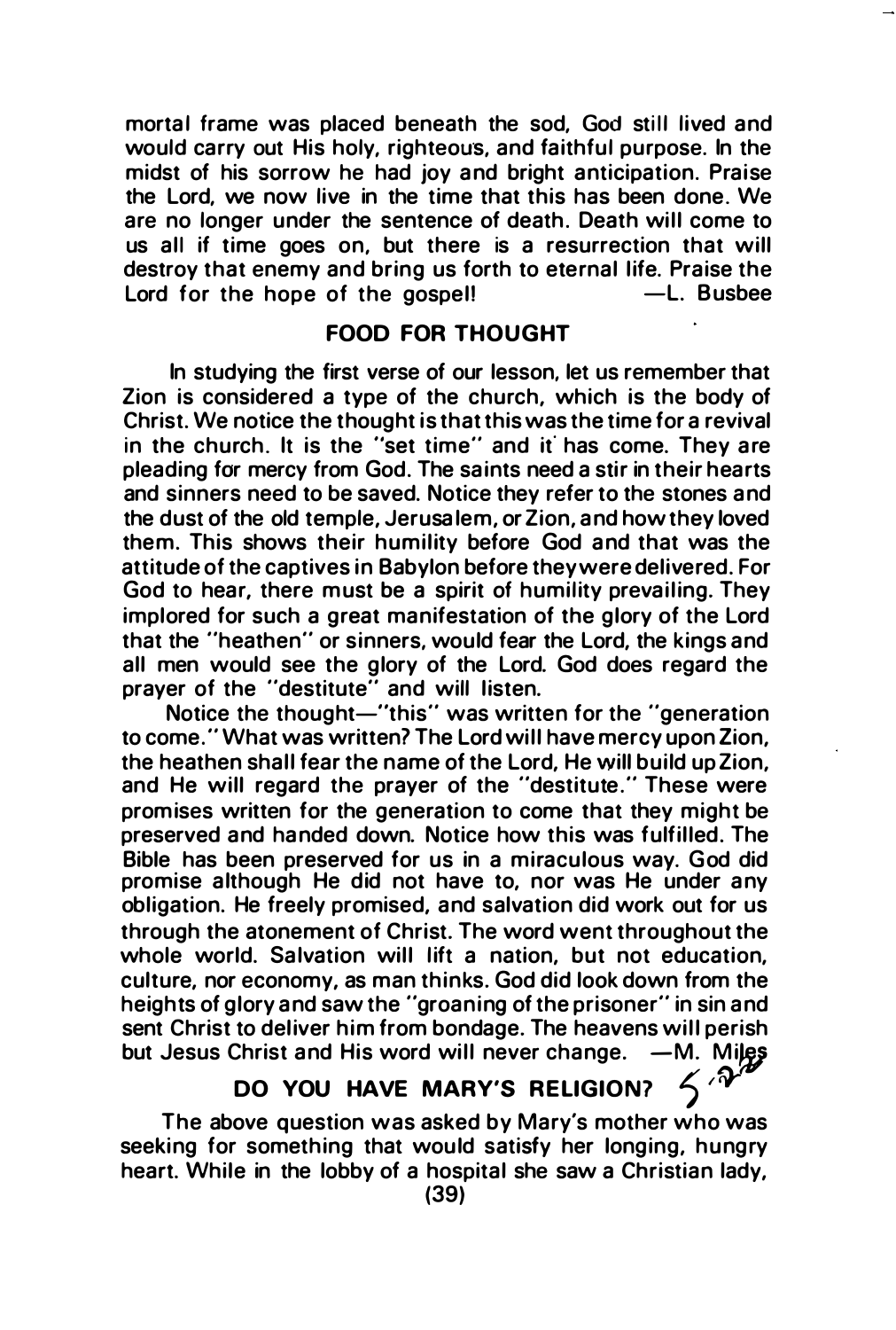who was waiting for the clock to strike 2, which meant "visiting hours," reading the New Testament, and she came and touched her arm.

The Christian lady looked up and saw a well-dressed woman, who seemed to be in great trouble, for her eyes were red with weeping. She said, "Pardon me, but I've got to know, I must know, do you have Mary's religion? That's the only kind I want. Have you got it, and can you tell me how to get it?" The Christian lady pulled a rocker next to her and said, "Just sit here and we'll talk it over. Jesus is a wonderful Friend. He can come into your life, take the ache out of your heart, and oh, how He can help!"

The tears began to flow freely, and after she became calm enough to talk, she said, "Mary was my only child, only 12 years of age. She visited my sister in another town and went to what they call a Daily Vacation Bible School. She went four times, and then had to come home. My child was so changed. She begged us to buy a Bible. She prayed at the table before her meals. She knelt at her bedside every morning and evening and prayed silently.

"I tried hard to take it out of her. I wanted her to take dancing lessons, and do other things. She kept telling her daddy and me that she was saved, was a Christian now, and did not care for those things. She wanted to live for God. Her daddy felt as I did, and promised her everything if she would give up this religion, but he failed to influence her in any way.

"She refused to attend the places of pleasure to which we had always taken her, and it angered us. We took her Bible from her and insisted that she read it no more. All she wanted to do was to go to church and sing hymns. 'Oh, Mother,' she often said: 'I wish you could feel the peace in your heart that is in mine. I just love Jesus! ' We loved our child, but we could not understand.

"Then one night she said, 'Mother, put me to bed. I am so tired. I don't hurt anywhere-only tired, so tired!' A great fear gripped us. We called the doctor and rushed her to the hospital. Her last words were: 'Mother and Daddy, you have always been good to me. Do find Jesus and get saved. Meet me in Heaven. There's such peace in my heart.' And with that she was gone.

"That was two weeks ago. I went to a neighbor who goes to church all the time, but she did not know anything about Mary's religion. Then I went to church last Sunday morning and the preacher never talked about God. He didn't seem to know, either, what Mary talked about. Three days ago my husband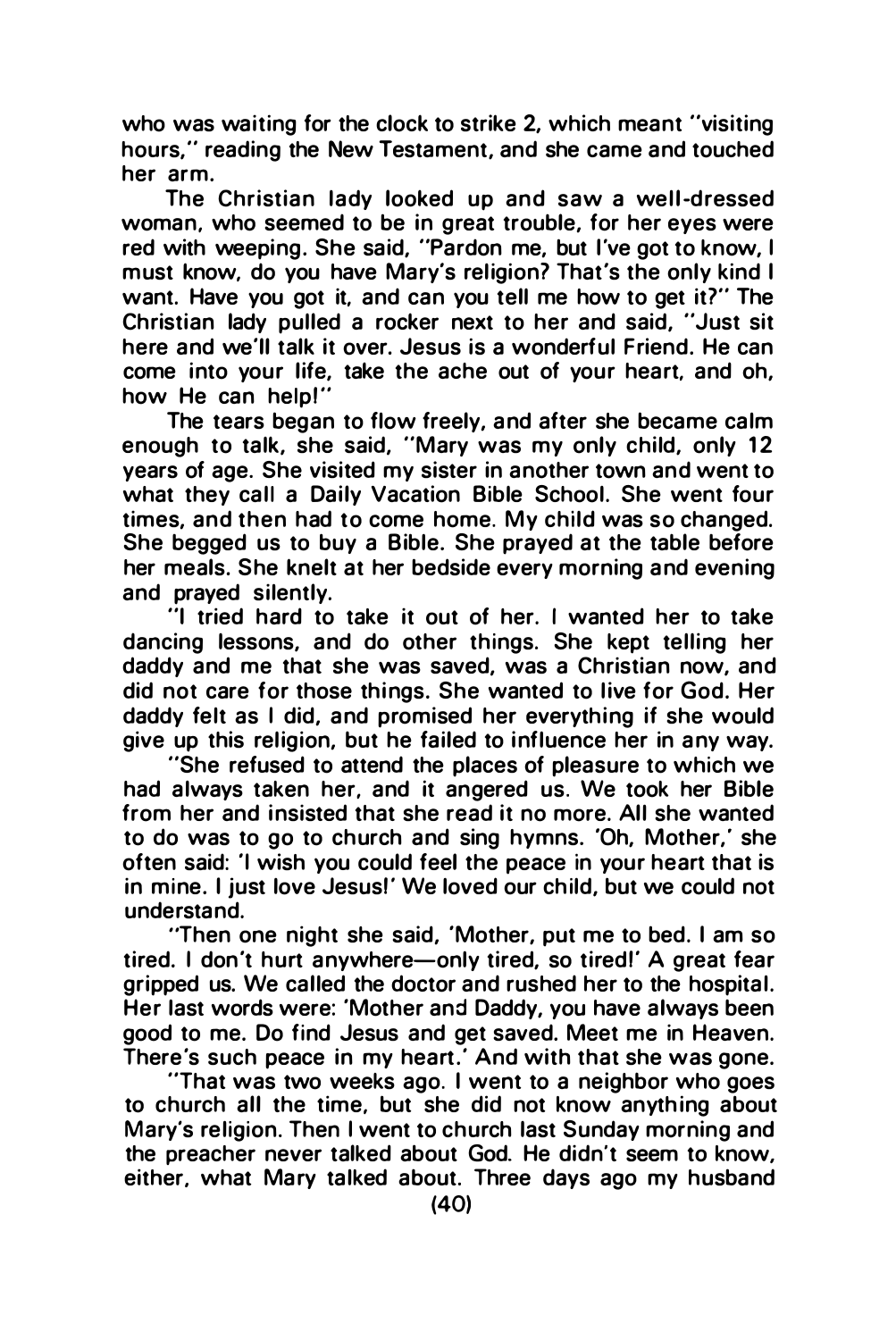was gassed, and he is on the third floor of this hospital. Yesterday, the doctor told me that he could not live 24 hours. I went home and dropped on my knees and prayed to Mary's God the best I could. I was on my knees until about 3 o'clock this morning, when I felt something come over me. It made me sure that God heard me, and my husband would live. I rushed back here, and they told me he took a turn for the better. I knew it before they did. I felt it in my heart. The nurses told me to go home and rest-but I'm not going until I can find someone who can tell me about Mary's religion."

The Christian lady quoted the following passages from God's Word: "For all have sinned and come short of the glory of God." Rom. 3:23; "If we confess our sins, He is faithful and just to forgive us our sins, and to cleanse us from all unrighteousness." I John 1 :9; "He was wounded for our transgressions, He was bruised for our iniquities: with His stripes we are healed." lsa. 53:5; "Come unto me, all ye that labor and a re heavy laden, and I will give you rest." Matt. 11:28, "But as many as received Him, to them gave He power to become the sons of God, even to them that believe on His name." John 1:12.

After giving her these wonderful verses from God's Word, she quietly began to pray, but was soon interrupted: "Oh, I just got Mary's Jesus! I see itl l accepted Him as my Saviour!" Right then and there the Lord met her longing heart and she became a new creature in Christ Jesus.

There are multitudes like Mary's mother who are seeking for something that is real-something that satisfies the longing heart. Many try to find this soul satisfaction in doing good works, giving money to charitable institutions, being confirmed. baptized, partaking of communion and joining some religious organization. Others seek it on the dance floor, in taverns, movies. theatres, in riches, travel or striving for positions and popularity. King Solomon had everything that heart could wish for. He had riches, pleasure, great possessions, peculiar trea sures, musical instruments and singers, servants and maidens. He says, "Whatsoever mine eyes desired I kept not from them. I withheld not my heart from any joy." After he had enjoyed all these things, he said, "All is vanity and vexation of spirit." Eccl. Chapter 2.

Only God can satisfy the longing of the soul. He has made ample provision through Jesus Christ for our every need. If you are tired of your sins, and you have a longing to be saved, remember that Jesus died to save you and that He bore your sins on the cross of Calvary. If you will confess them to Him,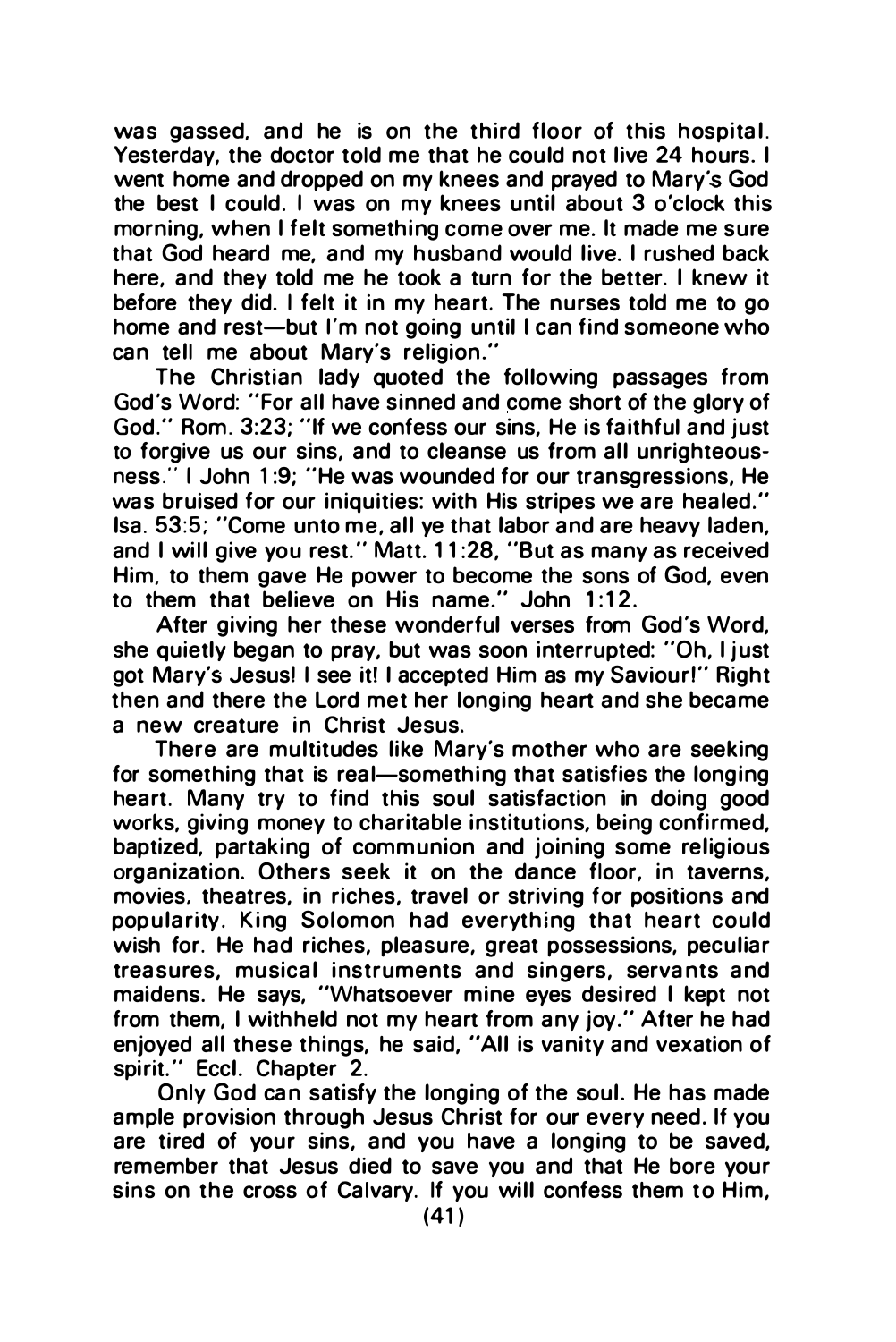(repenting and forsaking them) and accept Him as your personal Saviour, He will forgive all your sins, and give you eternal life, rest, peace, and joy. He will adopt you into His family, and give you a mansion in Heaven when you come to your journey's end. Why not come to Him now, and let Him<br>satisfy your longing heart? - - John Three Sixteen satisfy your longing heart?

#### May 29, 1 977 --- o---

---

----

# **ZION, THE CHURCH OF GOD**

Psalms 48:1 Great is the Lord, and greatly to be praised in the city of our God, in the mountain of his holiness.

2 Beautiful for situation, the joy of the whole earth, is mount Zion, on the sides of the north, the city of the great King.

3 God is known in her palaces for a refuge.

12 Walk about Zion, and go round about her; tell the towers thereof.

13 Mark ye well her bulwarks, consider her palaces; that ye may tell it to the generation following.

50:2 Out of Zion, the perfection of beauty, God hath shined.<br>87:1

His foundation is in the holy mountains.

2 The Lord loveth the gates of Zion more than all the dwellings of Jacob.

3 Glorious things are spoken of thee. O city of God. Selah.

5 And of Zion it shall be said, This a nd that man was born ' in her: and the highest himself shall establish her.

6 The Lord shall count, when he writeth up the people, that this man was born there.

78:67 Moreover he (God) refused the tabernacle of Joseph, and chose not the tribe of Ephraim:

68 But chose the tribe of Judah, the mount Zion which he loved.

132:13 For the Lord hath chosen Zion; he hath desired it for his habitation.

14 This is my rest for ever: here will I dwell; for I have desired it.

15 I will abundantly bless her provision: I will satisfy her poor with bread.

147:12 Praise the Lord, O Jerusalem; praise thy God, O Zion.

13 For He hath strengthened the bars of thy gates; he hath blessed thy children within thee.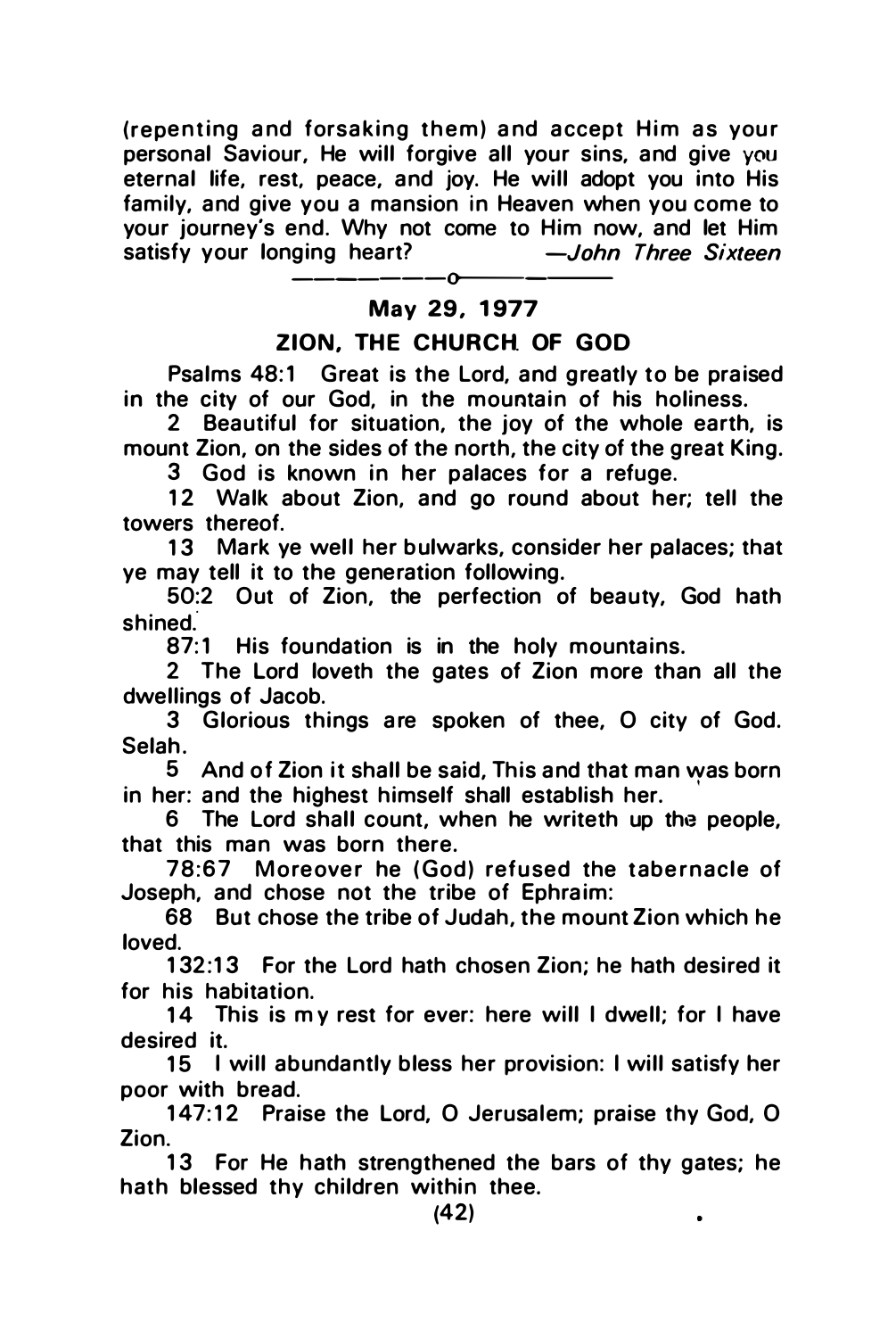Hebrews 12:22 But ye are come unto mount Sion, and unto the city of the living God, the heavenly Jerusalem, and to an innumerable company of angels.

23 To the general assembly and church of the firstborn. which are written in heaven, and to God the Judge of all, and to the spirits of just men made perfect.

Rev. 14:1 And I looked, and, lo, a Lamb stood on the mount Sion, and with him an hundred forty and four thousand, having his Father's name written in their foreheads.

Memory Verse: They that trust in the Lord shall be as mount Zion which cannot be removed, but abideth for ever. Psalms 125:1.

Central Thought: The Church of God is a city of redeemed souls lifted up to shine forth upon a mountain of God's holiness, begotten, nourished, and preserved in His favor forever.

Word Definitions: City: The Hebrew defines a city as a place that is guarded by waking or a watch. It can be a mere encampment or village. It is a locality where people are housed in residence and occupation together. Selah: this term in a psalm is generally understood to denote a point where one needs to pause a nd meditate and study upon what he is reading.

#### LESSON BACKGROUND

As was stated in the previous lesson, the name Zion has scripturally become the reference to the Church of God in its various phases. The 48th Psalm is thought perhaps to have been composed and sung upon the return of the Jews to Jerusalem from Babylonian captivity, to give praise to God for their restoration. The 50th Psalm is the sublime composition generally attributed to Asaph. Twelve Psalms go under his name, and most probably he was the true author of each. He was in great reputation in the days of David as a seer, as well as a composer of music for the temple. II Chron. 29:30. He must have been a prophetic man, one on whom the Spirit of God rested. He also wrote the 78th Psalm which is an inclusive account of God's vexations with Israel of old and the ushering in of the golden age of David. Like the other Psalms, it assumes a prophetic nature very clearly. Matthew in his gospel related the parables that Jesus gave of the kingdom of God, saying that this was a fulfillment of what was written in the 78th Psalm, quoting from verse 2 of that Psalm. The author of the 87th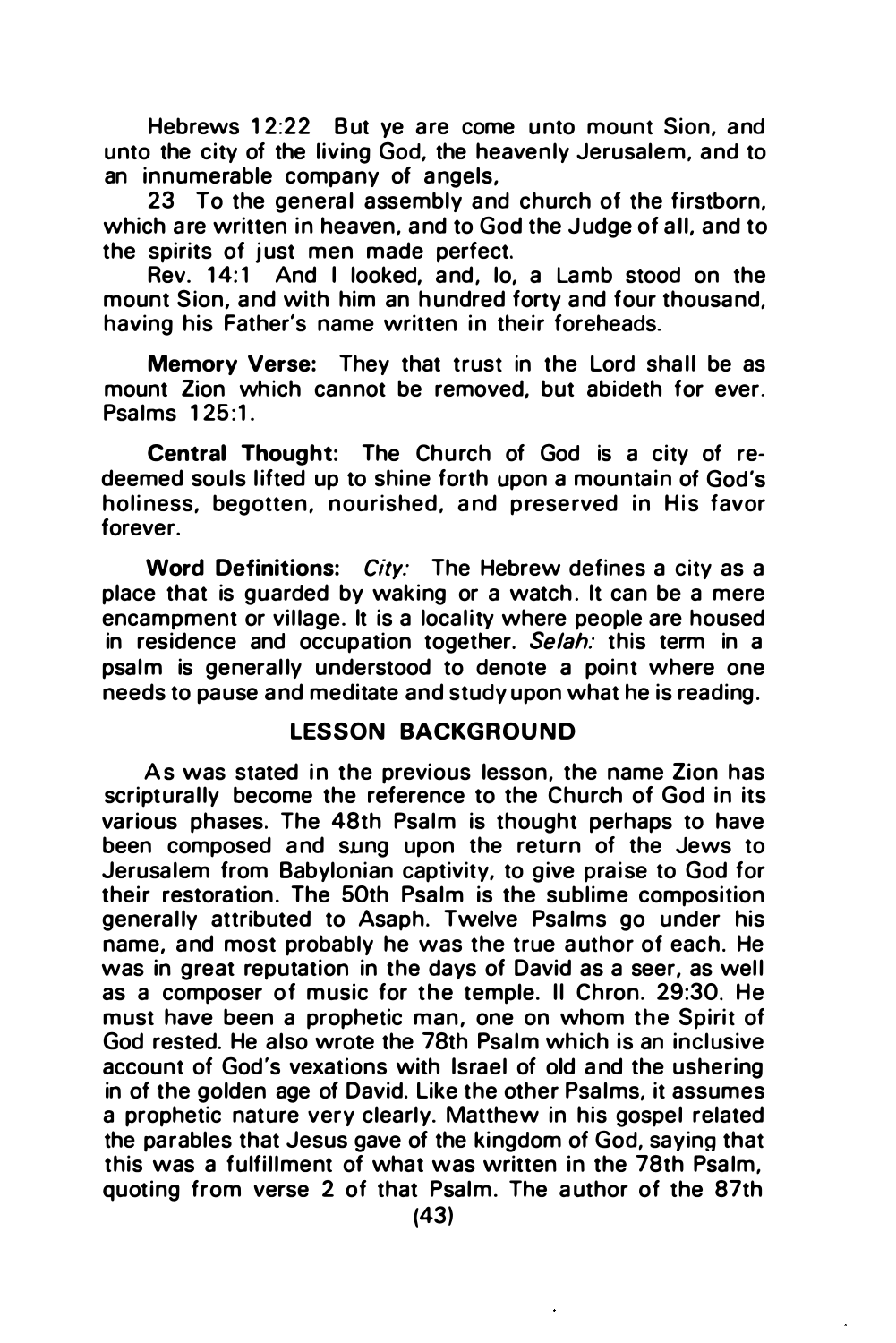Psalm is obscure. but it is a good treatise on the Church. The 147th Psalm is probably a composition of an author after the return of the Jews from the captivity of Babylon, some versions say of the Haggai or Zechariah. Many of the Psalms were written at that time. Such was a time of rejoicing for the Jews as the joy of their life was the reinstatement of their national life. Beyond their highest expectation was a fulfillment of Zion that the Messiah was to bring, a fulfillment of spiritual victory for not an earthly dream, but for that of everlasting joy. These Psalms can only have their true meaning to us in the spiritual realm. No longer is God's focus on an earthly city. The Zion of God is now the assembly of born-again, Spirit-led and Spirit-<br>filled souls of men.<br>—L. Busbee filled souls of men.

# QUESTIONS:

- 1. What does Zion refer to?<br>2. What glorious things are
- What glorious things are spoken of Zion?
- 3. What kind of mountain does she stand on?
- 4. How long shall Zion endure?<br>5. How can we be as Zion?
- 5. How can we be as Zion?
- 6. Could you declare there is but one Zion? What then is this Zion?

# ADULTS' AND YOUNG PEOPLE'S COMMENTS

Any person who questions or doubts that the Zion of God is the Church of God that the Lord Jesus built upon the solid Rock is surely in the dark as to the true meaning of Scripture. "Walk about mount Zion, and go round about her." This has special meaning to us who are born again. We are come unto Zion. We have entered a city where darkness never falls. We are exalted by the tender mercies of God to a heavenly place. We are a city set on a hill that cannot be hid. We are a spiritual people raised up from sin to the heights of the holiness of the Lord. People look on us with wonder. We are so beautifully situated in the favor, protection, and provision of God. He has blessed us with the shield of His holy presence, and from our lives there flows praise and joyous thanksgiving. A river of peace flows through our lives. We that are redeemed by Christ from sin and are richly at home in this beautiful city. We are citizens of Zion NOW. We are safe here in this home of the soul. No enemy can prevail against this city of the Lord. Forever and ever shall it endure. The earth and all its wealth will soon fade away, but Zion will endure forever. Oh, what praise and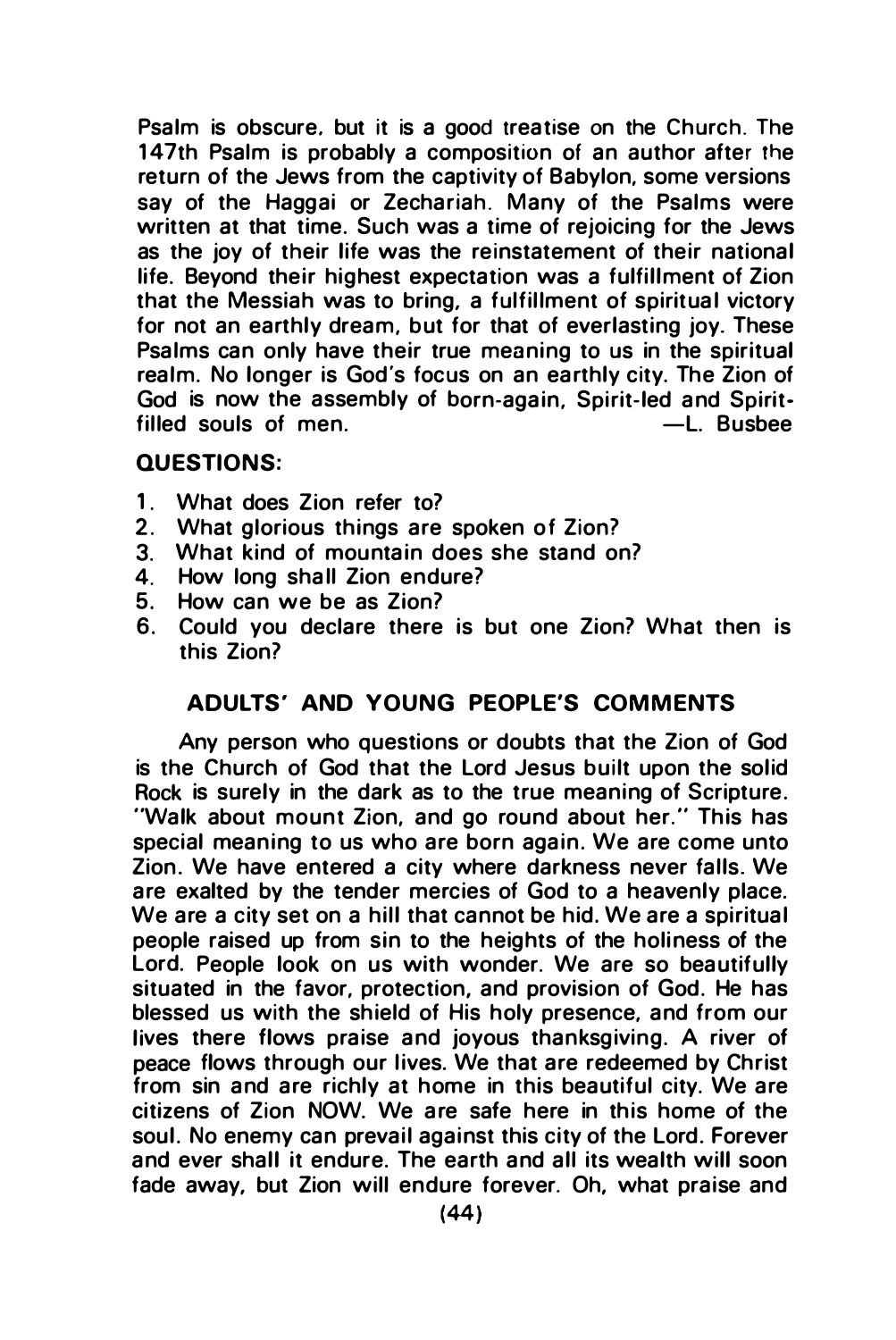love for Christ swells our innermost being as we view with ravished delight our habitation in Him! -L. Busbee

#### FOOD FOR THOUGHT

We are born into the Church of God, which consists of all those who have been "born again." John 3:7. "Therefore if any man be in Christ, he is a new creature: old things are passed away; behold, all things are become new." II Cor. 5:17. When we are born into our natural family we take the name of our father. So it is, when we are born into the family of God, or Church of God, we take the name of our Father. "For this cause I bow my knees unto the Father of our Lord Jesus Christ, Of whom the whole family in heaven and earth is named." Eph.  $3:14, 15$ . God's family, or church, here then is called "Church of God." The Apostle Paul gave instructions to the Ephesian elders to "Take heed therefore unto yourselves, and to all the flock, over the which the Holy Ghost hath made you overseers, to feed the church of God, which he hath purchased with his own blood." Acts 20:28.

We are thankful that God keeps the record of all who have confessed their sins, have forsaken them and turned to the Lord with their whole heart. "The Lord shall count, when he writeth up the People, that this man was born there." We do not have to let man judge us but God knows our hearts, a nd He writes our names in the book of life. Sin is the only thing that can cause our names to be taken off that record. "Whosoever hath sinned against me, him will I blot out of my book." Ex. 32:32. It is wonderful to know that our names are written there. We think about Jesus talking to the disciples when they returned, and were rejoicing because the devils were "subject unto us through thy name." He told them to "rather rejoice because your names are written in heaven." Luke 10:17-20. When the heavens pass away and time is no more, we will stand before the great God of all and the "book of life" will be open. All of those whose names are not "found written in the book of life was cast into the lake of fire." (Rev. 20:11-15). It is important that we have our names written in the book of life.

The Church of God is pure and holy. Those in it are clothed with the robes of righteousness, which are white and without spot or blemish. They are the chosen of the Lord, and are satisfied with their Lord and Saviour's dealings with them. They are as clay in the potters hand and God is moulding them into the vessels that please Him. They are separate from the world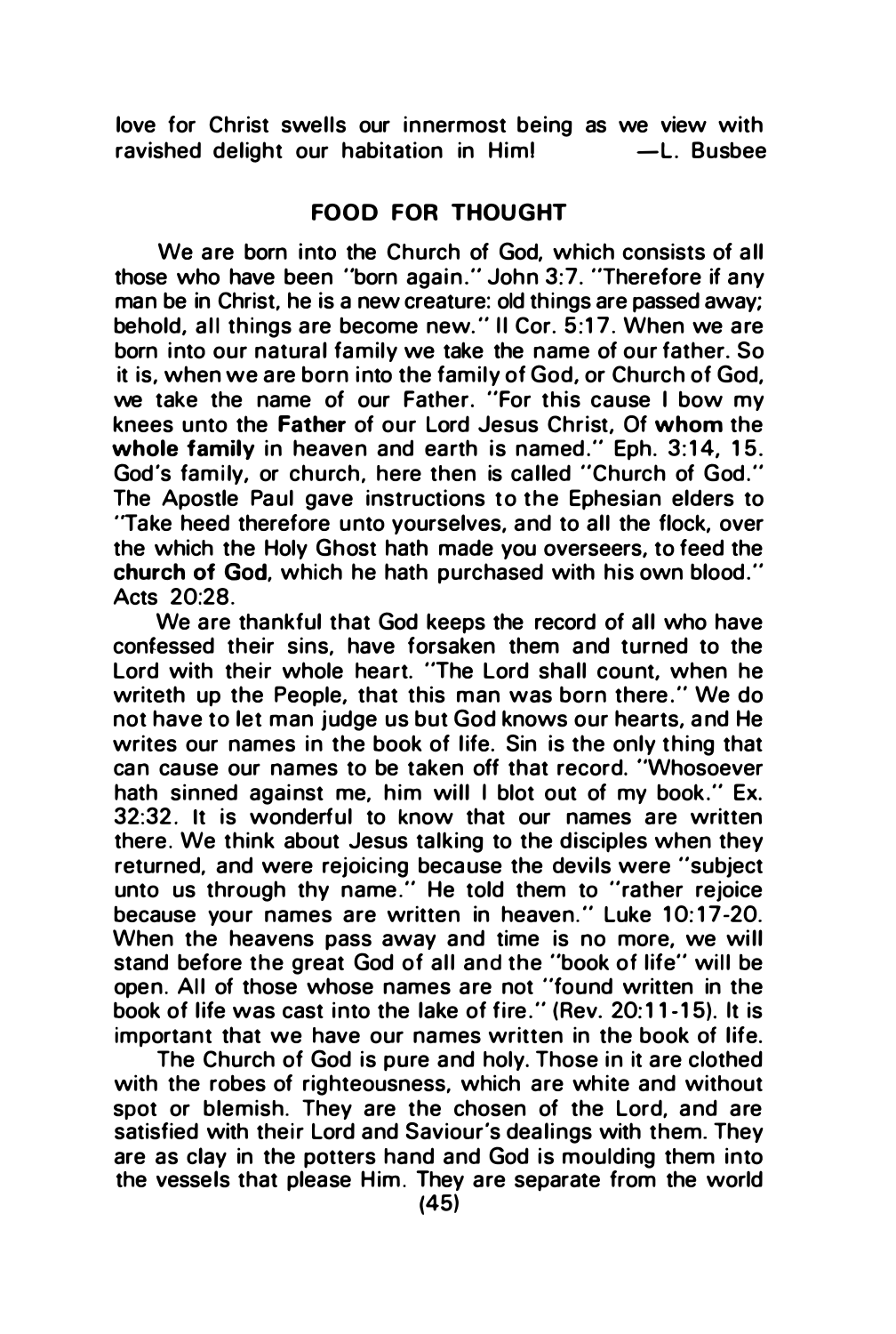and are walking according to the precepts in the Word of God. God is blessing them with manifold blessings. He has grace for them to daily love acceptably in His sight and He heals their bodies. He works out their problems and they are filled with<br>praises to their God praises to their God.

# THE NOMINAL CHURCH  $5.29$

The Church and the World walked far apart On the changing shores of time; The World was singing a giddy song, And the Church a hymn sublime. "Come, give me your hand," said the merry World, "And walk with me this way." But the good Church hid her snowy hands And solemnly answered "Nay, I will not give you my hand at all. And I will not walk with you: Your way is the way that leads to death; To my Lord I must be true." "Nay, walk with me but a little space," Said the World with a kindly air; 'The road I walk is a pleasant road, And the sun shines always there: Your path is thorny and rough and rude, But mine is broad and plain; My way is paved with flowers and dews, And yours with tears and pain: The sky to me is always blue, No want, no toil I know; The sky above you is always dark. Your lot is a lot of woe; The way you walk is a narrow way, But mine is amply wide." "Your house is too plain," said the proud old World, 'Til build you one like mine; Carpets of Brussels and curtains of lace. And furniture ever so fine." So he built her a costly and beautiful house; Most splendid it was to behold; Her sons and her beautiful daughters dwelt there Gleaming in purple and gold; Rich fairs a nd shows in the halls were held, And the World and his children were there.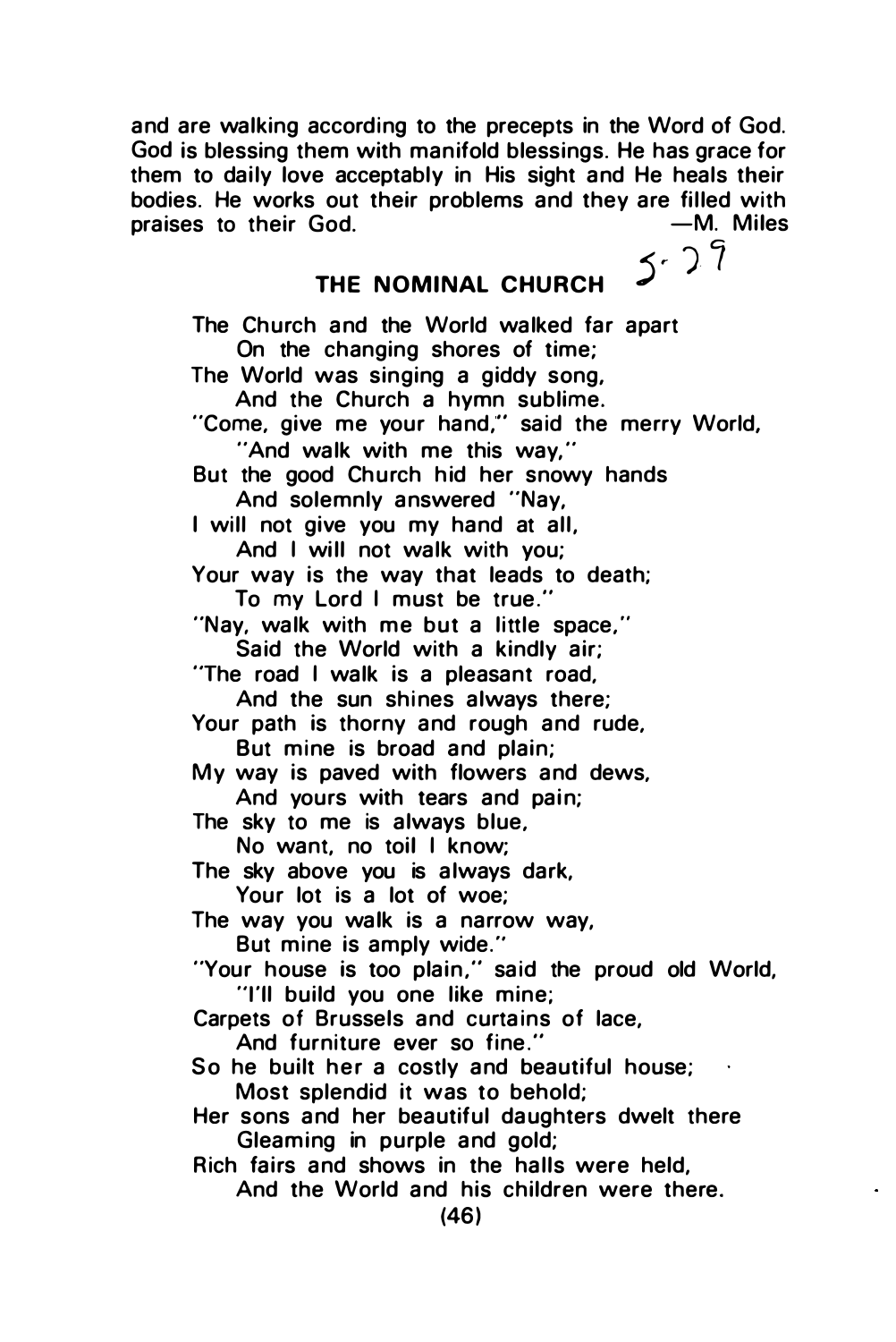Laughter and music and feasting were heard In the place that was meant for prayer. There were cushioned pews for the rich and gay. To sit in their pomp and pride; While the poor, who were clad in shabby array, But seldom came inside. "You give too much to the poor," said the World, "Far more than you ought to do; If they are in need of shelter and food. Why need it trouble you? Go, take your money and buy rich robes, TV's and motor cars fine, Buy pearls and jewels and dainty food; Buy the rarest and costliest wine; My children dote on all these things, And if you their love would win, You must do as they do, and walk in the ways That they are walking in." Then the Church held fast the strings of her purse, And modestly lowered her head, And simpered, "No doubt you are right, sir; Henceforth I will do as you've said." Then the sons of the World and the sons of the Church Walked closely, hand and heart, And only the Master, who knoweth all, Could tell the two apart. Then the Church sat down at her ease and said, "I am rich and my goods are increased, I have need of nothing or aught to do, But to laugh, and dance, and feast." The sly World heard, and he laughed in his sleeve, And mocking said aside-"The Church is fallen, the beautiful Church, And her shame is her boast and pride." The angel drew near to the mercy-seat. And whispered in sighs her name, Then all the loud anthems of rapture were hushed,

And heads were covered with shame.

And a voice was heard at last by the Church From Him who sat on the throne,

"I know thy works, and how thou hast said,

'I am rich'; and hast not known

That thou art naked, poor, and blind.

And wretched before My face;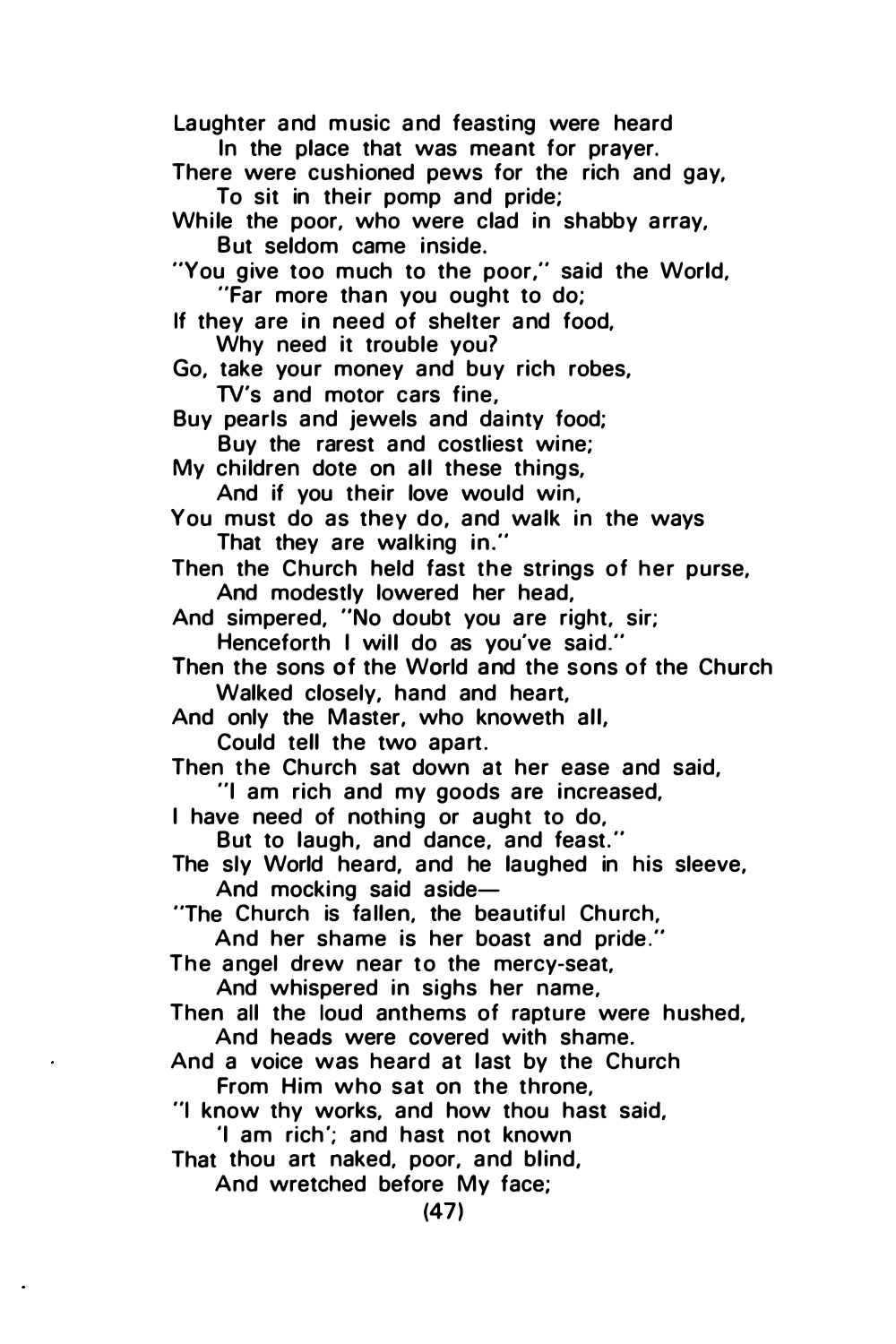#### Therefore, from My presence, I cast thee out, And blot thy name from its place." $-$ Sel.

#### -------o-------

#### June 5, 1 977

# CHRIST THE END OF THE LAW FOR RIGHTEOUSNESS

Psalms 40:6 Sacrifice and offering thou didst not desire; mine ears hast thou opened: burnt offering and sin offering hast thou not required.

7 Then said I, Lo, I come: in the volume of the book it is written of me,

8 I delight to do thy will, O my God: yea, thy law is within my heart.

Romans 10:4 For Christ is the end of the law for righteousness to every one that believeth.

5 For Moses describeth the righteousness which is of the law, That the man which doeth those things shall live by them.

6 But the righteousness which is of faith speaketh on this wise, Say not in thine heart, Who shall ascend into heaven? (that is, to bring Christ down from above:)

7 Or, Who shall descend into the deep? (that is, to bring up Christ again from the dead.)

8 But what saith it? The word is nigh thee, even in thy mouth, and in thy heart: that is, the word of faith, which we preach;

9 That if thou shalt confess with thy mouth the Lord Jesus, and shalt believe in thine heart that God hath raised him from the dead, thou shalt be saved.

10 For with the heart man believeth unto righteousness; and with the mouth confession is made unto salvation.

12 For there is no difference between the Jew and the Greek: for the same Lord over all is rich unto all that call upon him.

Heb. 10:5 Wherefore when he cometh into the world, he saith, Sacrifice and offering thou wouldest not, but a body hast thou prepared me:

6 In burnt offerings and sacrifices for sin thou hast had no pleasure.

7 Then said I, Lo, I come (in the volume of the book it is written of me,) to do thy will, 0 God.

8 Above when he said, Sacrifice and offering and burnt offerings and offering for sin thou wouldest not, neither hadst pleasure therein; which are offered by the law;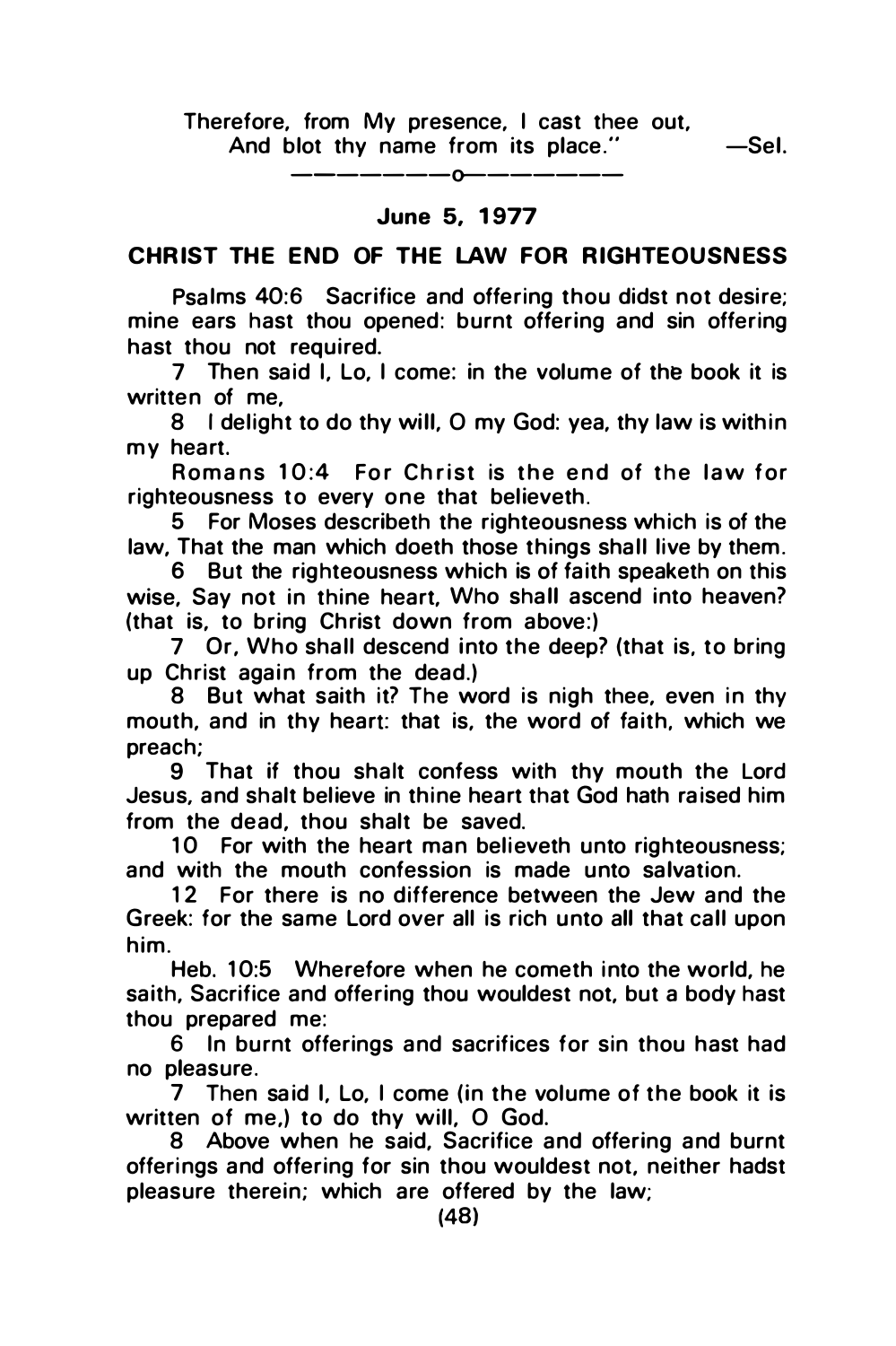9 Then said he, Lo, I come to do thy will, O God. He taketh away the first, that he may establish the second.

 $10$  By the which will we are sanctified through the offering of the body of Jesus Christ once for all.

Memory Verse: For the law made nothing perfect, but the bringing in of a better hope did; by the which we draw nigh unto God. Hebrews  $7.19$ .

Central Thought: The sacrifices and burnt offerings for sin that were offered according to the law given to Israel by Moses were not sufficient to atone for man's sin. Jesus came into the world to accomplish what the law could not do in that He became the perfect sacrifice and means of full salvation for all men.

Word Definitions: "Mine ears hast thou opened": The literal meaning of this in the Hebrew is: "Mine ears hast thou bored." In the law of Israel, if a servant chose not to leave his Master at the jubilee because of the love that he had for him, his ear was bored through with an awl and then he was his servant forever. It is interesting to note that the rendering of this phrase in the Greek was: "A body hast thou prepared for me." Just why this expression differs from the same text is veiled much in mystery. The Holy Spirit applied Old Testament prophecies in ways beyond what the human mind can grasp at times. We know that both expressions are true and the truth God wants us to grasp is a union of both. "In the volume of the book." This is evidently referring to the Pentateuch, the first five books, the books of Moses, for in David's time no other part of divine writing had been committed to writing.

-Clarke's Commentary

#### LESSON BACKGROUND

This 40th Psalm is undoubtedly the writing of David. It seems to blend with the 38th and 39th Psalms. David has doubtless fallen a prey to lust a nd sin and is calling on God for mercy in Psalms 38. In Psalms 39 he contemplates God's dealings with him in showing him the vanity of life. In the 40th Psalm he is giving thanks for his restoration to divine favor. The most important thing that is here enclosed in this Psalm is a prophecy of Christ in His role of procuring divine favor for us over and above what the law miserably failed to do. We have also inserted a portion of Paul's writing to the Romans on this subject. He quotes from Moses here (Lev. 18:5 and Deut.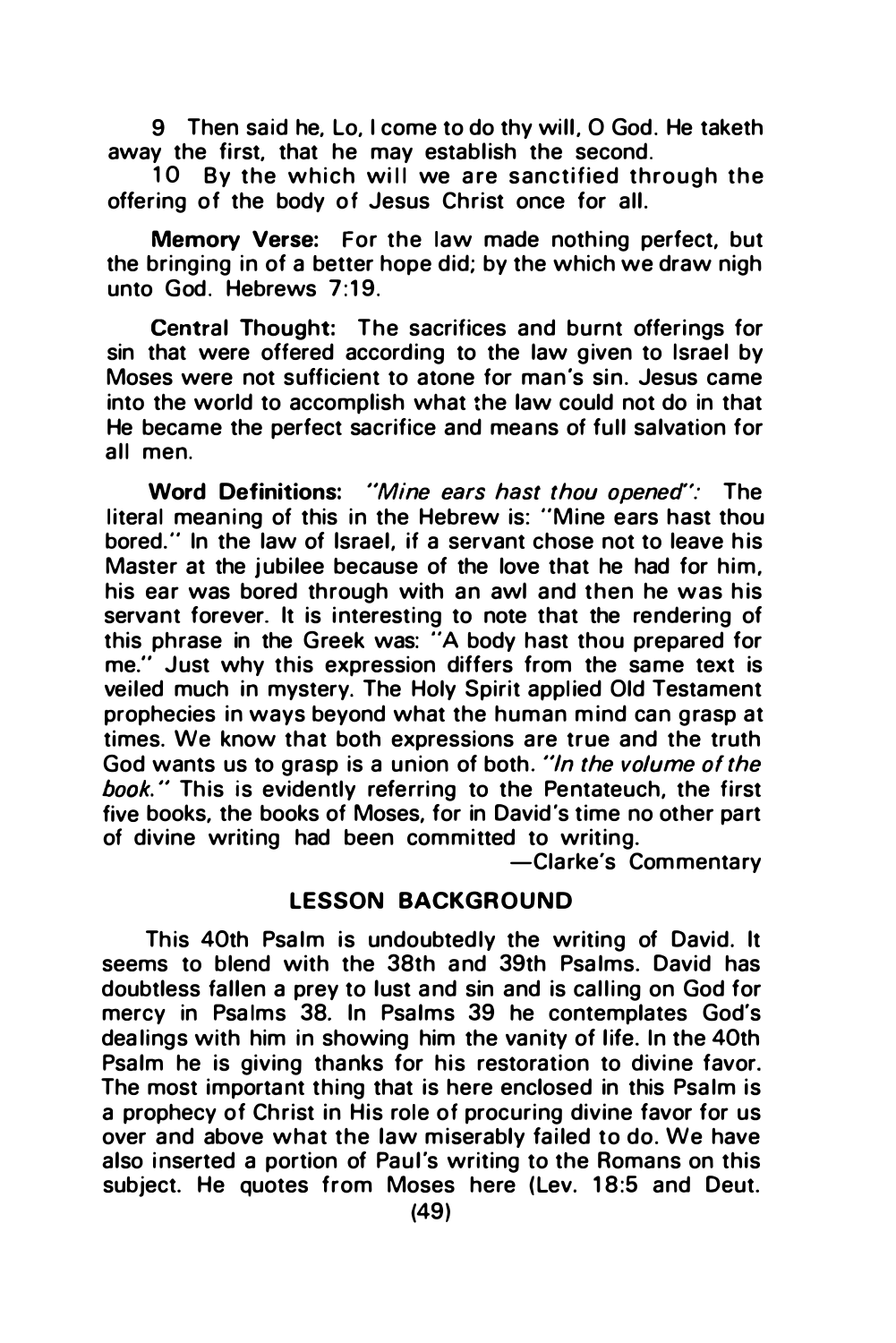30: 1 1 -1 4). Then in the Hebrew letter Paul refers to this 40th Psalm at a vital place in his discourse on Christ bringing an end to the law system and perfecting the will of God for man. -Leslie Busbee

### QUESTIONS:

- 1. Why was God's real approval not on the sacrifices made under the law?
- 2. What did Jesus come to do?<br>3. Can you see any association b
- Can you see any association between the two expressions in the lesson that come from the same Scripture, the one in the prophecy and the other in the fulfillment?
- 4. How are we sanctified?
- 5. Is there any more need for a sacrifice for sin?
- 6. What difference is there between the righteousness of the law and that of faith?

### ADULTS' AND YOUNG PEOPLE'S COMMENTS

It is very important for us to gather from our lesson and from many other Biblical texts of Scripture the difference between the law system and the dispensation of grace that we are now under through the Lord Jesus Christ. We need to realize what the purpose of the giving of the law was. God first established the covenant of faith with Abraham. He willed that righteousness be through faith in Him and His promise. The law was given at a much later date (430 years later, Gal. 3:17) and the purpose of it was to make man conscious of sin. It was not a permanent thing, but a temporary avenue for man to walk until the real victory over sin would come. In the times when David sinned against God and felt the terrible woe of guilt and condemnation, he was made aware of the fact that the literal animals used to atone for his sin could not be the perfect sacrifice. Perhaps as he wept and repented and begged for mercy, the sacrifices of the law looked insufficient and poverty• stricken in comparison to his great need. And so they were. It is impossible that the blood of animals however perfect they could have been could bring atonement for sin. Christ came into the world with this mission in mind. He came to become the perfect sacrifice and atonement for the sin of the world. He came to really fulfill the will of God. People through the blood of His body are to be made pure and holy before God. Great delight and joy was in His heart at the challenge of this. Knowing that the volume of the book of prophecy was alive with the knowledge of Him, Christ went forth courageously and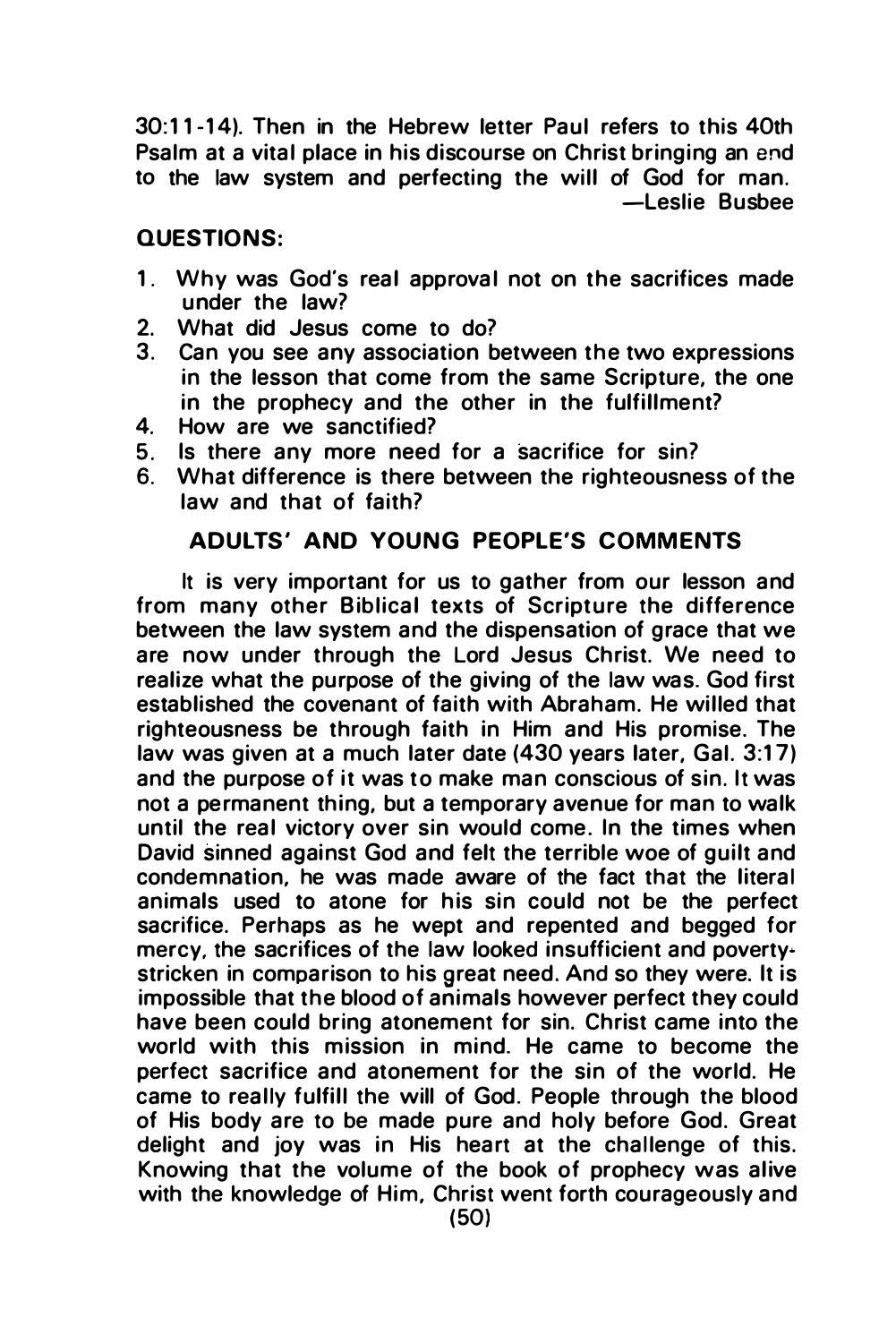faithfully. He takes away the first, that is, the law, that He may establish the second, which is His mighty grace. We are no longer under the condemnation of the law. Victory over sin is<br>ours through the nower of Christ  $\begin{array}{ccc} - & -L \\ - & -L \end{array}$  Busbee ours through the power of Christ.

### FOOD FOR THOUGHT

It is precious to study about the tabernacle that God gave to Moses. The holy place and the most holy place or rooms are types of the two works of grace within the heart of that one who comes to God. The sacrifices and burnt offerings were offered outside of the first room on the brazen altar. The priest carried blood into the first room where the candlestick, the table of shewbread, and the golden altar were for an atonement or cleansing for sin. Then once a year, the High Priest took a censer full of burning coals of fire from the golden altar and went into the second room. The sweet incense from the burning coals rose up with a cloud of smoke covering the mercy-seat so the High Priest would not die when he came into the presence of God. The High Priest would sprinkle blood, with his finger, upon the mercy-seat seven times. (Leviticus 16:11-16). We also read about this tabernacle in Hebrews the 9th chapter. We understand that the "Holy Ghost" let us know or signified "that the way into the holiest of all was not yet made manifest, while as the first tabernacle was yet standing." (verse 8). All of this was just a figure of the time when Jesus would come and offer Himself as the Lamb that was without blemish, once and for all, for our salvation. We cannot do away with the types beca use the Holy Ghost signifies that the tabernacle was a type and a figure. It took the sprinkling and shedding of blood, for sins to be forgiven under the Mosaic law. Blood was sprinkled in the holy place and the most holy place. Blood was for cleansing, so we know that it took the shedding of blood for us to be justified and to cleanse us from our volitional or actual sins; then it takes blood to cleanse us from the sin principle that passed upon us from the fall of Adam.

Let us notice Hebrews 10:5 in our lesson. "A body hast thou prepared me." God did away with the sacrifices and offerings and sent Jesus in the body to live here and die on the cross for us. He went about doing good, but now He has entered into the heavens. We are the "body of Christ" or Church of God in the world today. (Eph. 1 :22, 23.) God is working through the children of God to lead souls to Jesus so they can be ready for heaven.  $-M$ . Miles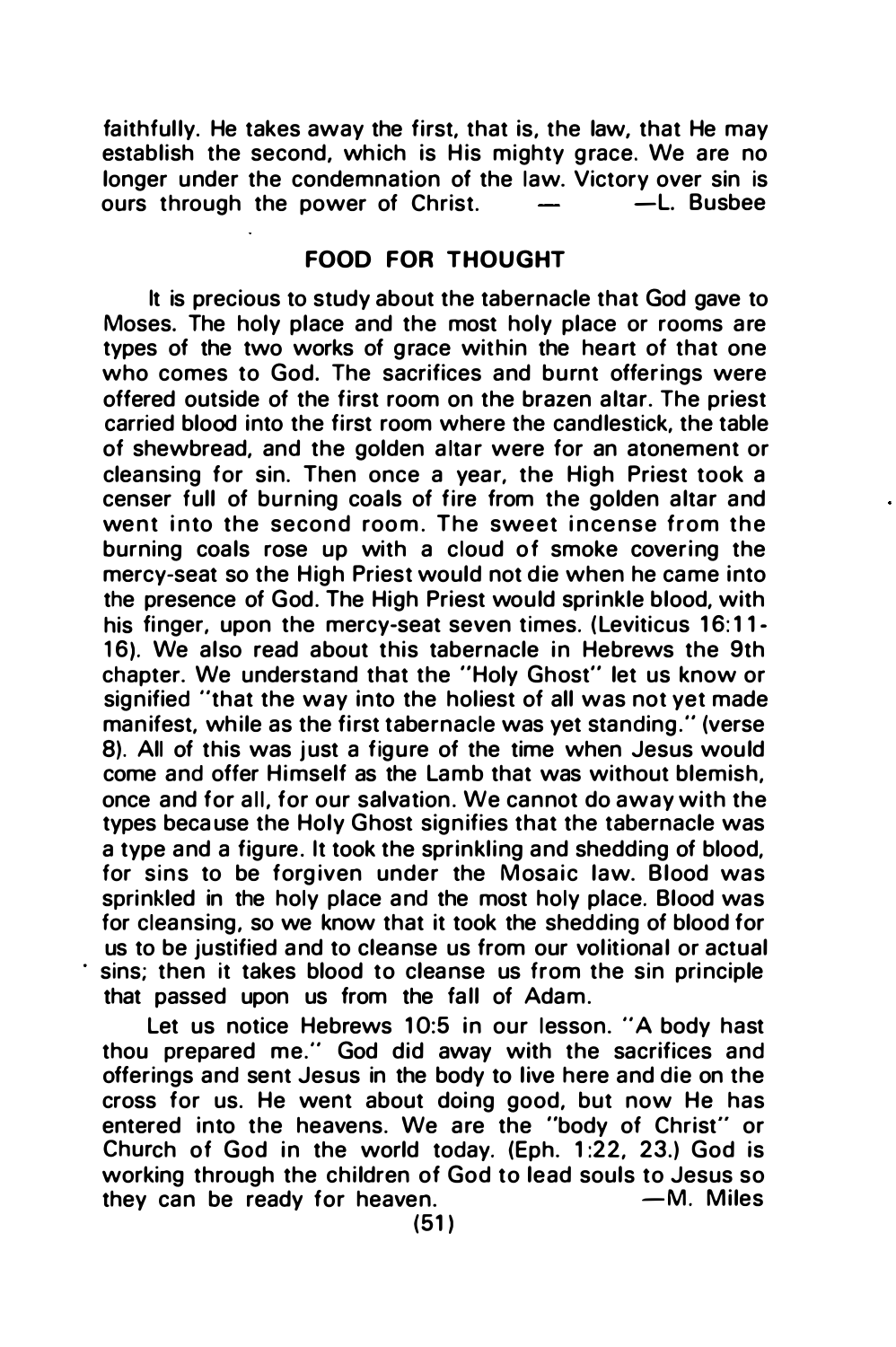# JESUS CHRIST, THE SON OF MAN

Psalms 8:1 0 Lord our Lord, how excellent is thy name in all the earthl who hast set thy glory above the heavens.

2 Out of the mouth of babes and sucklings hast thou ordained strength because of thine enemies, that thou mightest still the enemy and the avenger.

3 When I consider thy heavens, the work of thy fingers, the moon and the stars, which thou hast ordained;

4 What is man, that thou art mindful of him? and the son of man, that thou visitest him?

5 For thou hast made him a little lower than the angels, and hast crowned him with glory and honour.

6 Thou madest him to have dominion over the works of thy hands; thou hast put all things under his feet.

John 5:26 For as the Father hath life in himself; so hath he given to the Son to have life in himself;

27 And hath given him authority to execute judgment also, because he is the Son of man.

Heb. 2:5 For unto the angels hath he not put in subjection the world to come, whereof we speak.

6 But one in a certain place testified saying, What is man, that thou art mindful of him? or the son of man, that thou visitest him?

7 Thou madest him a little lower than the angels: thou crownedst him with glory and honour, and didst set him over the works of thy hands.

8 Thou hast put all things in subjection under his feet. For in that he put all in subjection under him, he left nothing that is not put under him. But now we see not yet all things put under him.

9 But we see Jesus, who was made a little lower than the angels for the suffering of death, crowned with glory and honour; that he by the grace of God should taste death for every man.

I Cor. 15:24 Then cometh the end, when he shall have delivered up the kingdom to God, even the Father; when he shall have put down all rule and all authority and power.

25 For he must reign, till he hath put all enemies under his feet.

26 The last enemy that shall be destroyed is death.

27a For he hath put all things under his feet.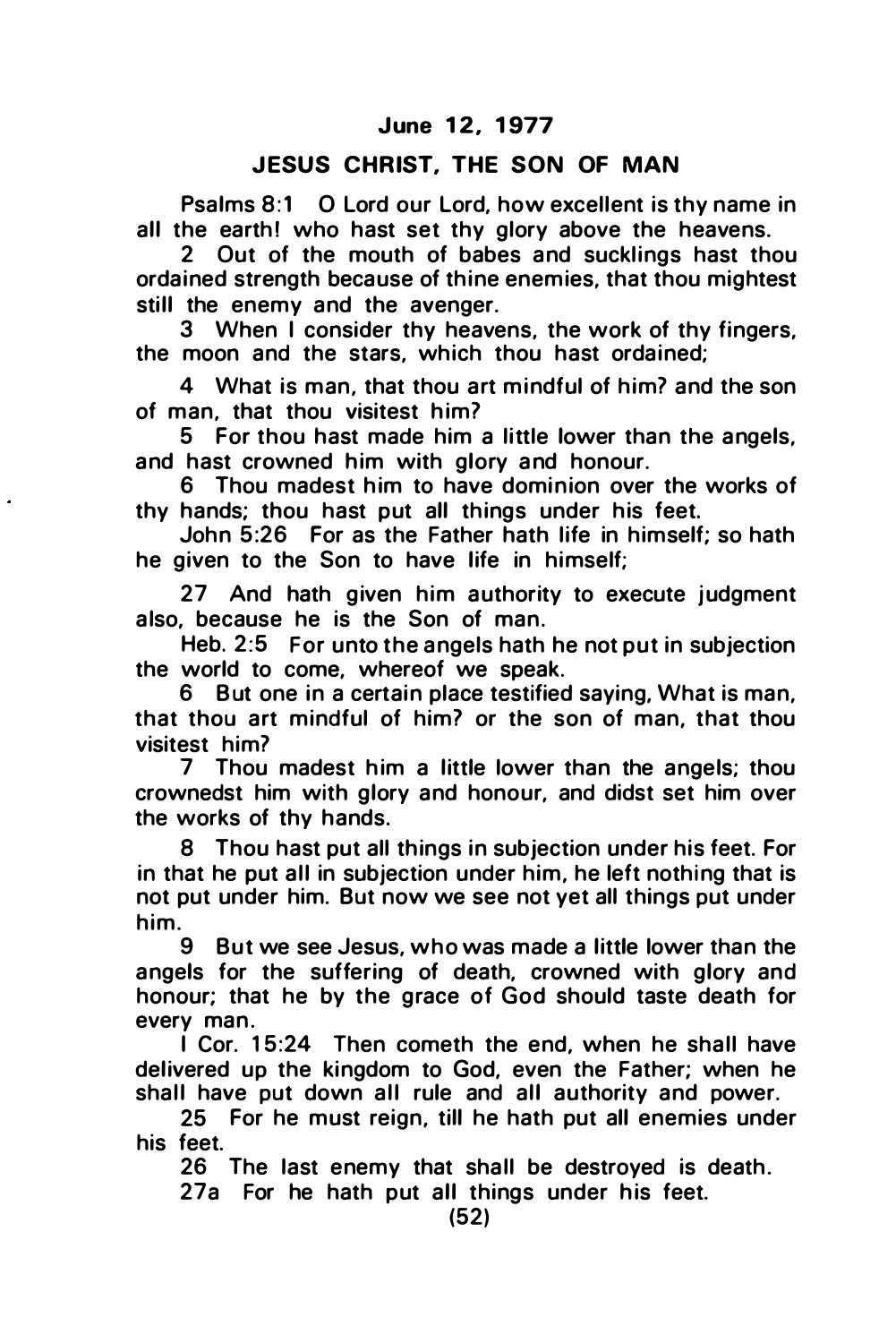Memory Verse: Watch ye therefore, and pray always, that ye may be accounted worthy to escape all these things that shall come to pass, and to stand before the Son of man. Luke 21 :36.

Central Thought: Man because of transgression lost his righteous estate with God, but Jesus Christ, as the Son of man, has regained it all for us and enables us to obtain entrance to eternal life.

Word Definitions: "Thou hast made him a little lower than the angels." The Hebrew translated directly says: "Thou hast lessened him for a little time from God."

#### LESSON BACKGROUND

The inscription to this Psalm is the following: TO THE CHIEF MUSICIAN UPON GITTITH, A PSALM OF DAVID. This has been more clearly translated: "To the conqueror, concerning the winepresses"; and has been supposed to be a Psalm intended for the time of vintage: and as that happened about the time of the year in which it is supposed the world was created, hence there is a general celebration of those works, and of the creation, and the high privileges of man. That the Psalm has respect to our Lord and the time of the Gospel is evident from the reference made to it in Matt. 11 :25, the express quotation of it in Matt. 21:16, and another reference to it in I Cor. 1:27. The fourth through sixth verses are quoted in Hebrews 2:6-9. There are also applications of verse 6 in I Cor. 1 5:27 a nd Ephesians 1 :22. The first and second Adam are both referred to, and the first and second creation also; and the glory which God has received; and is to receive, through both. It relates simply to Christ and redemption. - Clarke's Comm. The writer of this sublime and inspiring Psalm is beholding the high elevated place of man in the creation of God. In comparison to the stars and the immensity of the heavens above, man appears scarcely more than a mere speck that needs much magnification to even be noticed. How great is God, and yet how He favors man, though small and vain he is! Oh, stop for just a moment, and think! Consider the heavens and the host of stars and constellations, with the sun and the moon from whence the earth receives its light. Look at the beauties of the earth where even man has not marred them. See if you cannot catch a glimpse of something sacred and inspiring. If more people would stop in their mad rush of life and do some solemn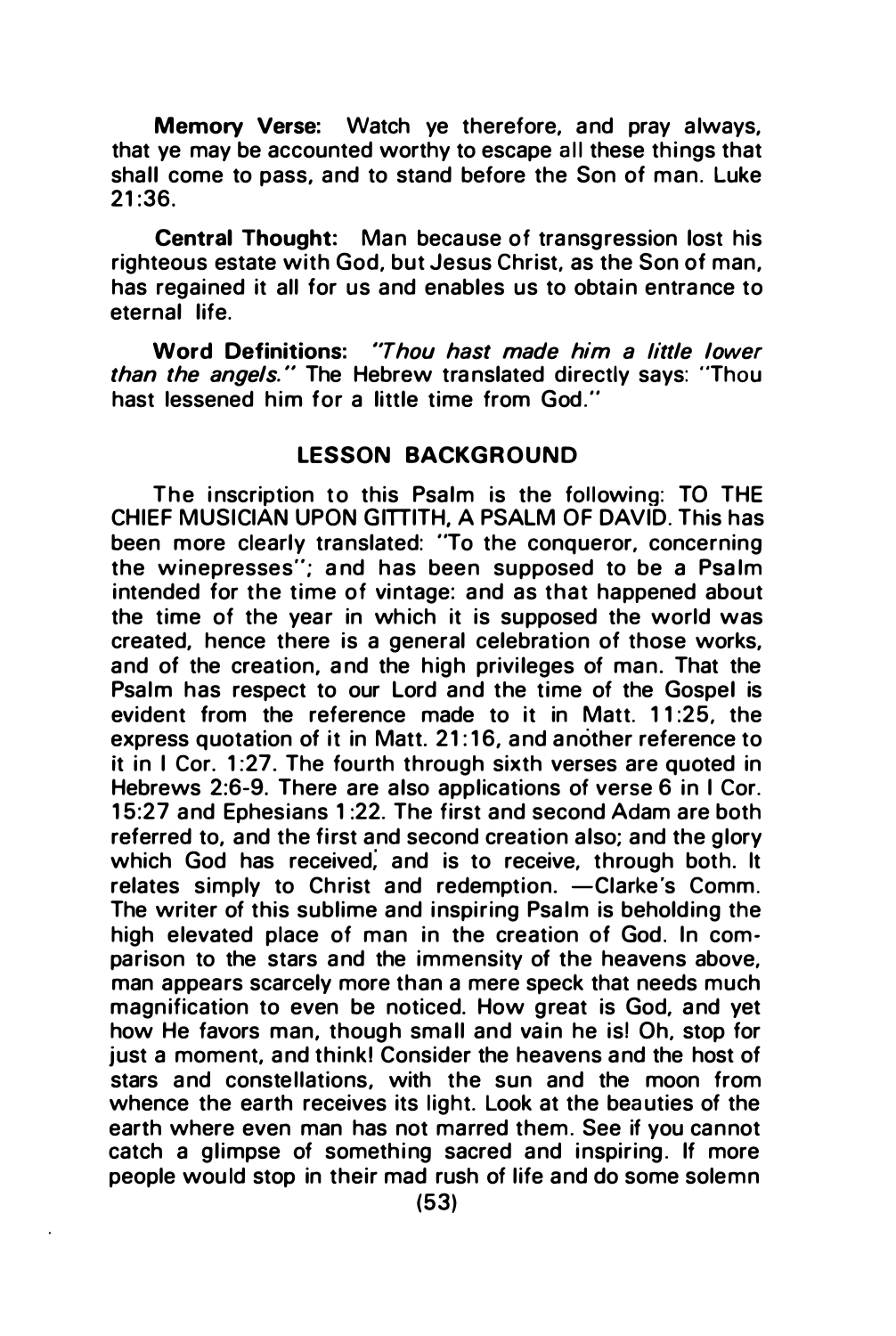and quiet thinking and considering, perhaps their souls would<br>be moved toward God  $\qquad -1$   $\qquad$  -1. Busbee be moved toward  $God$   $-1$ 

# QUESTIONS:

- 1. What caused the Psalmist to ask the question: "What is man?"
- 2. What position was man given in the first creation?<br>3. How did he lose this?
- 3. How did he lose this?<br> $\frac{4}{5}$  Who can we label as 1
- 4. Who can we label as the "Son of man"? Why is He called thus?
- 5. To whom will be given the dominion of the world to come?
- 6. Why do we not yet see all things put under Him? When will all things at last be put under Him?
- 7. What is that last enemy to be destroyed?

# ADULTS' AND YOUNG PEOPLE'S COMMENTS

When God created man upon the earth, He was not doing so without purpose. He created man for His own pleasure and glory. In the light of our lesson we see that God placed man in the midst of high honour and dignity. Subjection of the earth was the commission that He gave to man. By creative rights man held the sceptre of rule over the earth. M uch could be said and elaborated on about this. How beautiful and blessed was man's existence in his primitive innocence a nd state. Sad to say, man lost this righteous inheritance of God when he chose to sin against his Maker. He was driven from the garden of Eden and the blessed tree of life. The ground was cursed to bring forth thorns and thistles to hamper him in his toil to bring food out of such. Most dreadful was the curse and sentence of impending death. No longer could he rule the earth and subdue the powers of nature. At last they brought him down. Decay and corruption brings the wealthiest and healthiest men down to the common level of the grave. Thus was the need for a second Adam, who would be called the Son of man. We find the writer in our lesson applying the blessedness of the initial creation upon this second Adam. Thus Christ comes to mortals' stead for this express purpose. He came to redeem us from the bondage of corruption. He is the Son of man. All that the Psalm foretells is fulfilled in Him. The dominion that He holds is not for this material world. No, the earth and its works are to be destroyed, and He seeks not to be heir to such corruption. The subjection of the world that is to come after this one is what He would have. To secure this, He must conquer death and sin, and liberate all who desire to share in His eternal glory. "But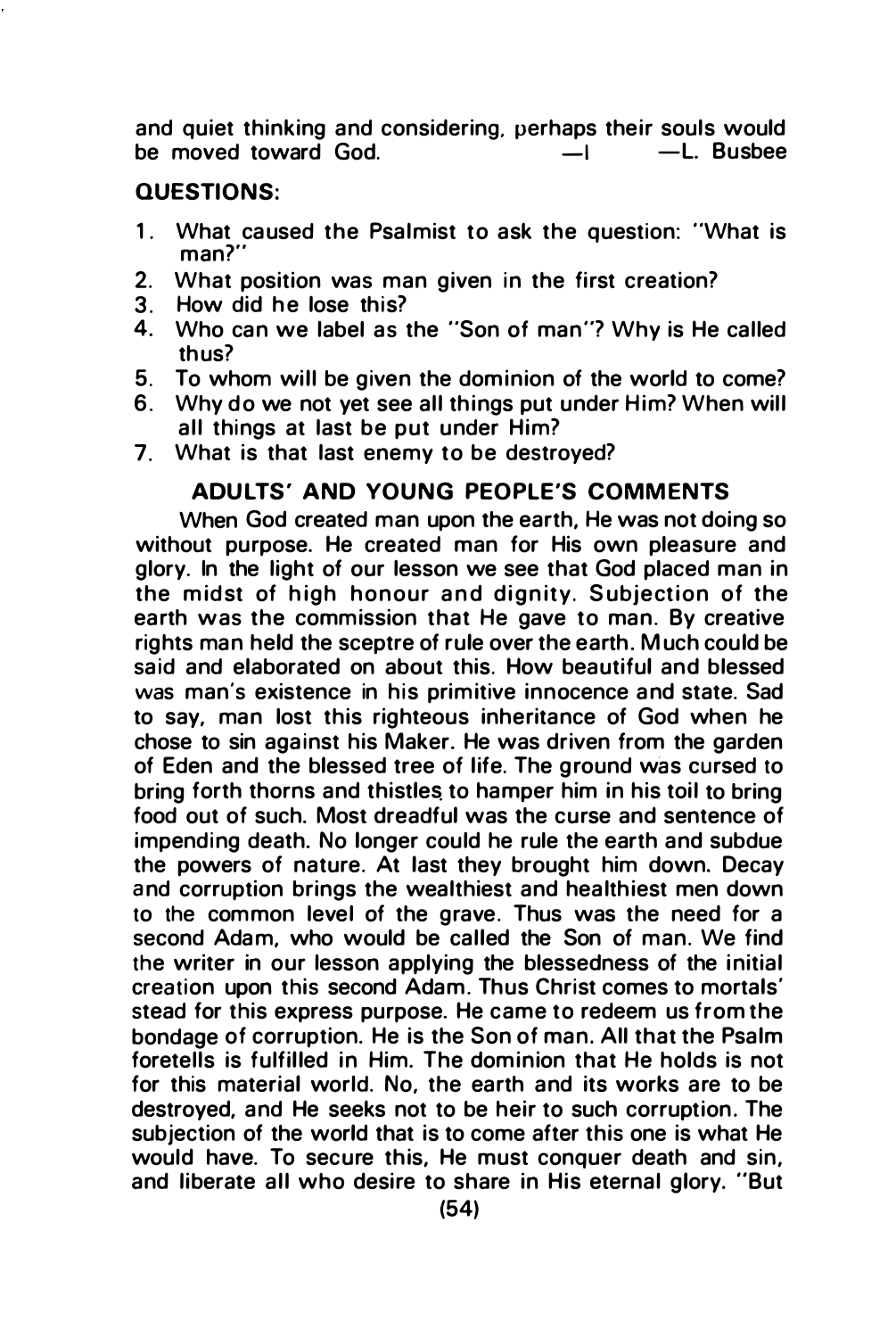now we see not yet all things put under Him." No, this is yet to be fulfilled. But we see Him in other phases of this Psalm, being made a little lower than the angels and being crowned with glory and honour. We know that in His time He will finish and fulfill this Scripture. The end will come, and the dead shall be raised incorruptible. We shall be changed to be like unto<br>Him. Everlasting praise to Him.! – L. Busbee Him. Everlasting praise to Him.!

#### FOOD FOR THOUGHT

Man is made in the image of God's spirituality, infinity, and immortality. In verse four, the Psalmist affirms that the glory of man springs from the condescension and visitations of God. Man is degrading human nature, talking of its origin in the ape. and its destination in the dust. Christianity crowns man with honour and glory by declaring that God took upon Himself our nature, and lived on the earth as man. Through the fall, man had only a small amount of his sovereignty but through Christ he is restored to rulership. Instead of man ruling while in his lost estate, he is ruled by the enemy of his soul. Instead of being a monarch, he is a slave. Through Christ he becomes a king and priest. As the Gospel prevails, the earth becomes more subjected to man. When sin rules, man goes back to heathenism, ignorance, and is filled with disease. Through Christ man can enjoy the heavens, the moon, the stars, and most of all-healing and salvation. Jesus Christ is a Restorer of that which is lost. All things are put under Christ. Christ is the true Lord of all. In Him man reigns, in Him man shall find fulfillment of the longings of his soul.

Christ is all and all. He was the Son of man and the Son of God. He was made a little lower than the angels and tasted death for every man. As we accept Him as our Saviour we are in the kingdom of God. When the end comes, Christ will deliver up the kingdom to the Father. What a glorious thought!

-Sis. Marie Miles<br>ED / /

# AN INFIDEL CONVERTED

A youth of sixteen entered college, and graduated with the highest honors of his class. His most intimate friend was  $E -$ . who was very bright and witty, and remarkably winning in his person and manners, but a confirmed infidel. The ambitious youth came fully under the influence of his gay and brilliant companion, and when he left college, he too, could ridicule the Bible, and crack his jokes at the expense of weak minded (7) people who believe it to be the Word of God.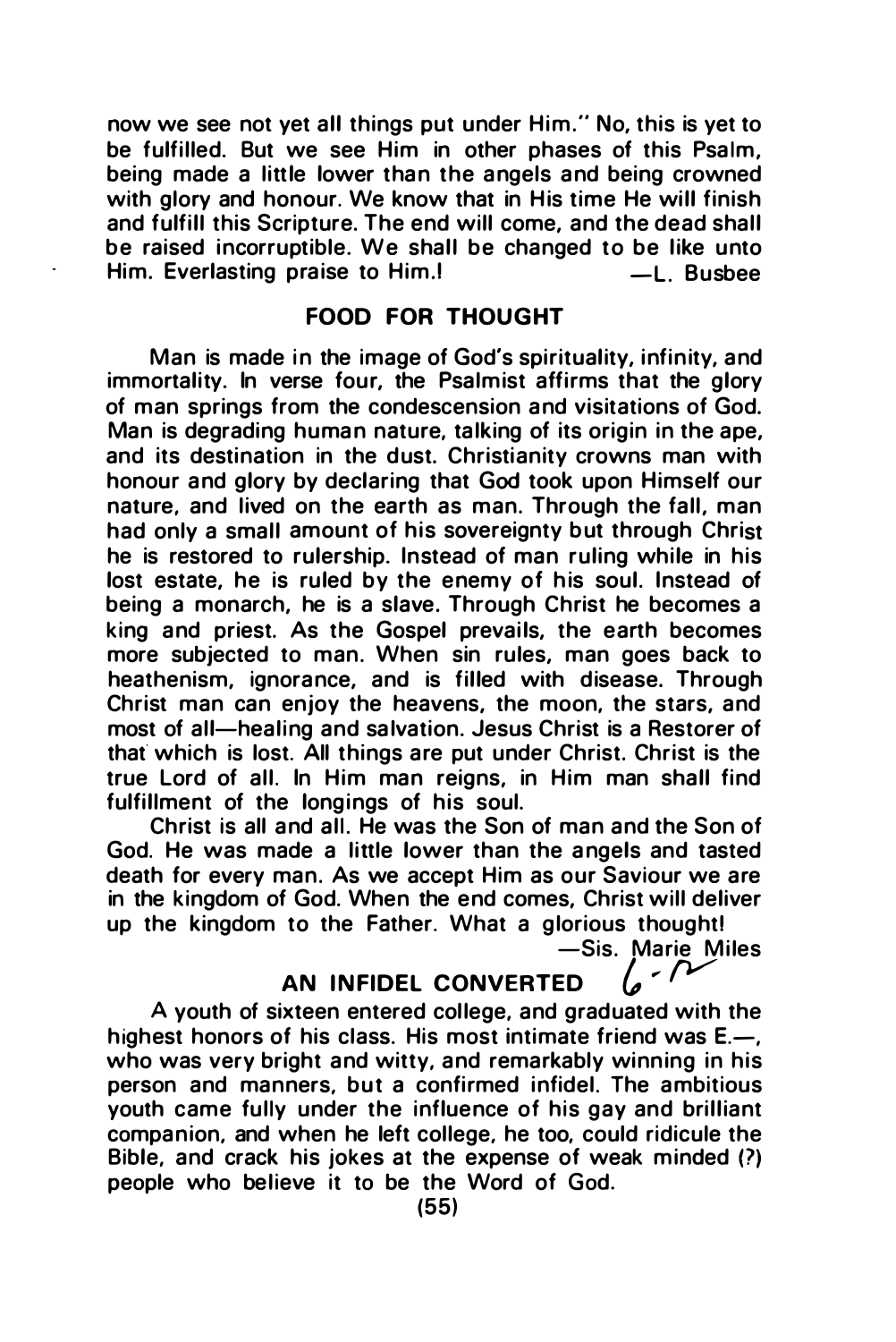While traveling one evening he stopped at a country inn, and the landlord apologized for the necessity of putting him in the room adjoining an apartment occupied by a young man who was extremely ill, and in a dying condition. The youthful infidel smiled at the apology, for what was death to him? However, in the stillness of the night, he heard through the thin partition the groans of the sick man; groans of suffering; groans, it seemed to him, of despair. He was ashamed to find that these hollow and hopeless groans not only disturbed him, but appalled him, and he covered his head with the bed clothes in profound mortification, when he reflected that the intellectual, witty and sarcastic  $E-$  would laugh him to scorn if his weakness were discovered. At last all was still, and he fell into an uneasy sleep.

When he awoke, descending to the office, with an assumed indifference, he inquired after his fellow lodger. "Dead," was the blunt reply of the landlord. The infidel was startled, but again asked in a careless tone: "Do you know who he was?"

 $"$ O, yes, he was a graduate of P $-$  college, and a fine fellow His name was  $E -$ , and it's a pity he died so young, for he would have made his mark."

And so the groans that made the young stranger think of  $E-$  as a refuge from his unmanly fears, were groans of  $E$ himself, the wicked deist in his dying hour. This young skeptic afterwards became the devoted and distinguished Adoniram<br>Judson, the great missionary to Burma – Sel Judson, the great missionary to Burma.

# June 19, 1977

# SOUL DWELLING IN SECURITY

Psalms 91:1 He that dwelleth in the secret place of the most High shall abide under the shadow of the Almighty.

2 I will say of the Lord. He is my refuge and my fortress: my God; in him will I trust.

3 Surely he shall deliver thee from the snare of the fowler, and from the noisome pestilence.

4 He shall cover thee with his feathers, and under his wings shalt thou trust: his truth shall be thy shield and buckler.

5 Thou shalt not be afraid for the terror by night; nor for the arrow that flieth by day;

6 Nor for the pestilence that walketh in darkness; nor for the destruction that wasteth at noonday.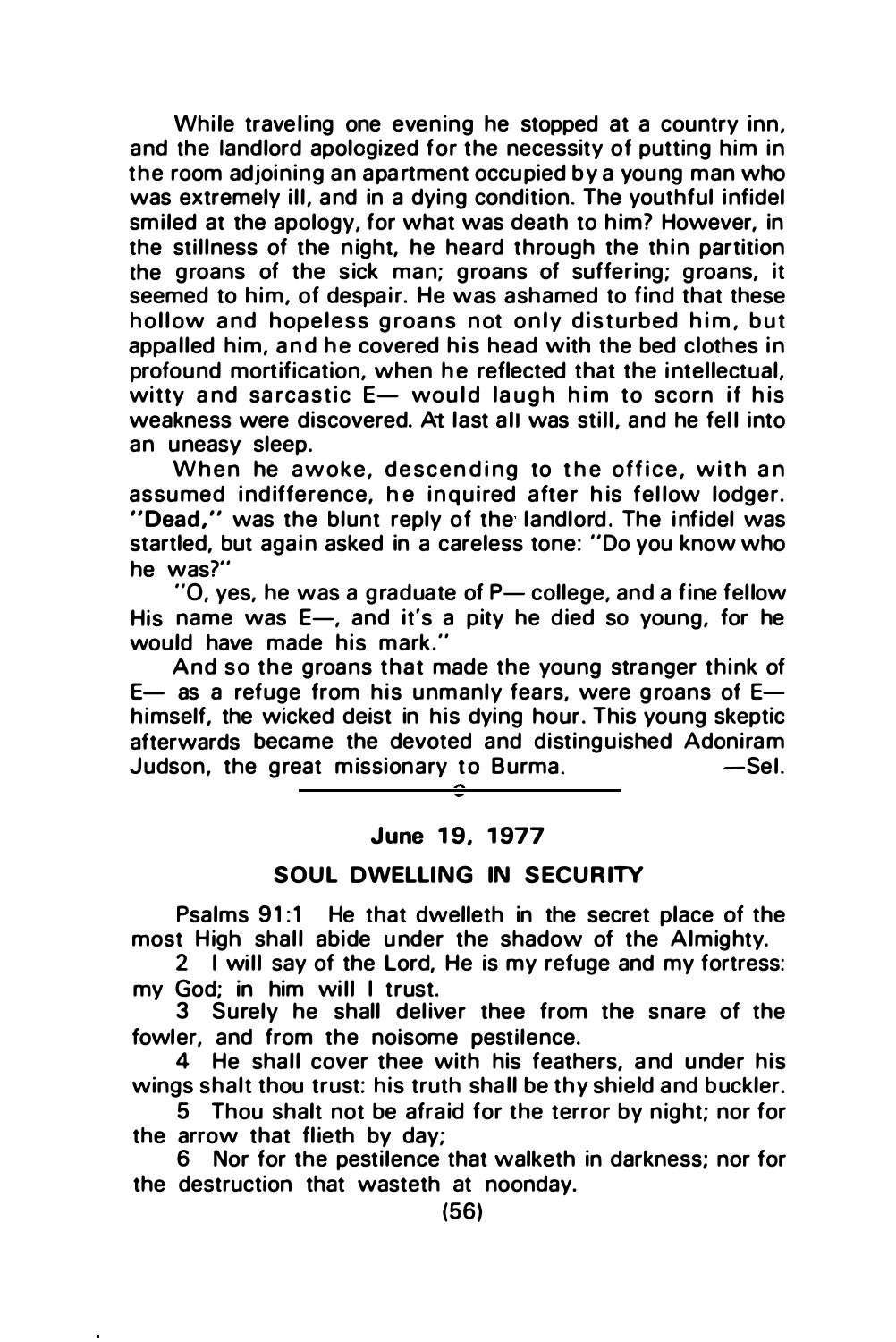7 A thousand shall fall at thy side, and ten thousand at thy right hand; but it shall not come nigh thee.

8 Only with thine eyes shalt thou behold and see the reward of the wicked.

9 Because thou hast made the Lord, which is my refuge, even the most High, thy habitation;

10 There shall no evil befall thee, neither shall any plague come nigh thy dwelling.

11 For he shall give his angels charge over thee, to keep thee in all thy ways.

12 They shall bear thee up in their hands, lest thou dash thy foot against a stone.

13 Thou shalt tread upon the lion and adder: the young lion and the dragon shalt thou trample under feet.

14 Because he hath set his love upon me, therefore will I deliver him: I will set him on high, because he hath known my name.

15 He shall call upon me, and I will answer him: I will be with him in trouble; I will deliver him, and honour him.

16 With long life will I satisfy him, and shew him my salvation.

Memory Verse: He shall call upon me, and I will answer him: I will be with him in trouble: I will deliver him, and honour him. Psalms  $91:15$ .

Central Thought: The godly must ever trust and rejoice in his Protector. He is secure because he has made the Lord his refuge, and the Most High his habitation, therefore commit yourself with confidence into His hands.

Word Definition: Refuge is "a shelter or protection from danger or difficulty." Fortress is a defence against foes which is strong to resist the attacks of the opposing forces. Feathers and wings indicate the tender and loving character of the Divine protection. Yet wings and feathers are weak a nd may be easily broken. The Divine protection is strong as it is tender, as efficient as it is gracious. Snare of the fowler indicates danger arising from the crafty and cunning devices of enemies. The noisome pestilence is translated as "the devouring pestilence; or pestilence of wickedness." Surely there is ruinous contagion of sin.

# **LESSON BACKGROUND**

"We must bear in mind that we are interpreting poetry, not prose. The sacred poets of the Hebrews, like all other poets,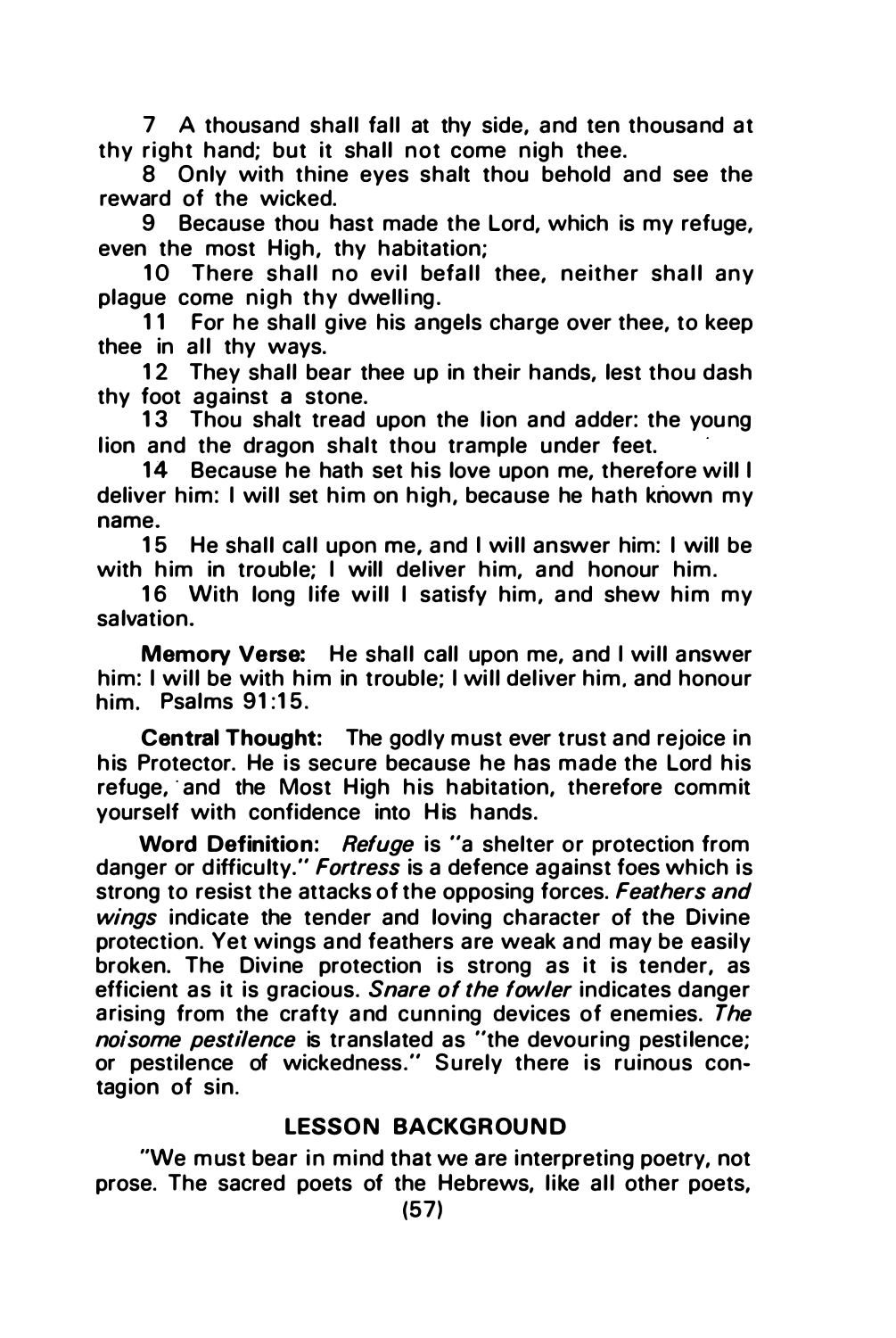used figurative and rhetorical language. To interpret their poems in the same way as we interpret a historical document. or a logical treatise, would be utterly misleading. The plain truth expressed in these verses is, that God is the Protector of His people, and that they are secure who put their trust in Him. It is not difficult to show that in times of pestilence and peril, the position of the godly man is far superior to that of the ungodly. We may mention at least three things in which this is clearly manifest. (1) Faith in God is a great safeguard against disease and danger. (2) The godly man observes the laws of health. (3) Suffering and death wear a different aspect to the godly man from that which they present to the wicked."

It is said that in Delft, Holland, certain storks, finding it impossible to preserve their brood, place themselves upon the nest, spread their wings over them, and have perished with them in the flames.

Speaking of the "terror by night" makes us think of the attack by Gideon which is recorded in Judges, seventh chapter. This was a favorite way of the Oriental warfare.

We do not know the author of this Psalm. Some think it might have been written by Moses, but has been very inadequately substantiated. The time of its composition is not known. **-M. Miles** 

### QU ESTIONS:

- 1. Where is the safe hiding place of the godly?
- 2. From what are the godly secure?
- 3. What help from heaven do the godly have?
- 4. Give some examples of the deliverance of the godly from evil or danger.
- 5. What are the glorious privileges of the godly?

# ADULTS' AND YOUNG PEOPLE'S COMMENTS

What a glorious Psalm we have, and it has been a blessing to many down through the years. Many times it has inspired my faith and as I asked others to read it, they also have been blessed. The soul that dwells in Christ is safe from the fiery darts of the wicked. Nothing touches him unless the Lord permits. The angels have to step back and God has to take down the "hedge" (Job 1 :1 0) or let it part before the person can be touched. If God permits it, then it is for our good, for the good of others or for the glory of God. It is the Lord's doings and we can safely trust His wisdom as well as we can trust His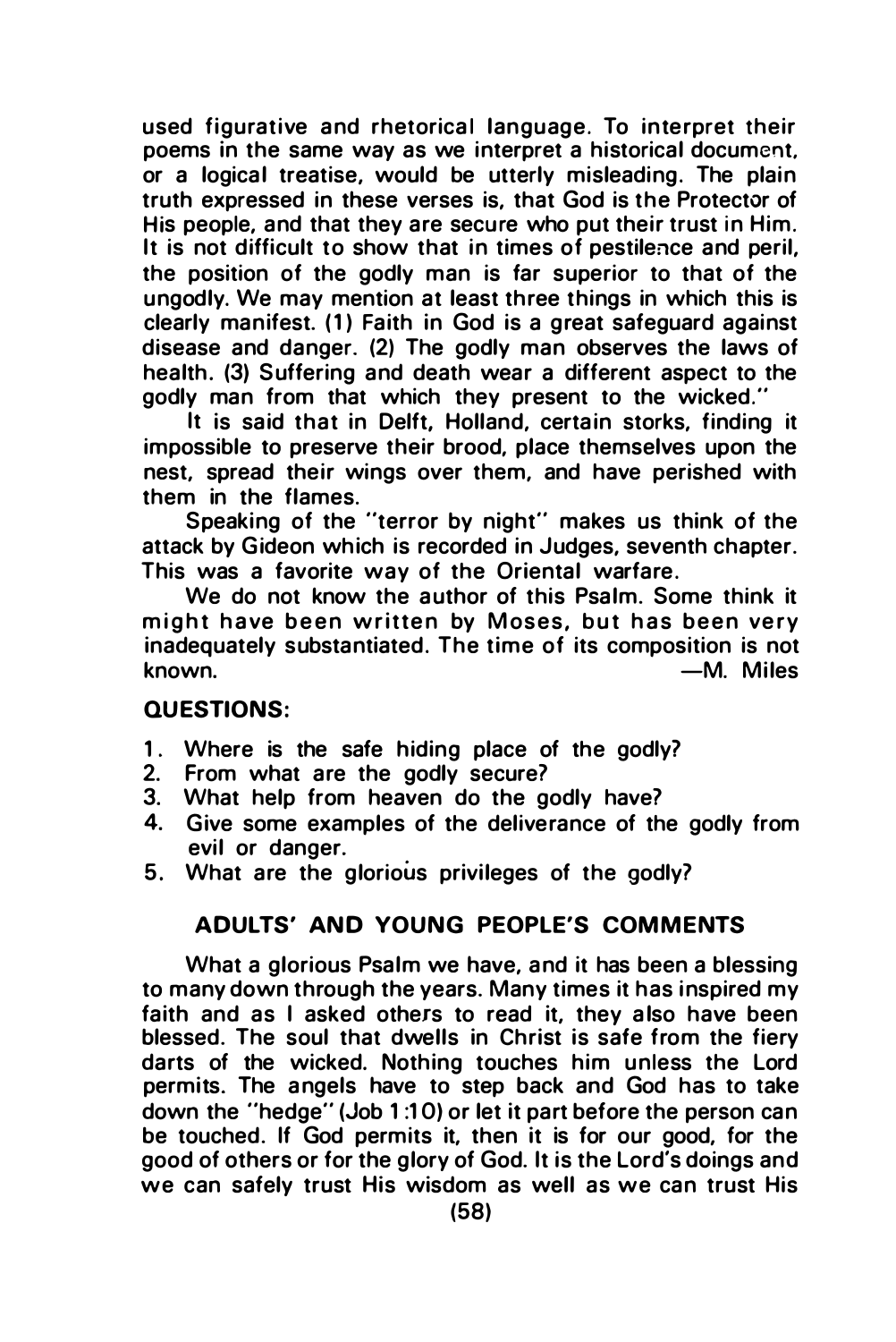power. Many times things come and at the time, they seem hard and as they unfold we feel they are more than we can bear; but as time goes on, things continue to work out, and the grace of God is given, we can look back and see that God did them just right. It is precious to stay in the will of God and keep all things committed to Him.

He has promised to stand by us in times of need. He is our Healer, our Protector from the enemy of our souls and perils of many kinds. He also answers our prayers. One dear sister told me that in 1918, when the flu epidemic was raging and people were dying all around her, that daily she pled the 10th verse and the plague did not touch her family. She said she helped care for the sick and lay out the dead. Another sister was walking down a dark street and a man kept gaining on her. She became frightened and couldn't remember all of the fourth verse, but she began to say, "feathers, feathers, feathers!" The man became scared and started running the other way. She felt the Lord just put the verse together in a prayer and gave her protection.

It is told about a young man in the war who had a New Testament in his pocket. On the battlefield a bullet hit that Testament and it stopped on the 7th verse. "A thousand shall fall at thy side, and ten thousand at thy right hand, but it shall not come nigh thee." How precious the Lord is!

Oh, how wonderful it is to know that death is just the gate to life, a higher and more divine form of life! It is true that no real evil can befall the godly soul who is trusting the Lord. "We know that all things work together for good to them that love  $-M.$  Miles

# FOOD FOR THOUGHT

The first verse of our lesson not only should comfort and encourage us, but it also should challenge us. Because it says: "He that dwelleth in the secret place of the most High shall abide under the shadow of the Almighty." We see in this that the shelter of the Almighty God is only afforded to those who are willing to dwell in His secret place. There is a secret place in the most High. In another Psalm we read: "Oh, how great is thy goodness, which thou hast laid up for them that fear thee; which thou hast wrought for them that trust in thee before the sons of menl (Note that this is for them that fear Him and who trust in Him.) Thou shalt hide them in the secret of thy presence from the pride of man: thou shalt keep them secretly in a pavilion from the strife of tongues." Psalms  $31:19$ , 20. It is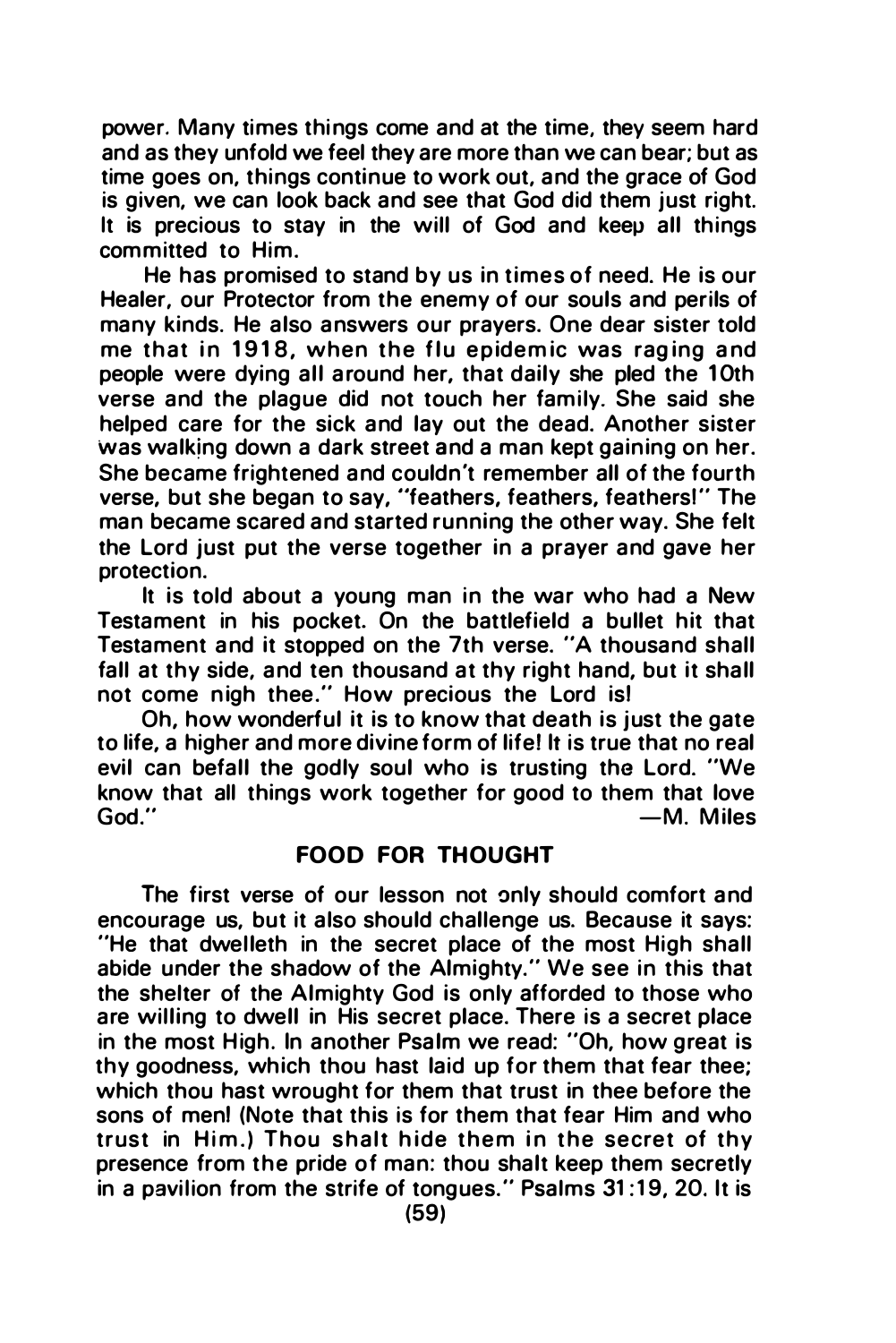written again in Psalms 27:5 of the confidence David had in choosing to dwell in the House of God all the days of his life: "For in the time of trouble he shall hide me in his pavilion: in the secret of his tabernacle shall he hide me; he shall set me up upon a rock." For us to enjoy the benefits of God's protection and care, we must abide in His House. We must be willing to live that hidden, quiet, humble life that His Word teaches. Children who enjoy and receive the benefits of a father and mother are expected to fill a faithful, obedient, respectful, and co-operative place in the household that such parents are the head of. It is the same way with us. God wants us to be a part of His family and of His household of faith. We must fellowship with Him and all of His born-again children. If we realize the value of His protection and care, and just how much it will mean for us to reap His daily benefits, we will gladly share with all the saints His blessings.

-L. Busbee

# June 26, 1977

-------------.o------

# THE PROSPERITY OF THE WICKED VERSUS THE AFFLICTION OF THE RIGHTEOUS

Psalms 73:1 Truly God is good to Israel, even to such as are of a clean heart.

2 But as for me, my feet were almost gone; my steps had well nigh slipped.

3 For I was envious at the foolish, when I saw the prosperity of the wicked.

4 For there are no bands in their death: but their strength is firm.

5 They are not in trouble as other men; neither are they plagued like other men.

6 Therefore pride compasseth them about as a chain; violence covereth them as a garment.

12 Behold, these are the ungodly, who prosper in the world; they increase in riches.

13 Verily I have cleansed my heart in vain, and washed my hands in innocency.

14 For all the day long have I been plagued, and chastened every morning.

16 When I thought to know this, it was too painful for me;

17 Until I went into the sanctuary of God; then understood I their end.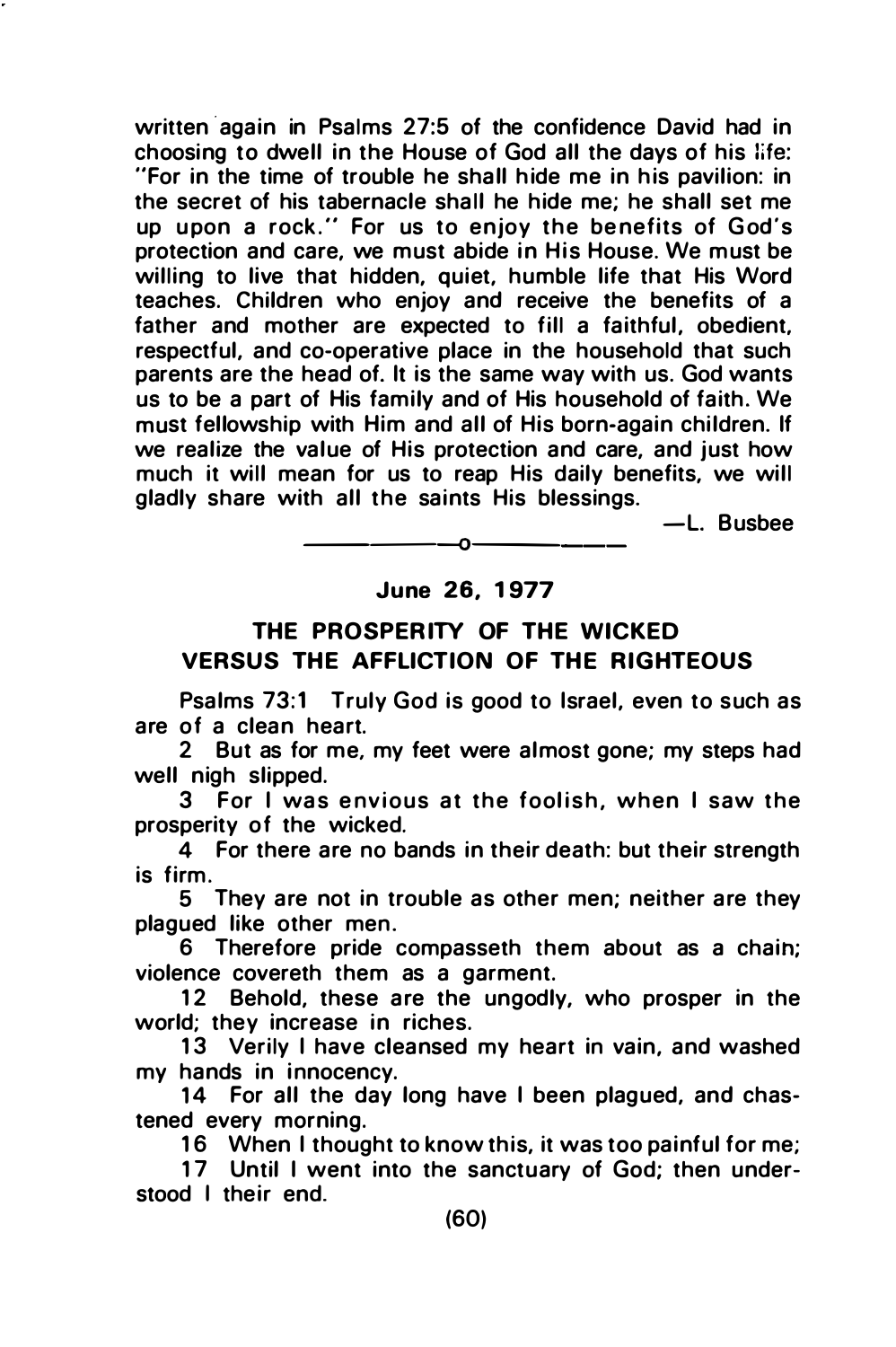18 Surely thou didst set them in slippery places: thou castedst them down into destruction.

23 Nevertheless I am continually with thee: thou hast holden me by my right hand.

24 Thou shalt quide me with thy counsel, and afterward receive me to glory.

25 Whom have I in heaven but thee? and there is none upon earth that I desire beside thee.

26 My flesh and my heart faileth: but God is the strength of my heart, a nd my portion for ever.

27 For, lo, they that are far from thee shall perish: thou hast destroyed all them that go a whoring from thee.

28 But it is good for me to draw near to God: I have put my trust in the Lord God, that I may declare all thy works.

Memory Verse: Many are the afflictions of the righteous: but the Lord delivereth him out of them all. Psalms 34:19.

Central Thought: The wicked are a llowed to prosper in this life because God knows that this is all they have, but for the righteous there is tribulation and poverty and persecution wrung out for their cup that they might have greater joy and praise in the everlasting portion which they shall receive "afterward."

# LESSON BACKGROUND

Prosperity: The Hebrew word for this is "shalom" corresponding to Salem with means "peace, tranquillity, safety, welfare, happiness." "No bands in their death" means there are "no fetters, no pain, no distress." Their hearts are insensitive to the realities of a nother world, and if they have a ny thoughts of such, they presume upon mercies they have never sought; thus their conscience is seared and without fear or dread they fall asleep as if in the a rms of Jesus. Thus they die "without a sigh or a groan; and thus go off as quiet as a lamb"-to the slaughter. How tragic it isl "Thou didst set them in slippery places": Affluence, wealth, and prosperity in material things is surely a slippery path; very few have walked therein without falling. It is possible to be faithful to God and have wealth, but it is very difficult. Jesus said, "How hardly shall a rich man enter into the Kingdom of Heaven!" No man should desire to be wealthy, for it brings many snares a nd temptations that few are able to resist, and the encumbrances of material riches are quite taxing to the heart a nd mind. This is why Jesus told the rich young ruler who came to Him inquiring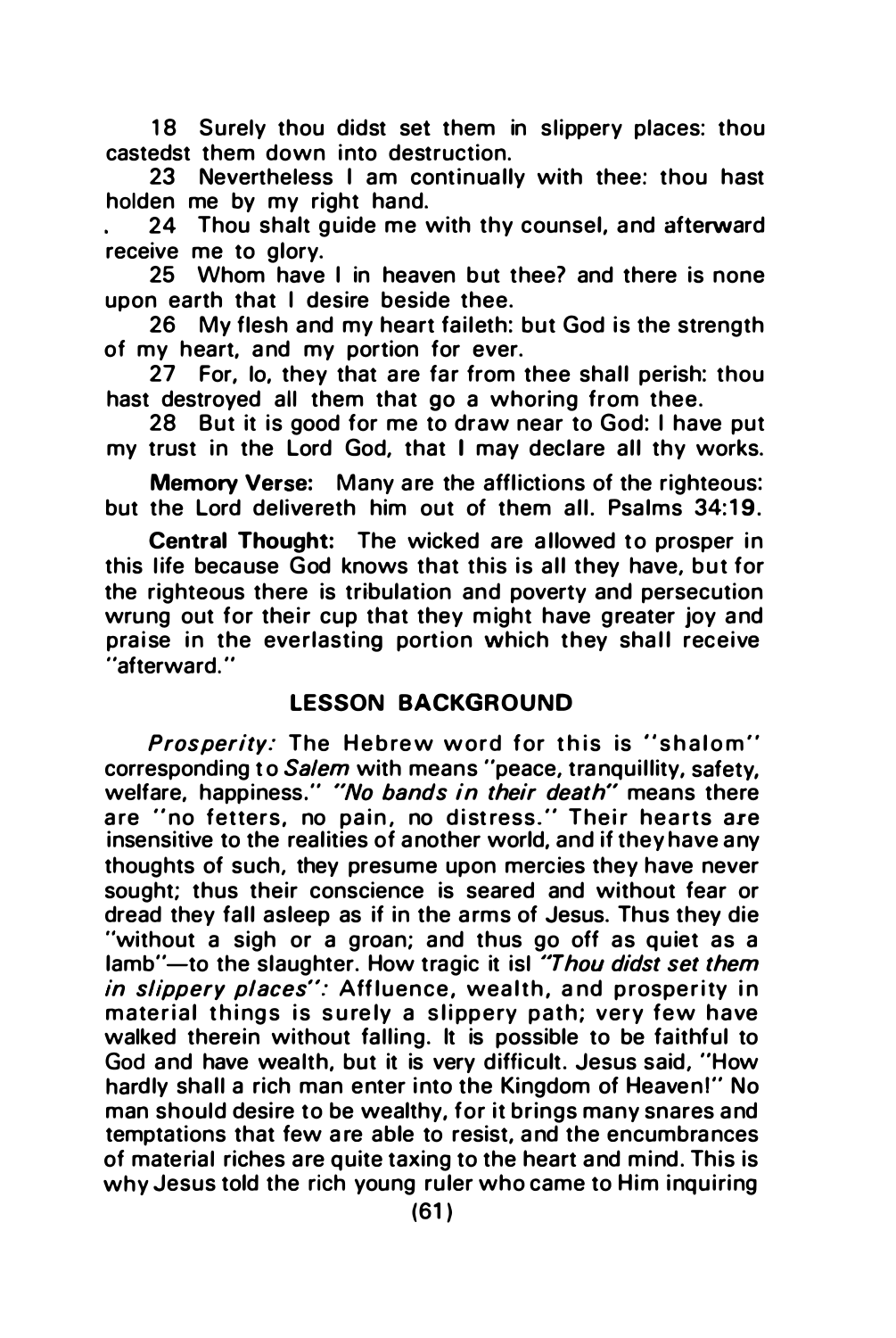about the way to eternal life: "Sell that thou hast and give to the poor, and thou shalt have treasure in heaven, take up your cross, and follow me." If we seek not God as our portion here in this life and make Him thus, we shall not find Him in yonder world of eternity. -Taken from Adam Clarke

This is another Psalm attributed to Asaph, doubtless written in a time when God's people were suffering from persecution or distress of various kinds. It bears a most important message for the child of God. This man well nigh slipped because he got to observing the prosperity of the wicked and at the same time was taking note of the afflictions of those who were seeking to please God. One young man, after he had laid away his godly father, looked and beheld drunks still living, laying on the streets in such a shameful manner. "What good did it do for my father to live right?" he questioned. For a season in his life he was offended. There is an answer to this puzzling issue. It is found right in our lesson. Let us seek God and enter into His sanctuary and holy presence and then we can see what it is. - The Susbee -Bro. Leslie Busbee

#### QUESTIONS:

- 1. What was causing the Psalmist's feet to almost slip?
- 2. Why should it be strange to see the wicked prosper?
- 3. Why are we surprised to meet tribulation and adversity as children of God?
- 4. What did the Psalmist do to get the answer to this puzzle?
- 5. What did he see after he had gone into the sanctuary?
- 6. What will be the end of the wicked?<br>7. What was the Psalmist's conclusion
- What was the Psalmist's conclusion?

### ADULTS' AND YOUNG PEOPLE'S COMMENTS

Just because a person is prospering in a material sense is no sign of God's favor or blessing upon him. And just because of adversity and sorrow one must not conclude that he is out of harmony with God. In fact, it may be a sign to the contrary. Paul spoke about people who suppose that "gain is godliness." Jesus spoke of the deceitfulness of riches. It is not wise for a person to desire to be rich. Godliness with contentment is the gain that we should seek for. There is a lways something else to be wanted or desired no matter how many earthly things you heap up for yourself. You must draw the line somewhere, and the sooner you can draw the line on how much you require to be contented, the better off you will be. Man is incessantly inventing and manufacturing new and different commodities.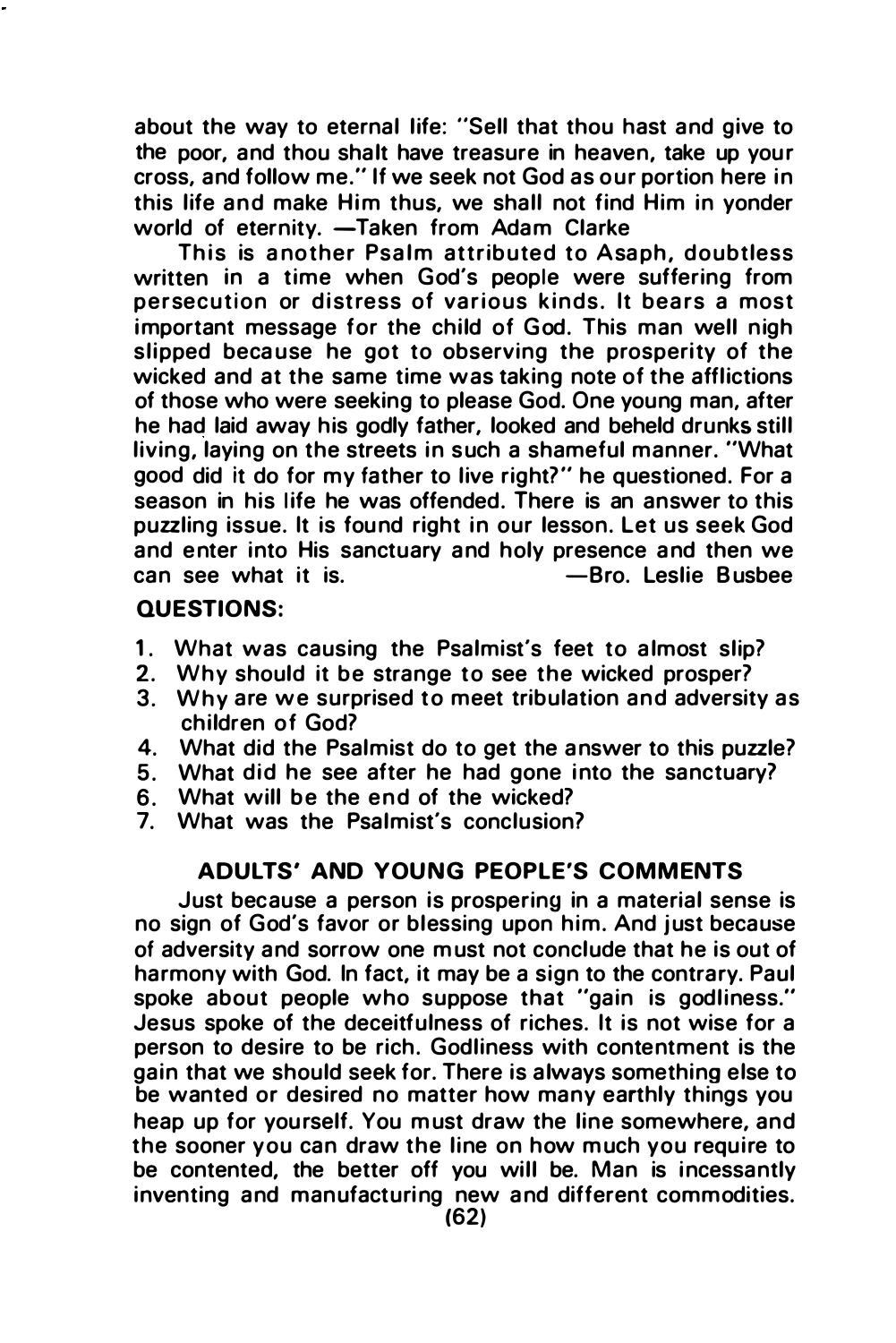They are attractive, and some are worthy to be used. But let us beware of the pitfall of the devil. They are not worth the losing of our souls. The fashion of this world passeth away. All the material side of life will soon vanish. Be not dismayed or surprised to find the hand of God invading upon your natural possessions, and even allowing your body to be afflicted with infirmities that you cannot pray away. Let not false prophets deceive you into thinking that prosperity and health are the signs of God's blessings. God wants our affections centered upon Him, and the flesh has too much power and influence over us when all is going well. The Scriptures prove that afflictions and distresses have a good effect upon the soul of man. Paul said, 'When I am weak, then am I strong." Find out what it was that made him weak. It surely was not material prosperity and ease. Notice especially the last six verses of our lesson. They contain m uch vital truth for us. This should be the attitude of each one. To make heaven our home regardless of the cost to our natural life should be our goal.

-L. Busbee

#### FOOD FOR THOUGHT

Oh, I do trust you will get ahold of this Psalm! It has such a wonderful thought in it. Be sure and notice the 17th verse. Many thoughts will come to us as we look around at the people in the world. Young people, who love the Lord, a nd are keeping themselves separate from the world, will see others laughing and really carrying on in a big way. The enemy will say to them, "You are so strict that you don't have any fun." Maybe they were tempted to be "envious at the foolish," until they "went into the sanctuary of God; then understood I their end." Maybe the bright lights, the laughter, the catchy music, dancing, and many other worldly amusements will dazzle or dim your vision of what is underneath it all, or motivating it, until you go into the sanctuary of God; then you will· understand their end.

It could be that you are lingering under the hand of affliction. God has a purpose in your life and is working it out. You look at this or that one, who has turned to the hand of flesh and you are tempted to do the same until you go "into the sanctuary of God" and know that God will "guide me with thy counsel, and afterward receive me to glory." Surely it is a privilege to place ourselves in the hands of God. He never makes a mistake. Several years ago some friends took their little healthy girl, about two years of age, to the doctor's office to get a cold shot, and she died right in his office. Another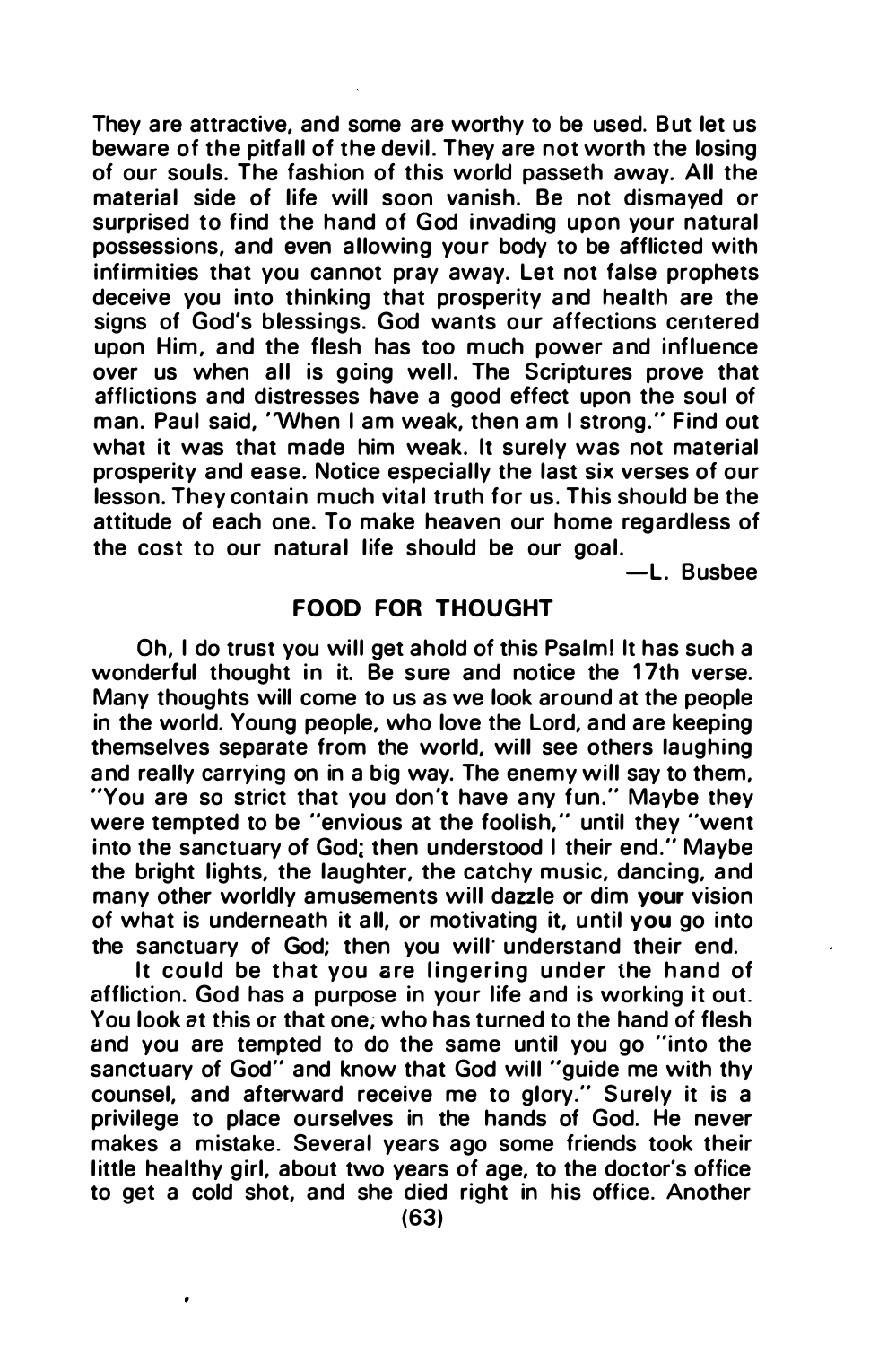friend went for a complete examination; while probing inside her body, through the mouth, a blood vessel broke and she died. Oh, if we go into the "sanctuary of God" then we understand that it is a privilege to trust God for these bodies He has created. Even if many trust the hands of man and later do right, it is still better to trust God.

We might be having an uphill pull with finances; and we see others around us who are cheating, scheming and getting ahead, seemingly, in the world. We might be tempted to be envious but they are in "slippery places" and will go "down into destruction," unless they repent. Surely we can say, "It is good for me to draw near to God: I have put my trust in the Lord<br>God that I may declare all thy works." -- M. Miles  $\overline{G}$ od, that I may declare all thy works."